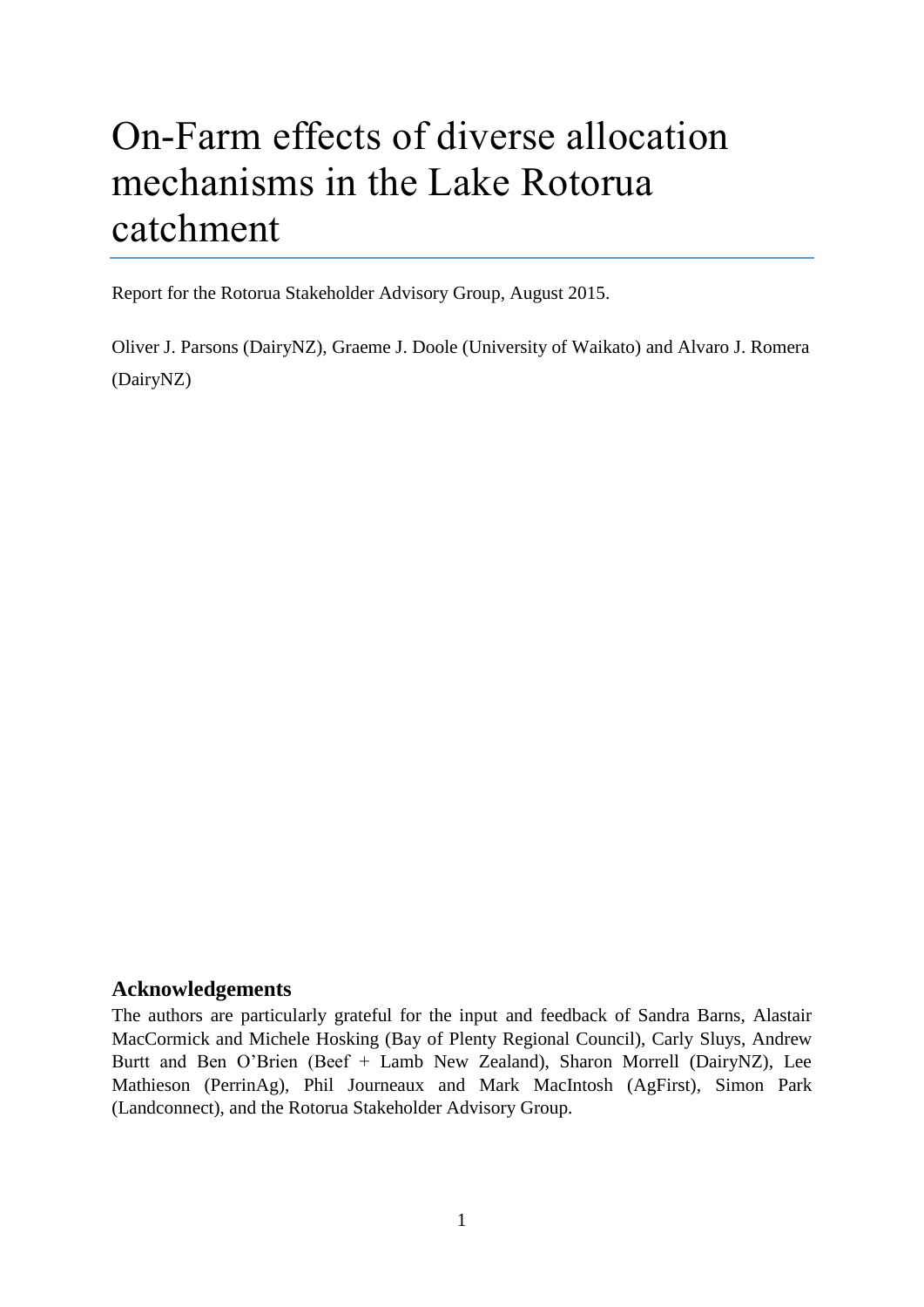# **Contents**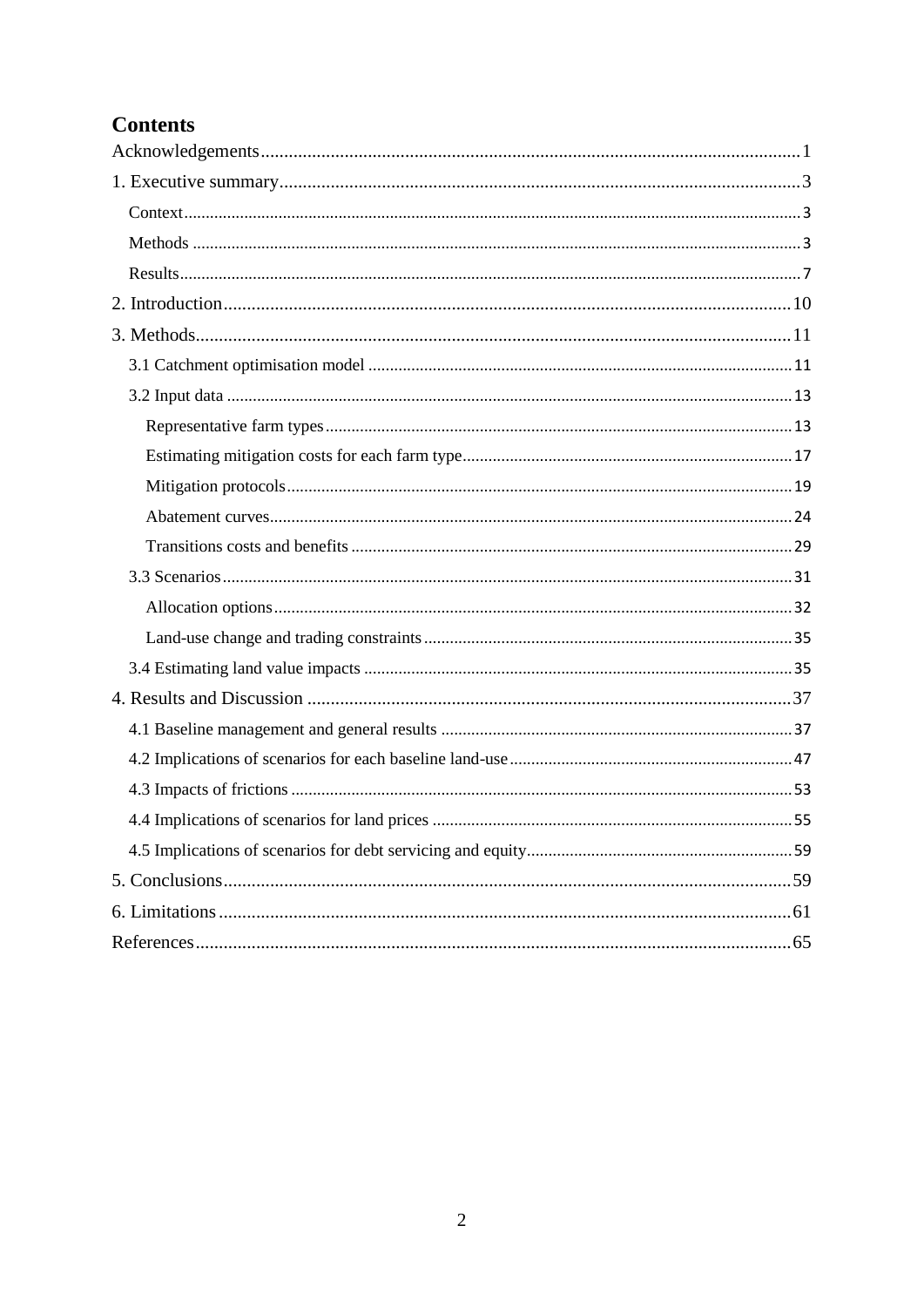#### <span id="page-2-0"></span>**1. Executive summary**

The objective of this report is to evaluate a number of proposed nitrogen (N) allocation systems for producers in the Rotorua catchment. The results of this analysis provide information about private benefits and costs in terms of farm profit (EBIT) and capital impacts on land value. The different scenarios also provide insights about resource efficiency and the ease of transfer of the entitlements to leach nitrogen that each farm could receive across these allocation mechanisms.

#### <span id="page-2-1"></span>**Context**

This report is intended to provide direct information for the Rotorua Stakeholder Advisory Group (STAG) and Bay of Plenty Regional Council (BOPRC), as well as to support wider district economic modelling undertaken by Market Economics. These discrete pieces of work support the section 32 report associated with new nitrogen rules for the Lake Rotorua catchment. The project brief was developed collaboratively between BOPRC, DairyNZ, Beef + Lamb New Zealand, with input from STAG members during the latter part of 2014. Draft modelling results were presented to StAG in March, April, May, June and July 2015, and feedback was incorporated up until August 2015.

# <span id="page-2-2"></span>**Methods**

The evaluation of allocation mechanisms involves the application of a catchment-level optimisation model. The method for developing this model involved:

- 1. Dividing the catchment into biophysical zones based on soil type, slope and rainfall.
- 2. Establishing representative farm systems (dairy, sheep and beef, sheep and dairy support, and specialist dairy support) for each biophysical zone. Drystock enterprises include small, medium, and large farms.
- 3. Developing agreed and consistent modelling protocols to reflect how Rotorua farmers would be most likely to mitigate nitrogen losses.
- 4. Applying the modelling protocols to each farm system, using FARMAX and OVERSEER (version 6.1.2), to establish relationships between profit and nitrogen leaching.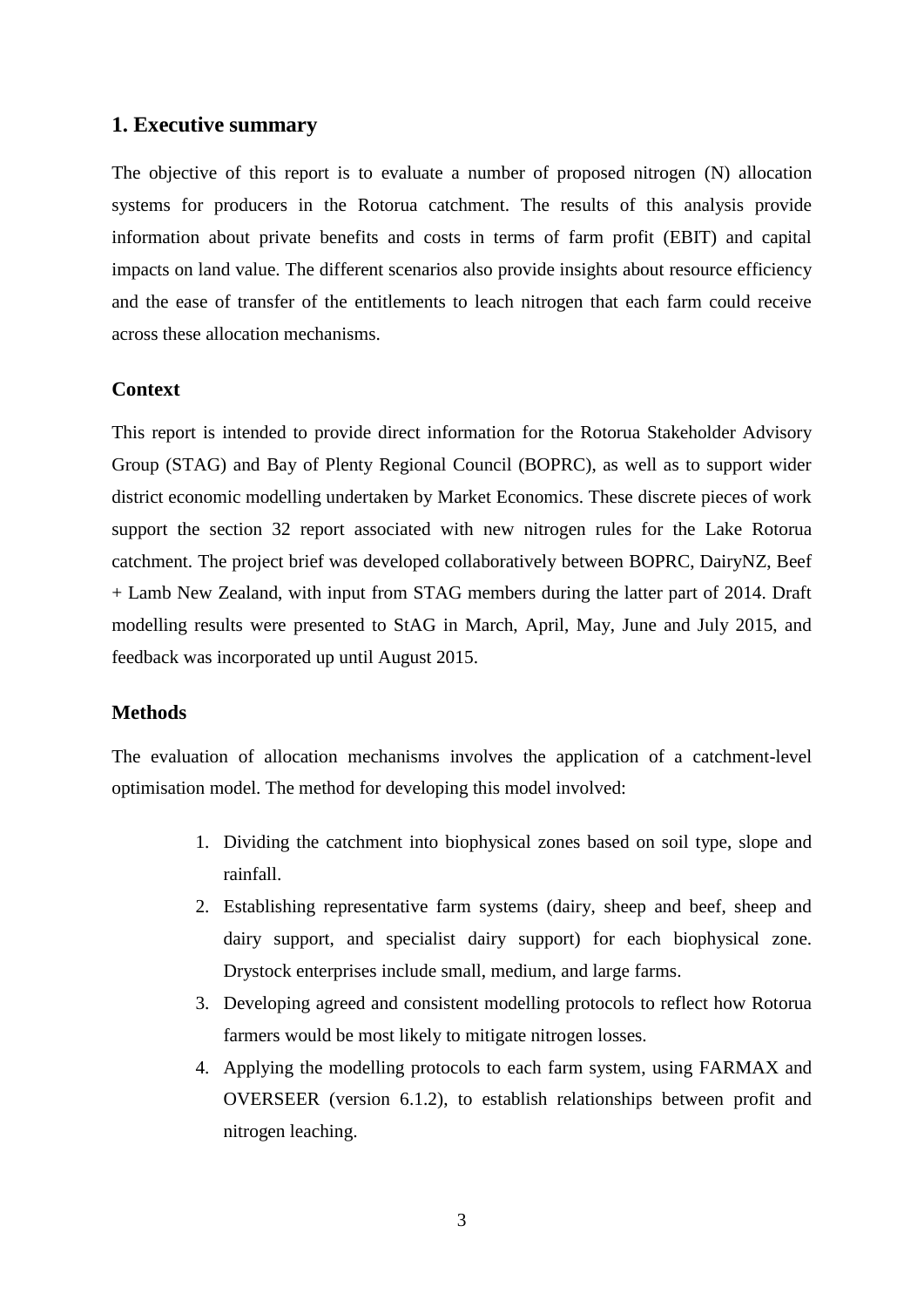- 5. Obtaining annualised forestry-profit information from SCION (including carbon at a price of \$4 tonne<sup>-1</sup>).
- 6. Obtaining data on the financial costs and benefits of land-use change from Waikato Regional Council.
- 7. Integrating this information on profit and nitrogen leaching for individual farm types into an economic model describing the whole catchment. This model incorporates trading of N leaching rights both among farmers, and with an incentives fund that buys out nitrogen. Nitrogen prices are generated endogenously by the catchment model based on mitigation costs which drive supply and demand.

The optimisation model focuses on alternative steady-state or equilibrium outcomes. That is, it does not study the transition pathways between the current state and where alternative policy outcomes are predicted to lead. This approach is consistent with standard practice regarding the economic evaluation of alternative environmental policy instruments. Where time has a major impact on economic aspects (for example, capital impacts), results are discounted to 2015 dollar impacts.

Ownership of land is not represented within the model. Thus, any distinction between individual farms and ownership (e.g. iwi-owned property) is not made. Rather, the main building blocks are the individual zones, describing given land-uses and the biophysical conditions under which they are located (see steps 1–2 above).

Representative farm systems and mitigation protocols (each specifying the sequence of mitigation use for each farm type) were developed in workshops involving Bay of Plenty Regional Council (BOPRC) staff, DairyNZ, Beef + Lamb New Zealand, scientists, local extension agents, and agricultural consultants. Mitigation curves were not smoothed; accordingly, gaps between individual scenarios were not filled with hypothetical information. This approach was applied to ensure the maximum amount of rigor, transparency, and repeatability of the results (a full list of all input information into the economic model is provided in the Appendices).

The mitigation protocols, in most cases, result in costs arising on farms as they undertake nitrogen mitigation. This is in agreement with mainstream environmental-economics theory, but the relationship is not forced. Indeed, in some cases, increases in profit occur from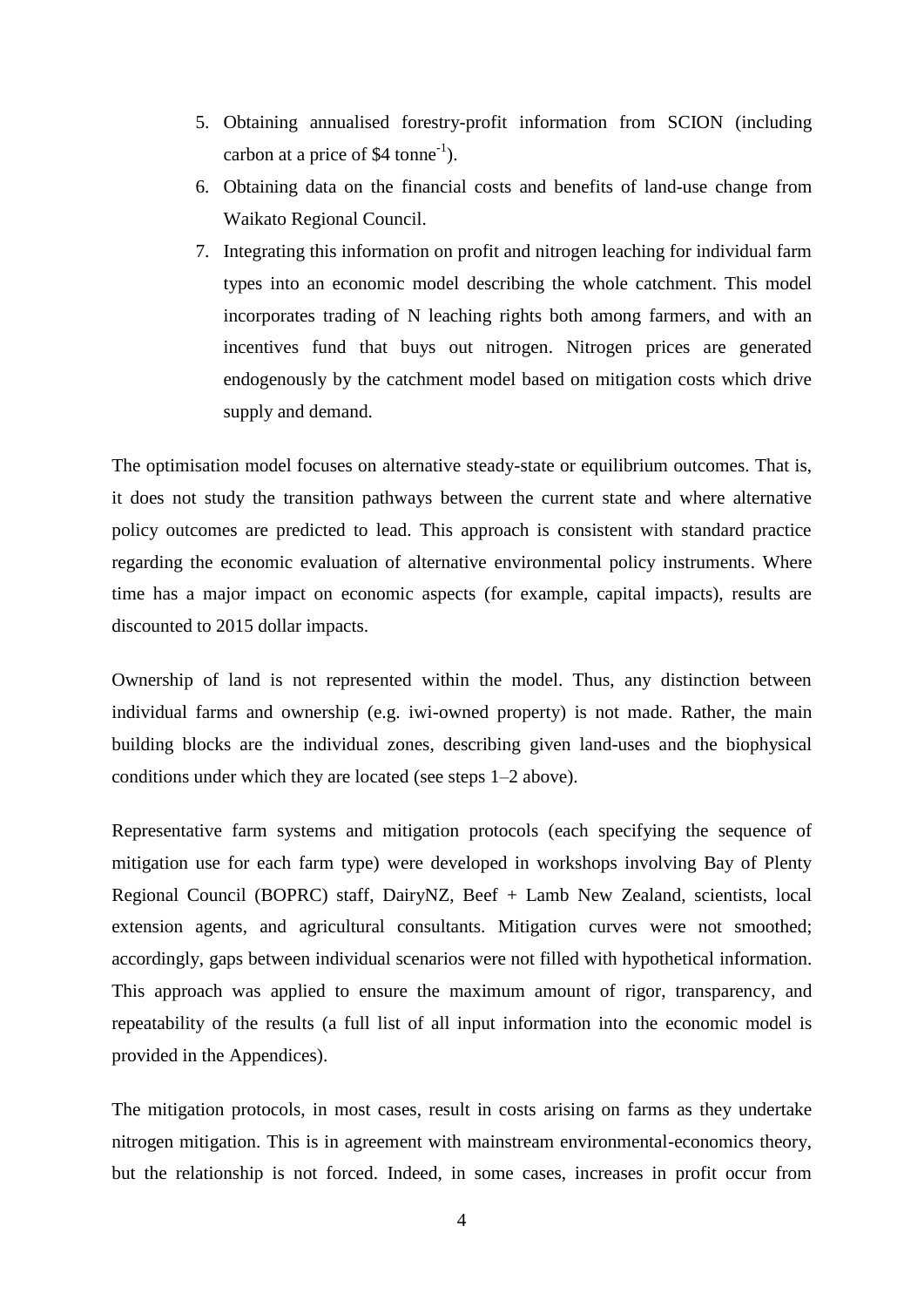improvements in efficiency (for example, by eliminating unprofitable inputs). These "winwin" outcomes occur on a number of different individual farm types, as has been previously documented in New Zealand case studies. In general however, the scale of reductions required in the Rotorua catchment is so significant that most individual farmers experience a net cost due to mitigation.

The costs and benefits of transition from the current land use to a new one are included in the catchment model. While some transitions impose a cost to producers, de-intensification also has some benefits in that it frees up capital invested in certain fixed assets (e.g. livestock or supplier shares). Carbon liability is incorporated in the computation of transition costs, and is also factored into the profitability of the forest sector (determined by SCION) incorporated within the model at  $$4$  tonne<sup>-1</sup>.

A number of different scenarios are analysed. This includes eight different allocation options (Table E1). These are evaluated for two levels of market efficiency for nutrient trading, and two levels of land-use change (Table E2). These scenarios are based on the needs articulated by the stakeholder group for the Lake Rotorua catchment. Market efficiency is explored through allowing free trade in entitlements and then only 50% of the optimal level; in the latter case, the remainder of the entitlements being retained by producers following allocation. Simulation of market inefficiency is consistent with experience in water quality and quantity markets where levels of rigidity are present, often due to risk aversion. The constraint on land-use change is introduced to reflect the fact that it is unlikely that the full amount of land-use change predicted by optimisation would occur in reality. This is because land-use change from pasture to forestry is tempered by factors such as the lack of an annual return, or negative impacts on land prices.

Other scenarios have been explored (e.g. greater or lesser levels of land-use change), but are omitted from this report for brevity. The predominant focus of analysis has been on the impacts on farm profit, the level of nutrient trading that occurs, and the distribution of income under different scenarios. This has been explored in considerable depth at the zone- and farmlevel with stakeholders<sup>1</sup>, but is limited to selected examples for this report.

**.** 

 $^{1}$  E.g. meetings of the Rotorua Stakeholder Advisory Group of 17 March, 28 April, 23 June and 21 July.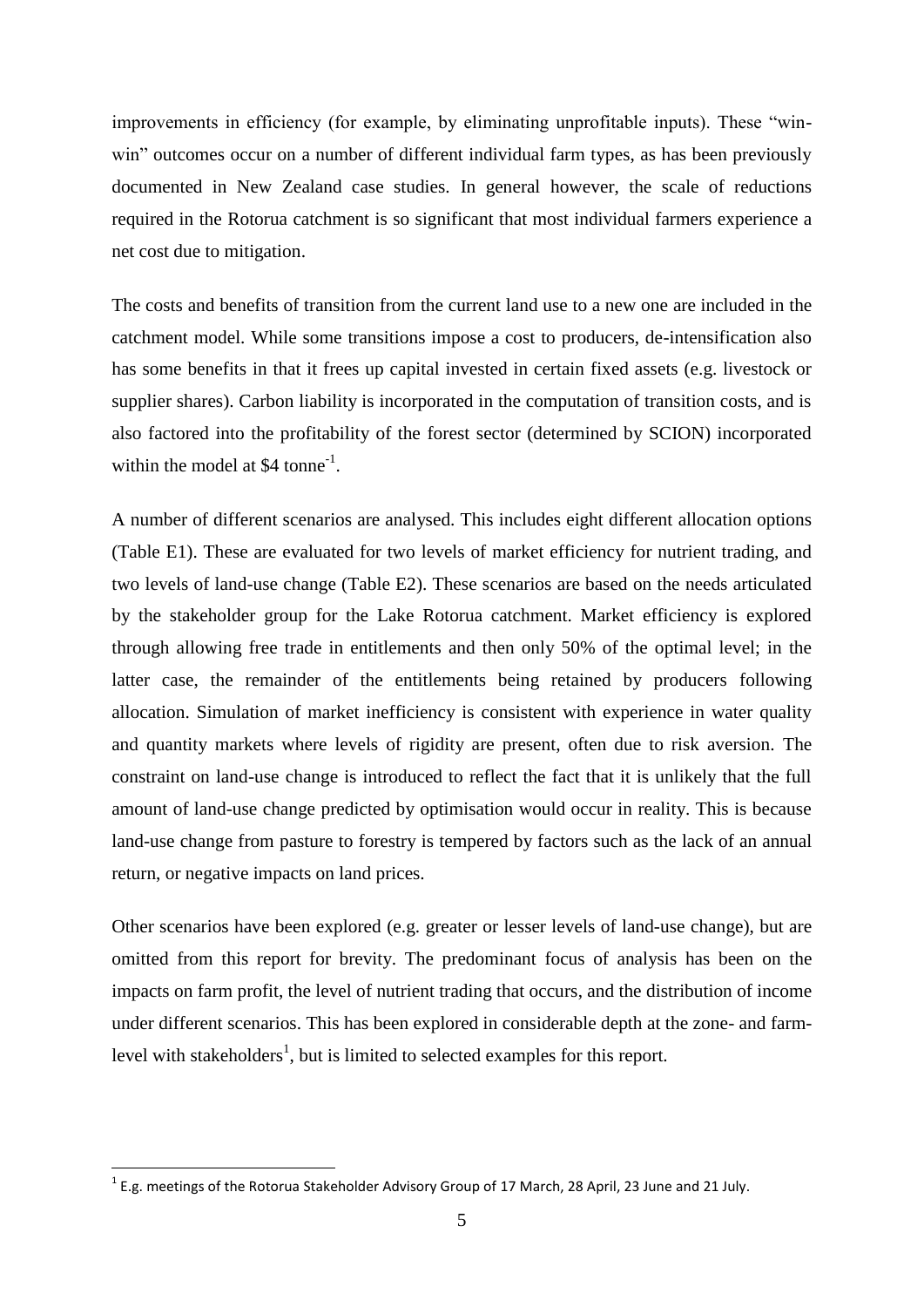| <b>Allocation scenario number</b> | <b>Allocation option</b>                     |
|-----------------------------------|----------------------------------------------|
| Base                              | <b>Baseline</b>                              |
| S <sub>1</sub>                    | Sector averaging                             |
| S <sub>2</sub>                    | Sector averaging with biophysical adjustment |
| S <sub>3</sub>                    | Single range                                 |
| S <sub>4</sub>                    | Natural-capital allocation                   |
| S <sub>5</sub>                    | Equal allocation                             |
| S <sub>6</sub>                    | Range 0A                                     |
| S7                                | Range 1                                      |
| S <sub>8</sub>                    | Range 2                                      |
|                                   |                                              |

**Table E1.** Eight allocation options studied for the Lake Rotorua catchment.

**Table E2.** Scenarios used to explore the relative value of each allocation option.

| <b>Catchment scenario</b>            | <b>Description</b>                                     |
|--------------------------------------|--------------------------------------------------------|
| Base                                 | This represents the status quo.                        |
| Optimal trading, optimal land-use    | A theoretical outcome of perfect efficiency for        |
| (Scenario #1)                        | comparison.                                            |
| Optimal trading, 5000 ha land-use    | A scenario where not all efficient land-use change     |
| change constraint (Scenario #2)      | occurs due to risk-aversion by producers, but nutrient |
|                                      | trading is efficient. Total land-use change is limited |
|                                      | to 5000 ha.                                            |
| 50% trading frictions, optimal land- | This scenario includes optimal land-use change, but a  |
| use change                           | constraint on the efficiency of nutrient trading, with |
| (Scenario #3)                        | 50% of allowances being retained by original holders.  |
| 50% trading frictions, 5000 ha land- | This scenario includes a constraint on land-use        |
| use change constraint (Scenario #4)  | change, as well as a constraint on the efficiency of   |
|                                      | nutrient trading, with 50% of allowances being         |
|                                      | retained by original holders.                          |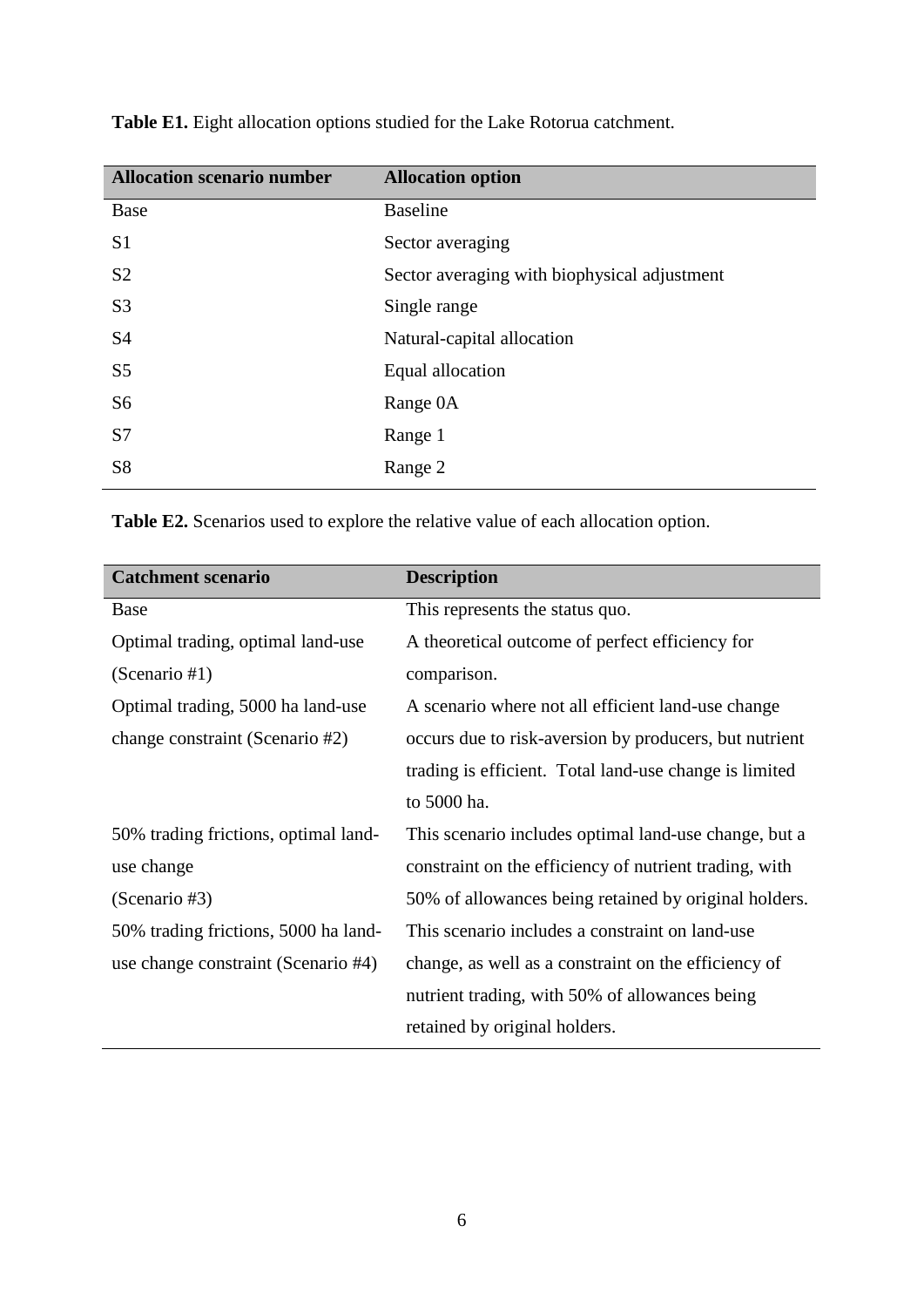#### <span id="page-6-0"></span>**Results**

Overall, catchment-level impacts on total profit are modest, with slight increases for most scenarios and slight decreases for the natural-capital and equal allocation options, when these allocations are modelled with market inefficiency. However, this is distributed very unevenly across land-uses and biophysical conditions. Some enterprises experience benefits, while others face significant costs. Capital impacts on land values are significant across all landuses. This poses particular risks in relation to the equity position of producers and their ability to manage commodity price volatility.

Several key general relationships are observed in model output. First, land-use transition is significant if cost-effective mitigation is to be attained. However, the study of land-use change in economic models of this kind is difficult, and this output is therefore subject to a range of restrictive assumptions outlined in the report. Second, nitrogen restrictions motivate deintensification of dairy production and associated support activities. Third, reducing high leaching rates involves a mixture of land-use change and on-farm mitigation. Last, inefficiency in the level of trading observed in the market for nutrient entitlements has significant impacts on the extent and distribution of farm returns. Expected values of N produced from the modelling were extrapolated to assess the likely impacts on land value associated with decreased rights to leach N.

More specifically, key impacts across all scenarios are:

- 1. An increase in forestry area, around 85% and 60% in Scenarios 1 and 2 (an increase from 7,095 ha to 13,085 and 11,403 and ha respectively)
- 2. A reduction in dairying area of around 40% from 5024 to 3046 ha.
- 3. A reduction in sheep and dairy support area of approximately 37% from 3007 to 1900 ha.
- 4. Remaining dairy farm types must purchase N in order to remain viable. Changes to the allocation vary the costs for these farms, but not the optimal-management regime.
- 5. Lower-intensity dairy-support options involve substantial scope for de-intensification at reasonable cost, though this is balanced by relatively high capital impacts.
- 6. The profit of many drystock enterprises benefits from a capacity to increase their nitrogen use efficiency and sell entitlements to dairy farms and the incentives fund.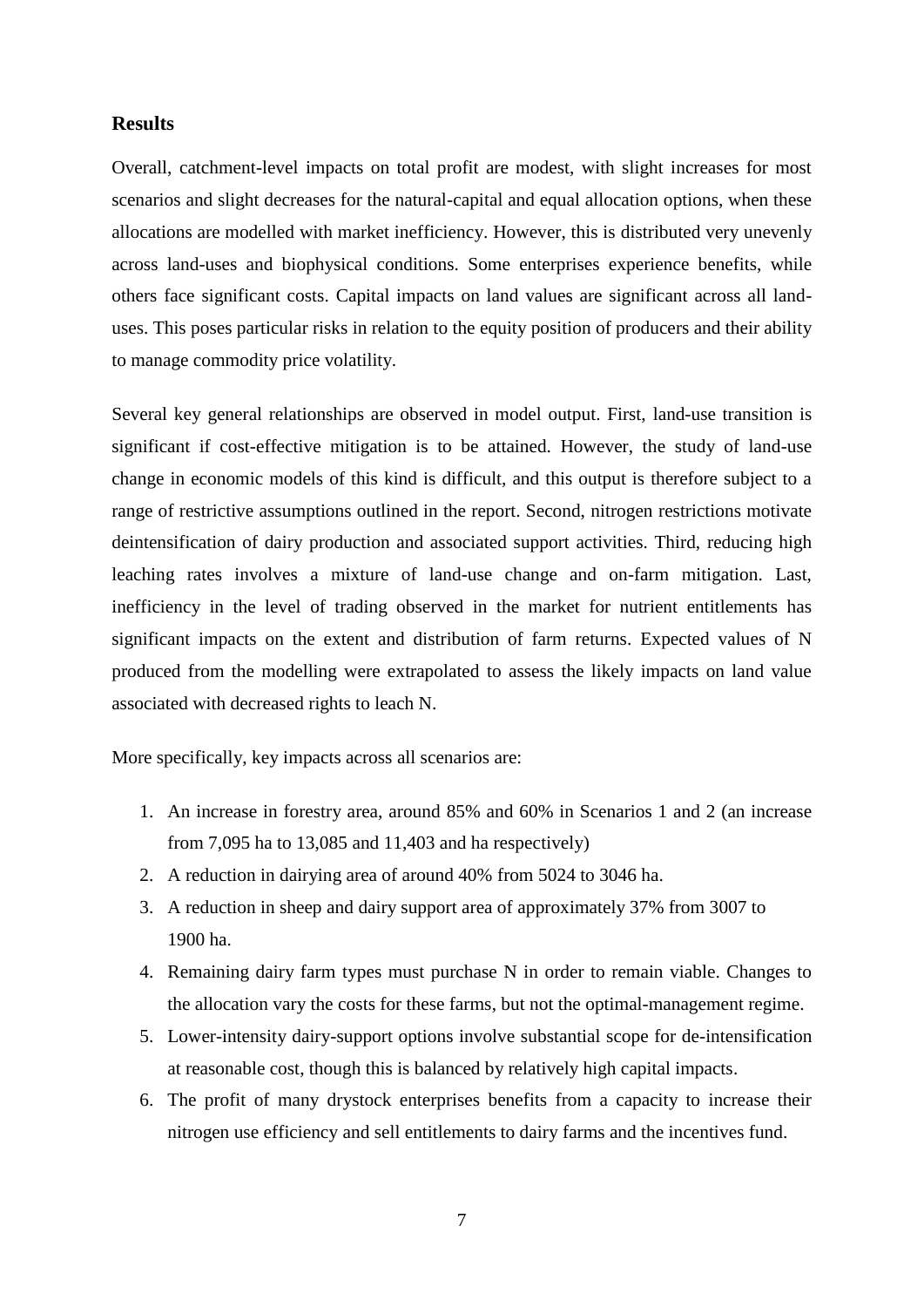- 7. The impacts on land prices from reducing nitrogen-leaching entitlements are significant for both drystock and dairy farms. Profit data and regional analysis masks significant risk to existing farm businesses and potential for adverse social impacts as a result of negative equity positions.
- 8. A significant reduction in cow number, nitrogen fertiliser application, supplement use, and farm labour, with each effect likely to have regional implications.
- 9. Changes in the efficiency of land-use change or nutrient trading have large implications for the overall cost.

Results show a modest overall impact on total catchment profit. However, the impacts on profit are distributed unevenly across sectors, land-uses, and biophysical zones. Different allocation regimes create further variation in this distribution of cost. In general, drystock farm profits benefit from the ability to sell N (to businesses with higher profit per kilogram of N and the incentives fund). Dairy farm profits fall due to the need to acquire N in order to continue operating. Under allocations with more redistribution (such as equal allocation and natural-capital systems), dairy farm profits fall further, but drystock profits are not correspondingly improved. This is due to a large number of allowances being transferred from dairy farms to foresters under these regimes, rather than other pastoral uses. Allocation regimes which require a large amount of redistribution also result in increases in the N price, due to greater dependence on trading and increased market demand.

Pastoral farming profit within the catchment is reduced by around 5% in both land-use scenarios when a 50% trading friction is introduced to the model. Trading rigidities in the market have significant implications for the price of N, increasing the price for perpetual allowances from around \$118 and \$60 kg  $N^{-1}$  in the 5000 ha limited and unlimited land-use change scenarios, to around \$444 (up to \$551 for natural-capital allocation). This higher price reflects an increased scarcity of nutrient entitlements in the market and is consistent with economic theory. This highlights that practices to pragmatically address rigidities in the market for nitrogen-leaching entitlements in the Lake Rotorua catchment will have direct benefits for increasing the amount of nitrogen that could be purchased by the incentive fund, while also reducing on-farm costs through promoting more cost-effective nutrient mitigation.

Likely capital impacts due to the change of rights in land are large, particularly when market frictions are considered. The capital costs on farms range from \$2.5m to \$18.4m under the range scenarios (S6–S8 in Table E1), to \$22.9m under natural-capital allocation. Capital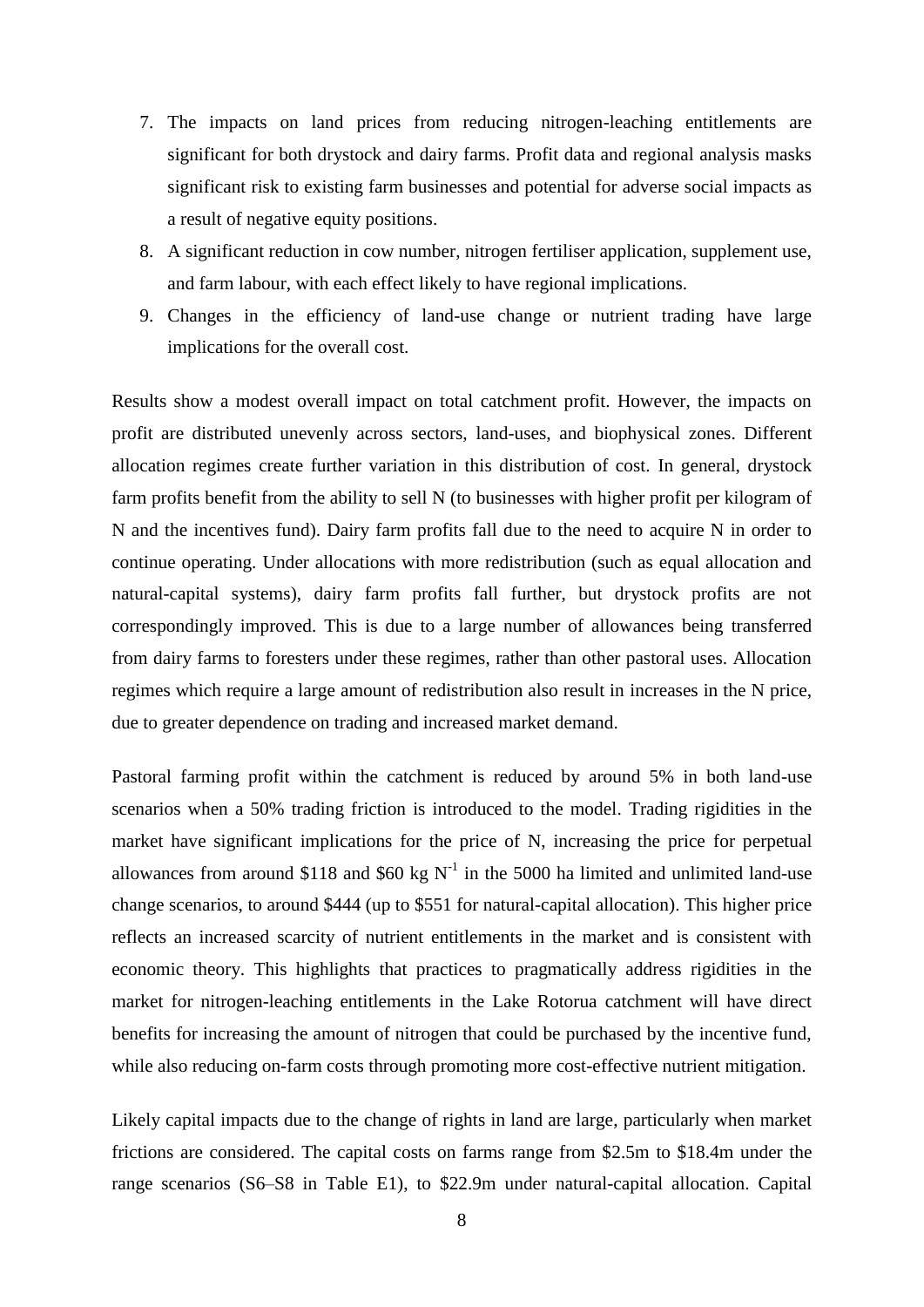impacts are larger on dairy farms under all scenarios. The natural-capital allocation results in the majority of capital impacts falling on dairy and dairy support farms (\$6,906 and \$1,449 per hectare, respectively), with large gains to forestry owners relative to the current rules (\$2,413 per hectare). Smaller capital costs occur for sheep and dairy and sheep and beef farms (\$201 and \$405).

The Range allocation scenario still produces higher capital costs for dairy farms (\$2,357 per hectare) than other land-uses, due to the higher percentage clawbacks proposed for these land uses by the Stakeholder Advisory Group, relative to drystock. Dairy support, sheep and dairy, and sheep and beef experience costs of \$1,074, \$401, and \$585 per hectare, respectively. Due to the fact that the range scenario does not allocate additional nutrients to forestry, there is no change for this sector relative to the current regulatory environment under Rule 11.

While the impacts on dairy capital value are higher (even in a proportional sense), it is important to recognise that the estimated capital impacts of Rule 11 are higher for drystock farms and the impacts of new rules are in addition to this. These capital impacts are of significant concern due to the possibility of debt exceeding equity for some farms in the catchment, creating significant social disruption.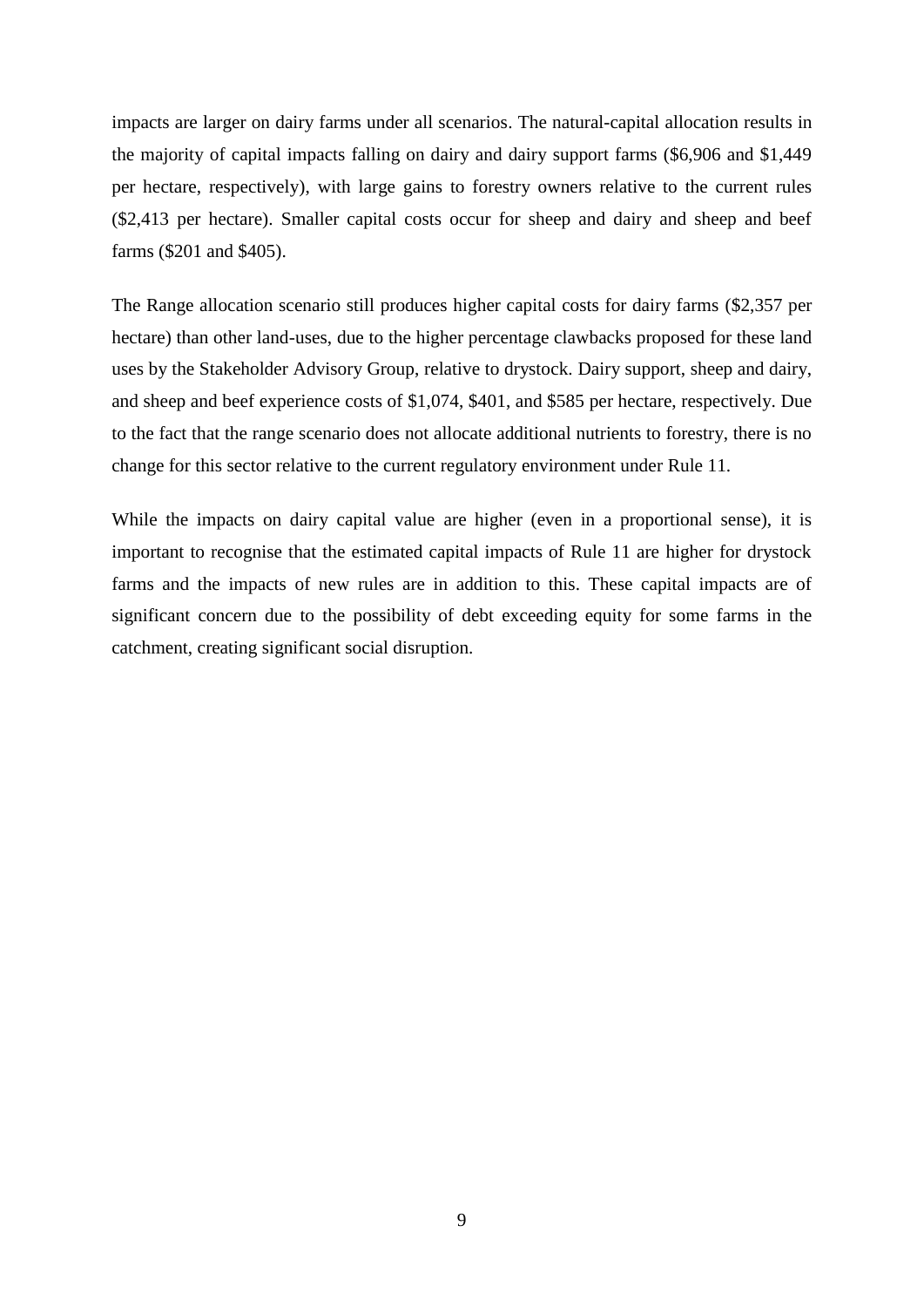### <span id="page-9-0"></span>**2. Introduction**

The Bay of Plenty Regional Council (BOPRC) is seeking to improve water quality in Lake Rotorua through restricting diffuse discharges of nitrogen (N) from agricultural land. Through the Bay of Plenty Regional Policy Statement (BOPRPS), the Regional Council has set a nitrogen (N) limit for Lake Rotorua of 435 t N per year. To achieve this, the estimated total reduction is 320 t N per year, with about 270 t N per year expected to come from reducing nitrogen loss from the pastoral sector. A stakeholder group has been appointed to guide the development of an appropriate method to limit these discharges, based around the development of a trading scheme and associated system to allocate nutrient-loss entitlements among farmers in the catchment. This study is a joint effort between BOPRC, DairyNZ, and Beef + Lamb New Zealand and seeks to inform the stakeholder group about the potential economic implications of proposed approaches.

The primary objective of this analysis is to evaluate a number of proposed systems regarding the allocation of entitlements to leach nitrogen among commercial farmers within the catchment of Lake Rotorua. A particular focus of the study is the Range 2 scenario that has been selected by the stakeholder group as their preferred management option. Under the Regional Policy Statement, the BOPRC must consider a range of principles and considerations. The results of this analysis contribute to knowledge about private benefits and costs, resource efficiency, and the ease of transfer of the allocation. Some analysis of likely impacts on capital values and equity are inferred from analysis of profit and nitrogen-pricing data. Key factors included are the consideration of the impact of trade in nutrient entitlements, diverse allocation instruments, and the consideration of transition costs between alternative land-use activities, all of which are important examples of how alternative policies could potentially impact capital investment. It is anticipated that the results of the analysis will contribute to the recommendations on allocation the Stakeholder Advisory Group make to Council.

The evaluation of the diverse allocation mechanisms involves the application of a catchmentlevel economic model that integrates important information outlining the relative cost of reducing nitrogen loss to water across the diverse land-uses and natural characteristics of the land (defined in this study using parcels that are a combination of slope, soil type, and rainfall characteristics) present in the Lake Rotorua catchment. Thus, a parcel is a given area of land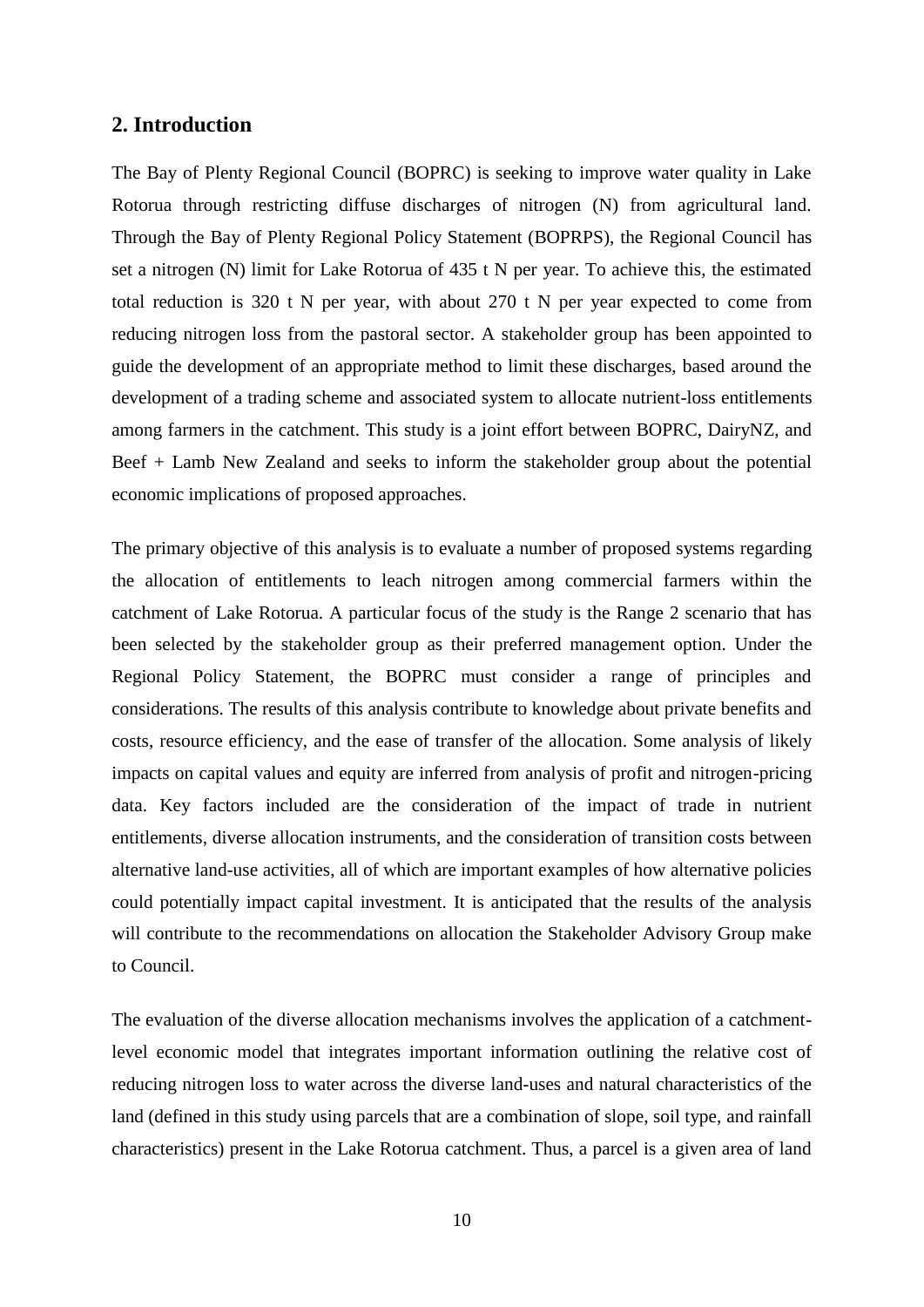(defined in ha) associated with a given land-use and the slope, soil type, and rainfall characteristics of that given area.

The catchment-level model is based on the Land Allocation and Management (LAM) framework broadly applied throughout Australasia to evaluate the impact of diverse policy mechanisms on water quality and economic outcomes (Doole, 2015). This framework involves the use of nonlinear programming (Bazaraa et al., 2006) to identify how land-use and farm management will have to change to achieve water-quality aspirations, while analysing how different allocation systems impact the distribution of income across sectors.

The report is structured as follows. The next section outlines the justification for the selected method, describes the key input data, and the scenarios that are evaluated. Section 4 outlines the results of the empirical-modelling process, and discusses the key points in the context of the project. Section 5 concludes. A series of appendices outline key input information used within the model.

# <span id="page-10-0"></span>**3. Methods**

#### <span id="page-10-1"></span>**3.1 Catchment optimisation model**

This section outlines the economic modelling approach employed in this analysis (though further detail is provided regarding the choice of approach in Appendix 2). The model is an optimisation model; that is, an iterative search process is employed to identify how different management activities must change from their current level to minimise the cost incurred by a change in the management environment (e.g. as experienced with the introduction of an N limit). This catchment model integrates economic and land use information across the catchment and optimises levels of mitigation for each farm type (outlined further in section 3.2). In line with the policy scenario that is proposed, trading of N leaching rights is enabled among farms, which generates a price for N in the model based on market supply and demand.

The model used here is a special type of optimisation model, involving a method known as nonlinear programming (Bazaraa et al., 2006). This generally involves the definition of a model in which both the profit specification and constraints contain nonlinear expressions. Solution of this model outlines how land-use and land management must change under different circumstances to mitigate nitrogen loss at least cost. Its structure is loosely based on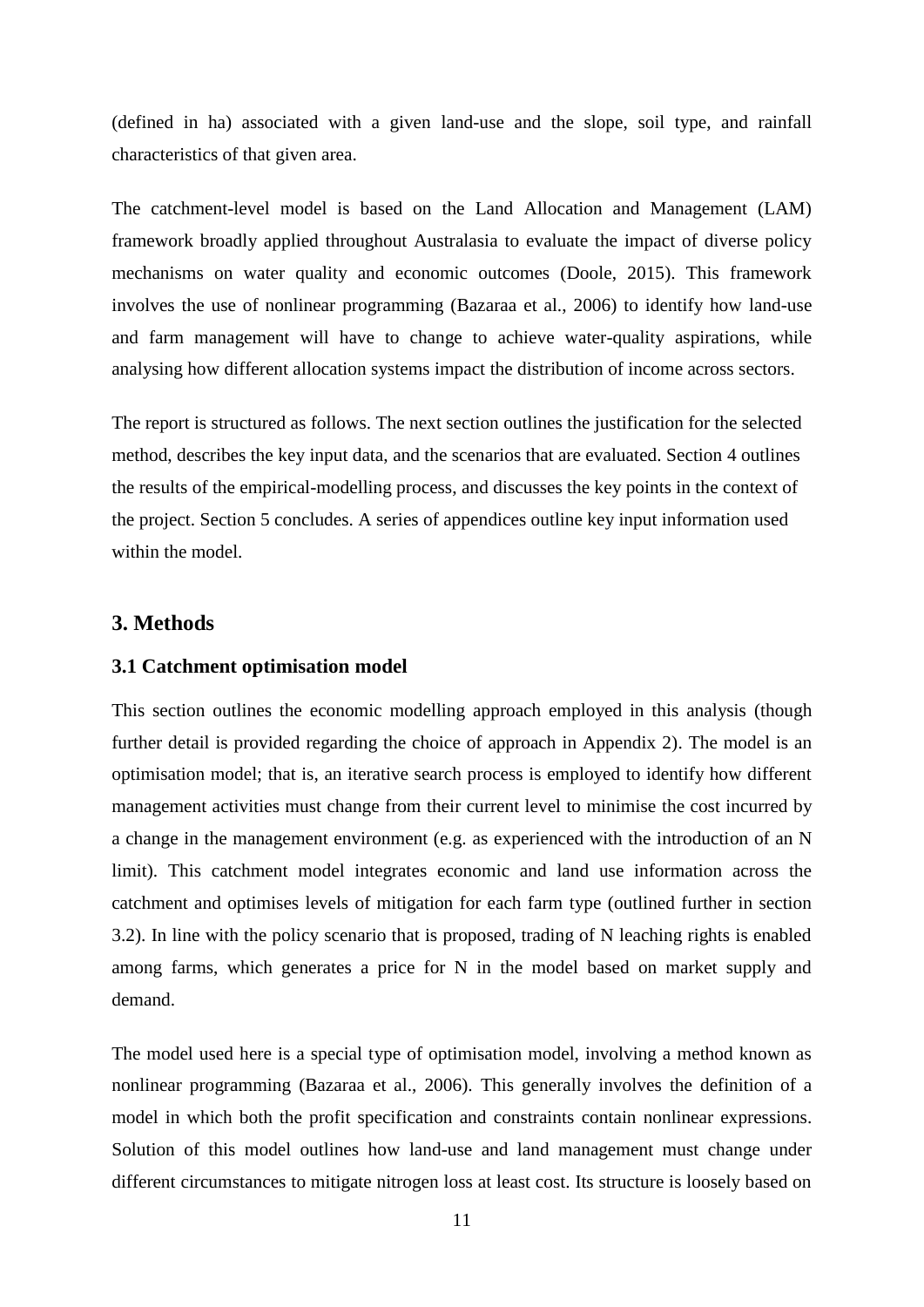that of the Land Allocation and Management (LAM) catchment framework (Doole, 2015). The flexibility of this model is demonstrated in its broad utilisation across a number of nonpoint-pollution contexts, both nationally (Doole, 2013; Howard et al., 2013; Holland and Doole, 2014) and internationally (Beverly et al., 2013; Doole et al., 2013a).

Optimisation of the economic model identifies the values for decision variables that maximises the total profit earned on farms across the catchment, subject to the constraints defined in the model. The primary decision variables in the model are those representing the area (ha) allocated to each management option within each land-use in each zone. Primary constraints are those limiting the land-use in a given zone to the area available within that spatial area. Total profit is determined through multiplication of the area of each land-use option employed and its associated level of profit per ha. The total nitrogen load is computed through the multiplication of the area of each land-use option employed and the nitrogen leaching load per ha associated with each management option. With the introduction of a limit on nitrogen leaching, the area of each land-use utilised for a mitigation option, rather than a baseline (current) management option, will typically increase. This will concomitantly reduce nitrogen loss from that land area, but also increase/decrease profit. In some cases, it may be more cost-effective to change land-use away from the current land-use, in order to achieve a given nitrogen-leaching target at the catchment level. In this model, the limit for leaching is implemented through the representation of permits required for representative farms to leach, which are allocated among the population according to diverse systems (see below).

The optimisation model focuses on alternative steady-state or equilibrium outcomes. That is, it does not study the transition pathways between the current state and where alternative policy outcomes are predicted to lead. Indeed, it focuses solely on characterising just the equilibria themselves. This approach is consistent with standard practice regarding the economic evaluation of alternative environmental policy instruments (e.g. Hanley et al., 2007; Daigneault et al., 2012; Doole, 2013). It is possible to incorporate the study of temporal processes, such that the time path of adaptation practices can be characterised and then considered during evaluation (Pindyck, 2007). However, this is rare in practice, especially in the evaluation of regional policy, because (a) there is little empirical work available that characterises how farmers in the Lake Rotorua catchment would be expected to adapt to limits, (b) the scarcity of data is compounded when variation over time in key drivers of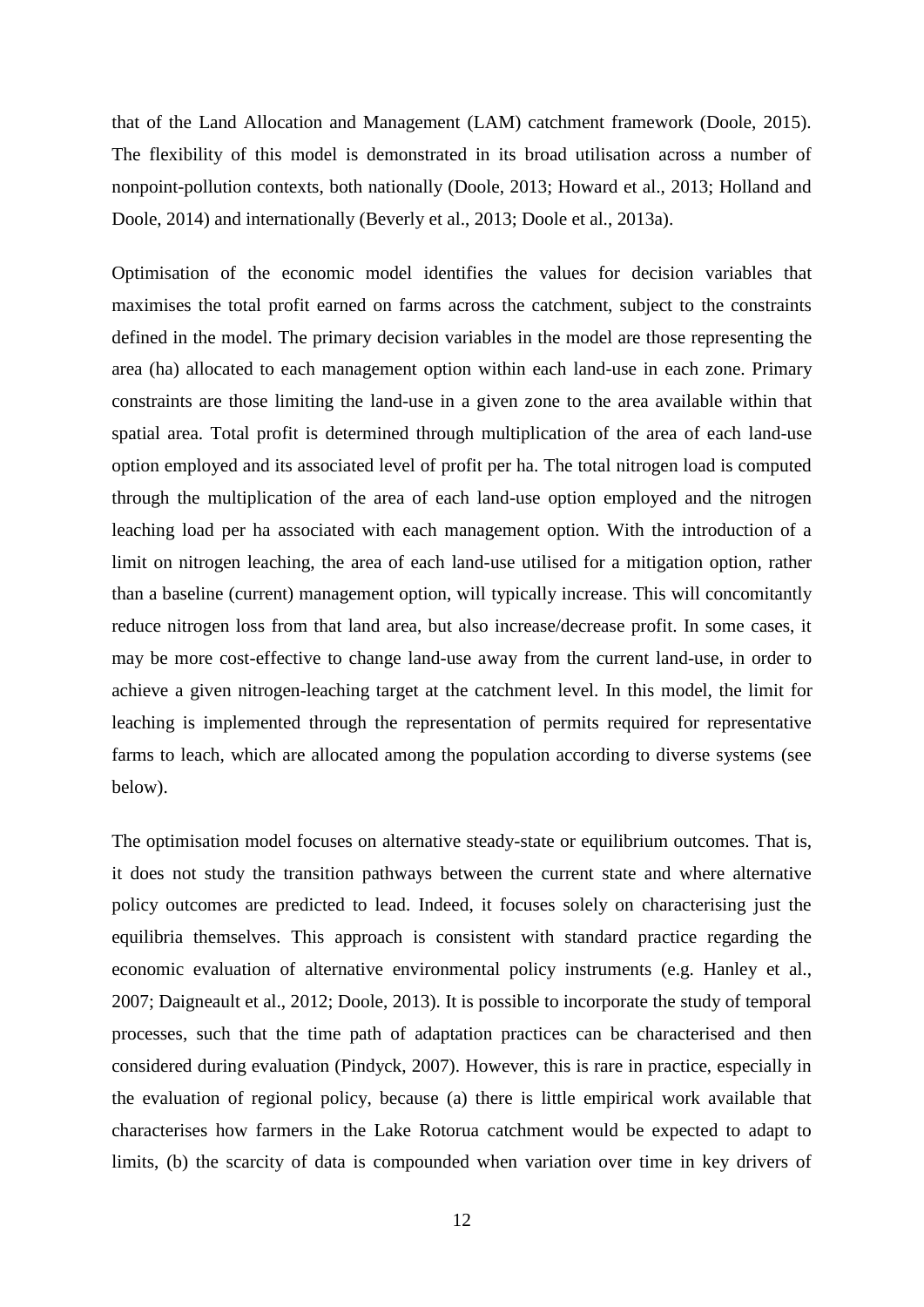management behaviour (e.g. output price, input price, productivity, climate, innovation) is high and difficult to predict, (c) dynamic models are difficult to develop and utilise (Doole and Pannell, 2008), and (d) output from dynamic models is heavily biased by the initial and terminal conditions defined during model formulation (Klein-Haneveld and Stegeman, 2005). Overall, these issues provide a strong justification for the employment of a steady-state modelling framework.

Alternative approaches for the economic evaluation of environmental policy instruments exist and evaluation of these approaches is contained in Appendix 6.

#### <span id="page-12-0"></span>**3.2 Input data**

This section outlines the input data used within this application of the LAM model to the Lake Rotorua catchment. Further detail is provided in Appendix 5. Some input data involves capital expenditures; for example, the sale or purchase of breeding stock. These capital expenditures are annualised using an 8% interest rate over a 25-year period.

#### <span id="page-12-1"></span>**Representative farm types**

The catchment is divided into a large number of spatial zones depending upon soil type, slope, and rainfall level (Table 1). These spatial zones are then partitioned according to the current type of land-use that is present; constituent land-uses are defined as dairy, dairy support, sheep and beef, sheep and dairy, and forestry enterprises. Deer enterprises are omitted due to them constituting a relatively small area of the catchment. Indeed, the added complexity involved with their inclusion is deemed to outweigh the added richness accruing to a more nuanced description of regional environmental and economic outcomes. The appropriate number and nature of the zones, as well as the farm types necessary to represent them, was determined through workshops involving experts from local farm consultancies, BOPRC, Beef + Lamb New Zealand, and DairyNZ.

For drystock farming, the size of farms was identified as critical to determining productivity and the most appropriate farm system description. For this reason, three different sizes of drystock farm were included:small (2-40ha), medium (40-300ha), and large (>300ha) farms. A large proportion (40-50%) of the drystock-farming area is encompassed in a small number of large farms. These are generally the most economic units, operating at (or with potential to operate at) Beef + Lamb New Zealand Class 4 or 5 in terms of intensity. Typically these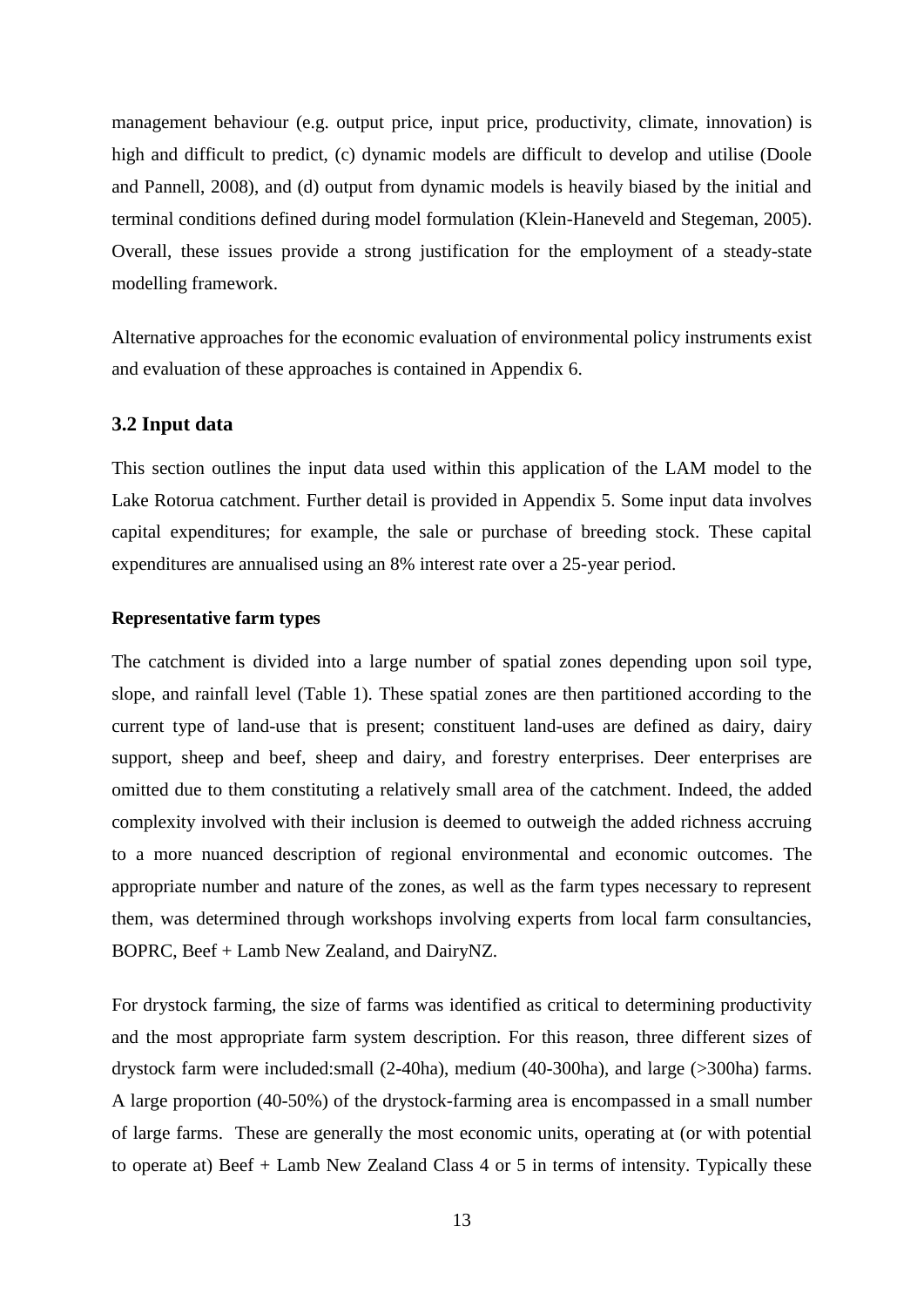are 50/50 sheep/cattle operations with a breeding-ewe flock (lambing at 130-140%), combined with either the trading of beef cattle or the existence of a dairy support activity. Medium-size drystock farms tend to be centred on beef, dairy support, and cropping and/or baleage production (with some outliers involving deer and breeding ewes). About half of these blocks of land are leased by dairy farmers as runoffs and most require less than 1 fulltime equivalent (FTE) of labour. In general, these are similar to large drystock farms in terms of management options, but on average will perform with slightly lower profit per hectare due to scale, productivity, and management constraints.

The Rotorua catchment has a large number of small blocks under 40ha. Though individual small blocks do not contribute much to the total nitrogen load to the lake, some uses are relatively intensive and in sum cover a large area, contributing an estimated 138 tonnes of nitrogen, according to ROTAN. Small blocks are extremely diverse and include lease blocks, dairy support, drystock, cropping, and lifestyle. Sheep are rare due to the lack of appropriate infrastructure. Some small blocks are run quite intensively (e.g. break-feeding and feeding out with dairy cows over winter). The majority of these are located on pumice soils on flat land close to the lake. Small blocks have limited mitigation options and limited land-use change options (for example, forestry is unlikely to be economic at this scale). Because of this, small blocks are represented as low-productivity drystock farms, but are constrained within the catchment model to prevent unrealistic land-use change to forestry or sheep enterprises. Due to the optimisation approach adopted in this study, values that do not impact on the profitability of businesses – such as those associated with lifestyle or aesthetic preferences – cannot be incorporated directly. However, the constraints to land-use change and trading used in the catchment scenarios indirectly represent these non-economic preferences.

The majority of dairy farms in the Rotorua catchment are located in the higher-rainfall areas with podzol and pumice soil types. Dairy systems in the catchment are relatively similar in terms of policies for wintering and young stock. However, feeding regimes and cost structures tend to vary around the catchment, according to the amount of home-grown feed that can be produced. This loosely correlates to the spatial zones incorporated in the model (see below for more information).

Ownership of land is not represented within the model. Thus, any distinction between individual farms and ownership (e.g. iwi-owned property) is not made. Rather, the main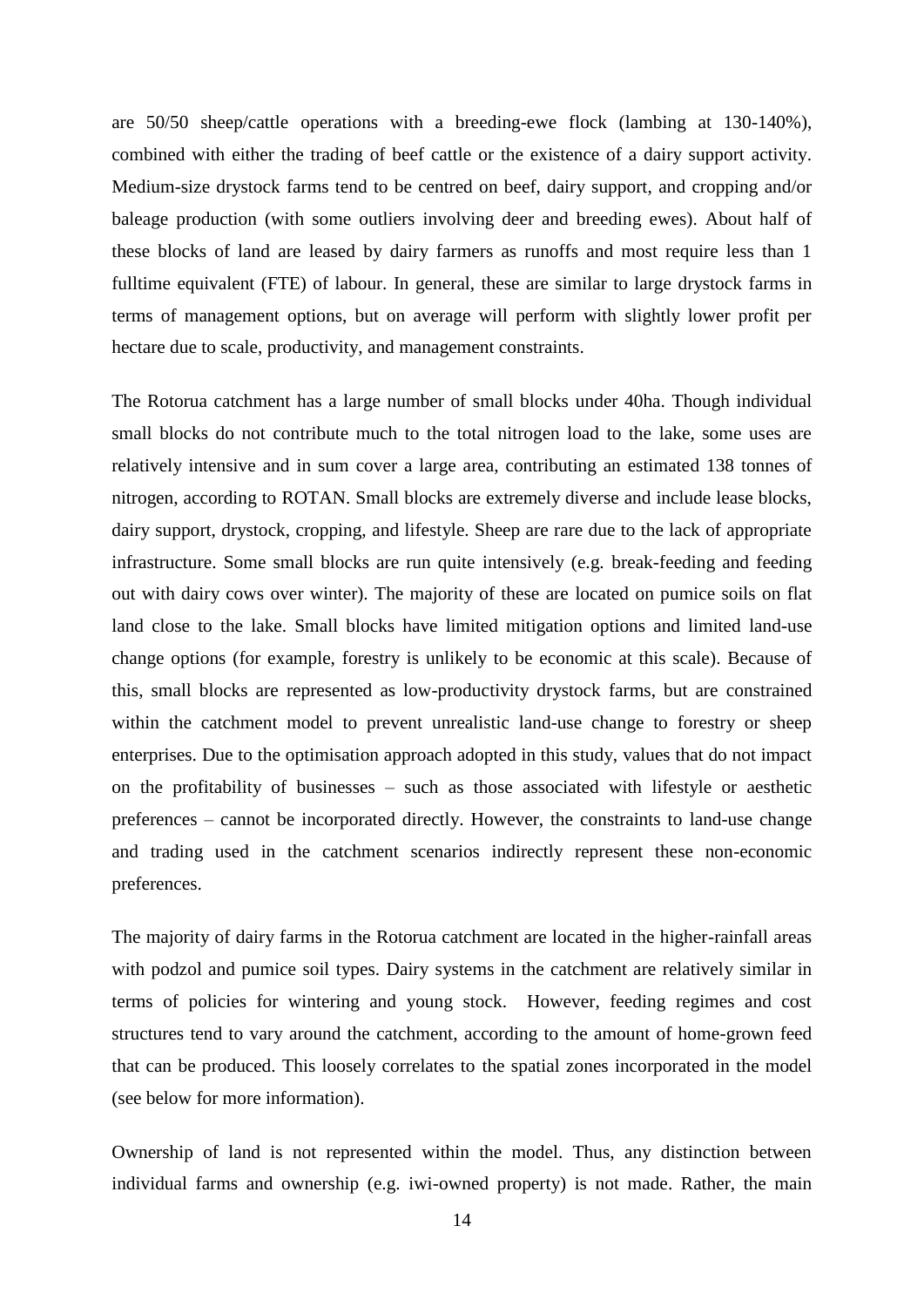building block of the analysis is the individual zones, describing individual land-uses and the biophysical characteristics in which they are located, that are delineated within the catchment. Individual zones are identified using Geographic Information Systems. This process involves the consideration of catchment boundary, rainfall, soil type, and slope (Table 1). Small areas are aggregated in some instances, to sharpen the focus of the analysis on the key areas located within the study area.

**Table 1. Size (ha) of each** soil type, slope class, and rainfall zone used to characterise the Lake Rotorua catchment under current land use.

| <b>Soil</b>            | <b>Rainfall</b> | <b>Slope</b> | <b>Forestry</b> Dairy |                  | <b>Dairy</b>     | <b>Sheep</b>   | <b>Sheep</b>   | <b>TOTAL</b>   |
|------------------------|-----------------|--------------|-----------------------|------------------|------------------|----------------|----------------|----------------|
| ${\bf type}^1$         | (mm)            | (degrees)    |                       | support          |                  | and            | &              |                |
|                        |                 |              |                       |                  |                  | beef           | dairy          |                |
| Al                     | LT1500          | $0 - 8$      | 109                   | $\overline{0}$   | $\overline{0}$   | 31             | 14             | 154            |
| Al                     | LT1500          | $8 - 16$     | 33                    | $\overline{0}$   | $\overline{0}$   | 10             | 5              | 48             |
| <b>Al</b>              | LT1500          | $16 - 26$    | 35                    | $\overline{0}$   | $\boldsymbol{0}$ | 11             | $\overline{5}$ | 50             |
| Al                     | LT1500          | $>26$        | 32                    | $\overline{0}$   | $\overline{0}$   | 14             | 6              | 52             |
| ${\bf Al}$             | 1500-<br>1700   | $0 - 8$      | 652                   | 37               | 288              | 439            | 197            | 1612           |
| $\mathbf{A}$           | 1500-<br>1700   | $8 - 16$     | 476                   | 31               | 140              | 254            | 114            | 1015           |
| ${\bf Al}$             | 1500-<br>1700   | 16-26        | 452                   | 24               | 73               | 188            | 85             | 821            |
| Al                     | 1500-<br>1700   | $>26$        | 275                   | $8\,$            | 15               | 101            | 46             | 446            |
| ${\bf Al}$             | 1700-<br>2000   | $0 - 8$      | 6                     | 13               | $\boldsymbol{0}$ | 118            | 53             | 190            |
| Al                     | 1700-<br>2000   | $8-16$       | 8                     | 11               | $\boldsymbol{0}$ | 97             | 43             | 159            |
| ${\bf Al}$             | 1700-<br>2000   | 16-26        | 12                    | $8\,$            | $\boldsymbol{0}$ | 72             | 32             | 123            |
| Al                     | 1700-<br>2000   | $>26$        | 14                    | 3                | $\boldsymbol{0}$ | 24             | 11             | 52             |
| $\mathbf{Al}$          | GT2000          | $0 - 8$      | $\overline{0}$        | $\overline{0}$   | $\overline{0}$   | 6              | $\overline{3}$ | 9              |
| Al                     | GT2000          | $8 - 16$     | $\boldsymbol{0}$      | $\boldsymbol{0}$ | $\boldsymbol{0}$ | 6              | 3              | 9              |
| ${\bf Al}$             | GT2000          | 16-26        | $\boldsymbol{0}$      | $\overline{0}$   | $\boldsymbol{0}$ | $\overline{4}$ | $\overline{2}$ | $\overline{7}$ |
| Al                     | GT2000          | $>26$        | $\boldsymbol{0}$      | $\boldsymbol{0}$ | $\boldsymbol{0}$ | $\mathbf{1}$   | $\mathbf{1}$   | $\overline{2}$ |
| $\mathbf{P}\mathbf{O}$ | 1500-<br>1700   | $0 - 8$      | 13                    | 16               | 14               | 98             | 44             | 185            |
| Po                     | 1500-<br>1700   | $8 - 16$     | 18                    | 17               | 5                | 116            | 52             | 209            |
| P <sub>0</sub>         | 1500-<br>1700   | 16-26        | 20                    | 12               | $\overline{2}$   | 97             | 44             | 174            |
| Po                     | 1500-<br>1700   | $>26$        | 29                    | 3                | $\mathbf{1}$     | 38             | 17             | 89             |
| P <sub>0</sub>         | 1700-           | $0 - 8$      | 499                   | 49               | $\boldsymbol{0}$ | 277            | 125            | 950            |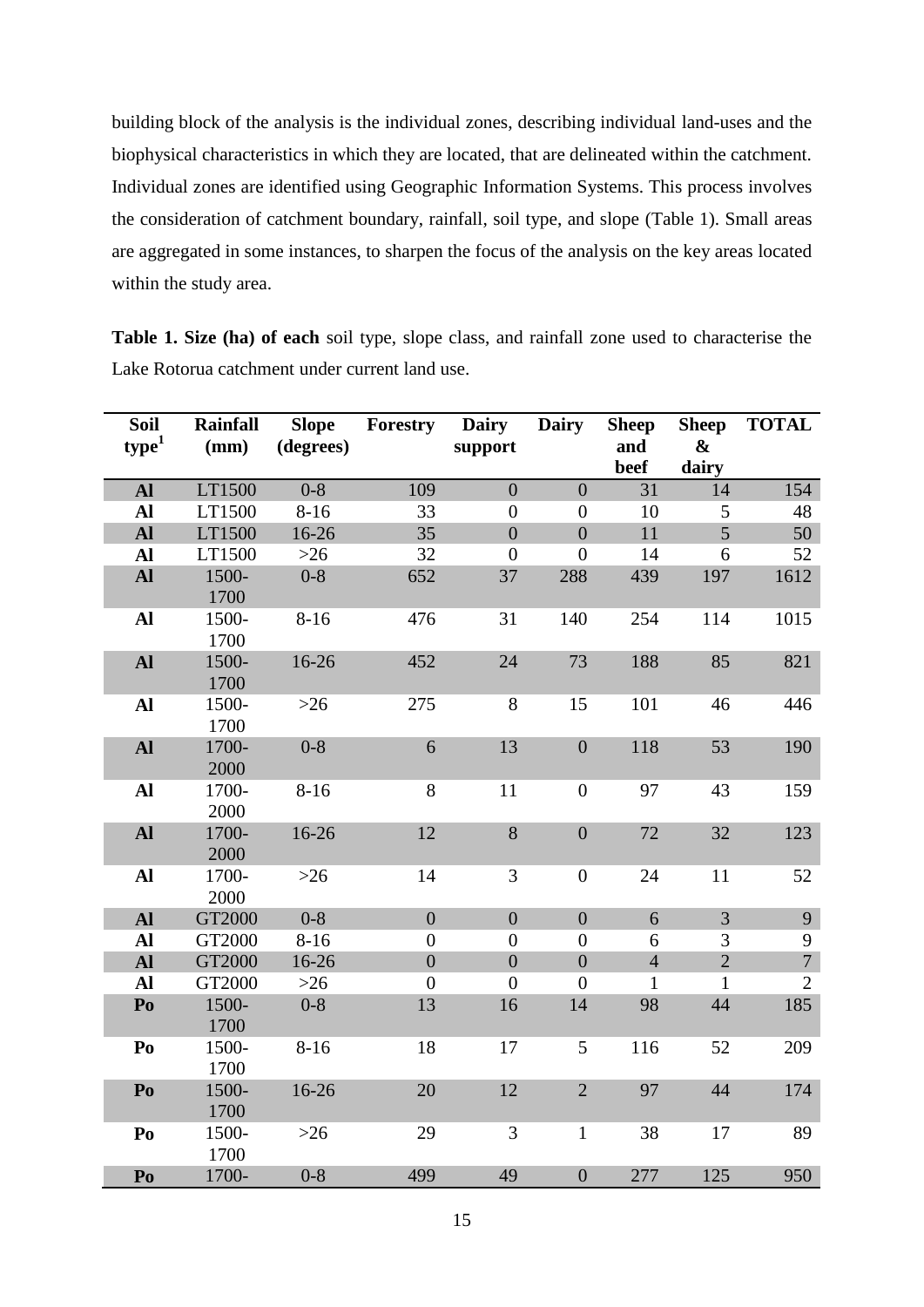|                | 2000          |           |                |                  |                  |     |     |      |
|----------------|---------------|-----------|----------------|------------------|------------------|-----|-----|------|
| Po             | 1700-<br>2000 | $8 - 16$  | 291            | 30               | $\boldsymbol{0}$ | 235 | 106 | 663  |
| Po             | 1700-<br>2000 | 16-26     | 150            | 15               | $\boldsymbol{0}$ | 181 | 82  | 428  |
| Po             | 1700-<br>2000 | $>26$     | 56             | 10               | $\boldsymbol{0}$ | 109 | 49  | 224  |
| Po             | GT2000        | other     | 183            | $\overline{0}$   | $\boldsymbol{0}$ | 56  | 25  | 265  |
| Po             | GT2000        | $0-8$     | 1099           | 465              | 1852             | 667 | 300 | 4383 |
| Po             | GT2000        | $8 - 16$  | 367            | 190              | 604              | 238 | 107 | 1506 |
| Po             | GT2000        | 16-26     | 219            | 86               | 230              | 151 | 68  | 754  |
| P <sub>0</sub> | GT2000        | $>26$     | 110            | 27               | 46               | 79  | 36  | 298  |
| Pu             | LT1500        | $0-8$     | 1              | 10               | $\theta$         | 101 | 45  | 157  |
| Pu             | LT1500        | $8 - 16$  | 3              | $\overline{0}$   | $\boldsymbol{0}$ | 61  | 27  | 91   |
| Pu             | LT1500        | $16-26$   | $\overline{4}$ | $\overline{0}$   | $\boldsymbol{0}$ | 46  | 21  | 71   |
| Pu             | LT1500        | $>26$     | 3              | $\overline{0}$   | $\boldsymbol{0}$ | 23  | 10  | 36   |
| Pu             | 1500-<br>1700 | $0 - 8$   | 225            | 15               | 24               | 223 | 100 | 587  |
| Pu             | 1500-<br>1700 | $8 - 16$  | 283            | 14               | 13               | 132 | 60  | 502  |
| Pu             | 1500-<br>1700 | $16 - 26$ | 317            | 8                | 4                | 100 | 45  | 474  |
| Pu             | 1500-<br>1700 | $>26$     | 226            | $\overline{2}$   | $\boldsymbol{0}$ | 50  | 23  | 302  |
| Pu             | 1700-<br>2000 | $0 - 8$   | 50             | 68               | 276              | 345 | 155 | 894  |
| Pu             | 1700-<br>2000 | $8 - 16$  | 31             | 33               | 143              | 140 | 63  | 409  |
| Pu             | 1700-<br>2000 | 16-26     | 38             | 19               | 84               | 80  | 36  | 256  |
| Pu             | 1700-<br>2000 | $>26$     | 21             | $\overline{7}$   | 28               | 22  | 10  | 89   |
| Pu             | GT2000        | $0 - 8$   | 36             | 57               | 560              | 401 | 180 | 1235 |
| Pu             | GT2000        | $8 - 16$  | 18             | 20               | 206              | 186 | 84  | 513  |
| Pu             | GT2000        | $16-26$   | 19             | 10               | 88               | 101 | 46  | 264  |
| Pu             | GT2000        | $>26$     | 15             | $\overline{3}$   | 28               | 37  | 17  | 100  |
| Re             | LT1500        | $0 - 8$   | 19             | 8                | 211              | 226 | 102 | 565  |
| Re             | LT1500        | $8-16$    | 31             | $\overline{0}$   | 49               | 111 | 50  | 240  |
| Re             | LT1500        | $16-26$   | 36             | $\overline{0}$   | 27               | 114 | 51  | 228  |
| Re             | LT1500        | $>26$     | 41             |                  | 12               | 53  | 24  | 129  |
| Re             | 1500-<br>1700 | $0 - 8$   | 71             | 12               | $\boldsymbol{0}$ | 63  | 28  | 175  |
| Re             | 1500-<br>1700 | $8-16$    | 122            | 10               | $\boldsymbol{0}$ | 104 | 47  | 282  |
| Re             | 1500-<br>1700 | 16-26     | 166            | 5                | $\boldsymbol{0}$ | 118 | 53  | 343  |
| Re             | 1500-<br>1700 | $>26$     | 148            | $\mathbf{1}$     | $\boldsymbol{0}$ | 41  | 18  | 208  |
| Re             | 1700-<br>2000 | $0 - 8$   | $\tau$         | $\boldsymbol{0}$ | $\boldsymbol{0}$ | 13  | 6   | 26   |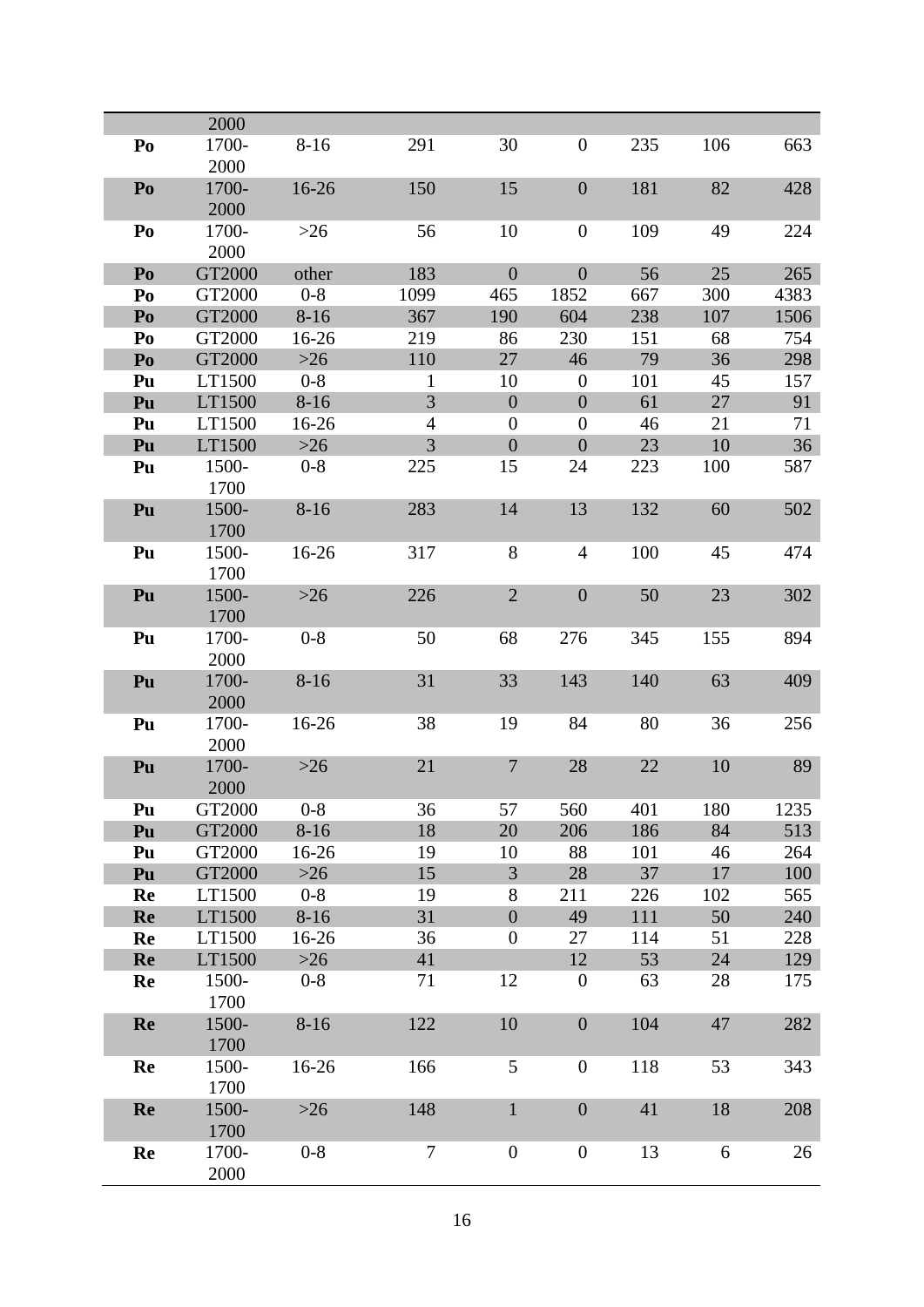| Re           | 1700-  | $8 - 16$ |                  | $\overline{0}$ | $\theta$         | 6              | 3              | 10             |
|--------------|--------|----------|------------------|----------------|------------------|----------------|----------------|----------------|
|              | 2000   |          |                  |                |                  |                |                |                |
| Re           | 1700-  | 16-26    | $\overline{0}$   | $\overline{0}$ | $\overline{0}$   | 3              | 1              | 5              |
|              | 2000   |          |                  |                |                  |                |                |                |
| Re           | 1700-  | $>26$    | $\boldsymbol{0}$ | $\overline{0}$ | $\boldsymbol{0}$ | $\overline{0}$ | $\overline{0}$ | $\overline{0}$ |
|              | 2000   |          |                  |                |                  |                |                |                |
| Re           | GT2000 | $0 - 8$  | 3                | $\theta$       | $\theta$         | $\theta$       | $\theta$       | 3              |
| Re           | GT2000 | $8-16$   | $\overline{0}$   | $\overline{0}$ | $\overline{0}$   | $\overline{0}$ | $\overline{0}$ | $\overline{0}$ |
| Re           | GT2000 | 16-26    | $\boldsymbol{0}$ | $\theta$       | $\boldsymbol{0}$ | $\theta$       | $\theta$       | $\overline{0}$ |
| Re           | GT2000 | $>26$    | $\overline{0}$   | $\overline{0}$ | $\overline{0}$   | $\overline{0}$ | $\overline{0}$ | $\overline{0}$ |
| <b>Or</b>    | LT1500 | $0 - 8$  | $\boldsymbol{0}$ | $\overline{0}$ | $\overline{0}$   | 32             | 14             | 46             |
| <b>Or</b>    | LT1500 | $8 - 16$ | $\overline{0}$   | $\overline{0}$ | $\overline{0}$   | $\overline{0}$ | $\overline{0}$ | $\overline{0}$ |
| <b>Or</b>    | LT1500 | 16-26    | $\boldsymbol{0}$ | $\overline{0}$ | $\overline{0}$   | $\overline{0}$ | $\theta$       | $\overline{0}$ |
| <b>Or</b>    | 1500-  | $0 - 8$  | $\boldsymbol{0}$ | $\overline{0}$ | $\boldsymbol{0}$ | 32             | 14             | 46             |
|              | 1700   |          |                  |                |                  |                |                |                |
| <b>Or</b>    | 1500-  | $8-16$   | $\overline{0}$   | $\overline{0}$ | $\mathbf{0}$     | $\overline{0}$ | $\overline{0}$ | $\overline{0}$ |
|              | 1700   |          |                  |                |                  |                |                |                |
| Or           | 1500-  | 16-26    | $\overline{0}$   | $\overline{0}$ | $\boldsymbol{0}$ | $\overline{0}$ | $\overline{0}$ | $\overline{0}$ |
|              | 1700   |          |                  |                |                  |                |                |                |
| <b>TOTAL</b> |        |          | 7095             | 1358           | 5024             | 6682           | 3007           | 23166          |

<sup>1</sup> The soil classes are Al = allophanic, Po = podzol, Pu = pumice, Re = recent, Or = organic. Very small areas of "Other" are not included in the table.

#### <span id="page-16-0"></span>**Estimating mitigation costs for each farm type**

The cost of reducing N loss from each land-use in each spatial zone is then evaluated for representative farms, which are developed according to knowledge of typical practice in each of these spatial zones. A representative farm for each relevant land-use is used for each parcel, based on the observation of typical characteristics of farms within each zone. This action is performed by Lee Matheson (Director, Perrin Ag). The current organisation of each of these farms—as indicated by measures such as production, stocking rate, enterprise mix, fertiliser use, level of imported feed, level of winter cropping, and levels of different types of revenue and cost—is referred to as the *baseline situation* throughout this report.

A baseline FARMAX (Bryant et al., 2010; White et al., 2010) file is created utilising the baseline physical and financial data defined for the dairy and drystock farm systems that represent each zone. OVERSEER (Version 6.1.2) and FARMAX are then used simultaneously to evaluate a number of alternative means for each farm to mitigate nitrogen. The aim of this exercise is to delineate a relationship (i.e. a mitigation-cost curve) between the level of abatement of nitrogen loss and the economic benefit/cost associated with this action for each farm operation. These cost curves are an integral input to the catchment-level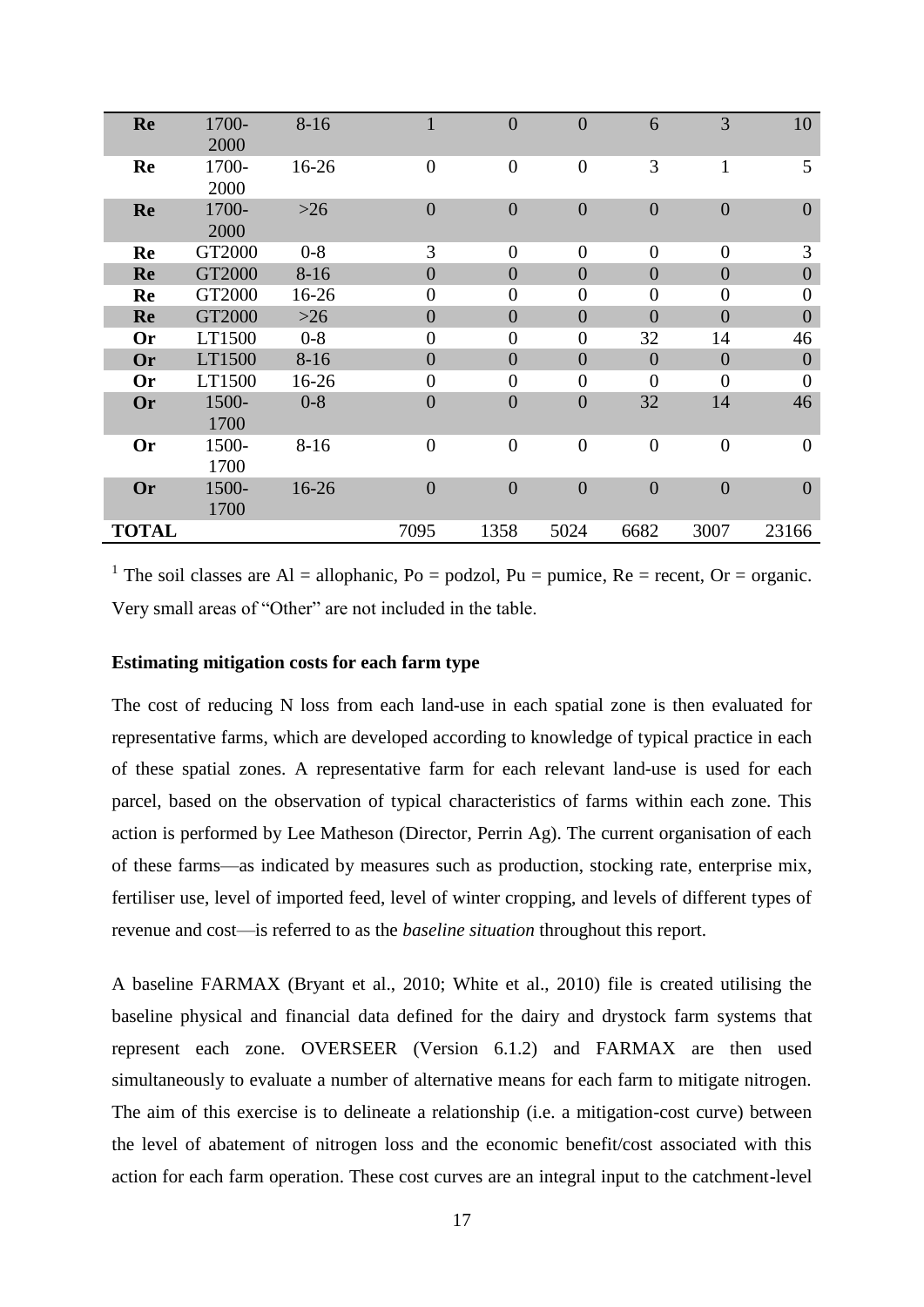model that seeks to identify how the economic impacts of given allocation systems on farms can be minimised across the catchment. The dual use of these two programs (FARMAX and OVERSEER) is necessary because FARMAX allows the user to ensure that energy requirements are met for stock and the impact of mitigation options on farm financial records is clear, while OVERSEER allows the impact of disparate mitigation options on nitrogen loss to be modelled.

FARMAX is the leading software product in New Zealand utilised for evaluating alternative management systems in pastoral farming. It has been extensively applied and validated under New Zealand conditions (e.g. Bryant et al., 2010), and is broadly-used for extension (e.g. PAC, 2014) and research (e.g. Li et al., 2012) purposes. FARMAX provides a consistent benchmark for estimating profitability across the dairy, dairy support, and drystock enterprises. As a simulation model, it does not endogenously identify the management system that maximises profit within a given scenario, such as one involving a certain level of use of a given mitigation or requiring a given level of reduction in leaching to be achieved (Doole, 2015). Accordingly, the personal preferences and experience of the user are likely to have a significant impact on the quality of model output. For this reason, the FARMAX simulations that were undertaken across all enterprises were guided by the application of mitigation protocols (see below), developed before the modelling took place through workshops involving extension agents and scientists. This was deemed to be a more rigorous process than employing optimisation models to identify these relationships, despite the capacity of optimisation models to more efficiently identify those management plans that maximise farm profit in a given set of circumstances (Doole, 2014, 2015). This decision is appropriate because the protocols can be used to ensure that the simulated producer response is in line with expectations regarding the response of real farmers to the imposition of limits. This is in contrast to optimisation models, in which management plans can change drastically and be inconsistent with expected responses, even if such actions are converse to intuition because the model has not been calibrated accurately. Moreover, it is consistent with significant doubts raised with the ability of commercial linear-programming models to adequately describe New Zealand grazing systems (Doole et al., 2013b) and their much lower use in industry, compared with FARMAX.

The OVERSEER model is employed to estimate the nitrogen-leaching loads associated with different enterprises. It is the leading software used to identify the implications of alternative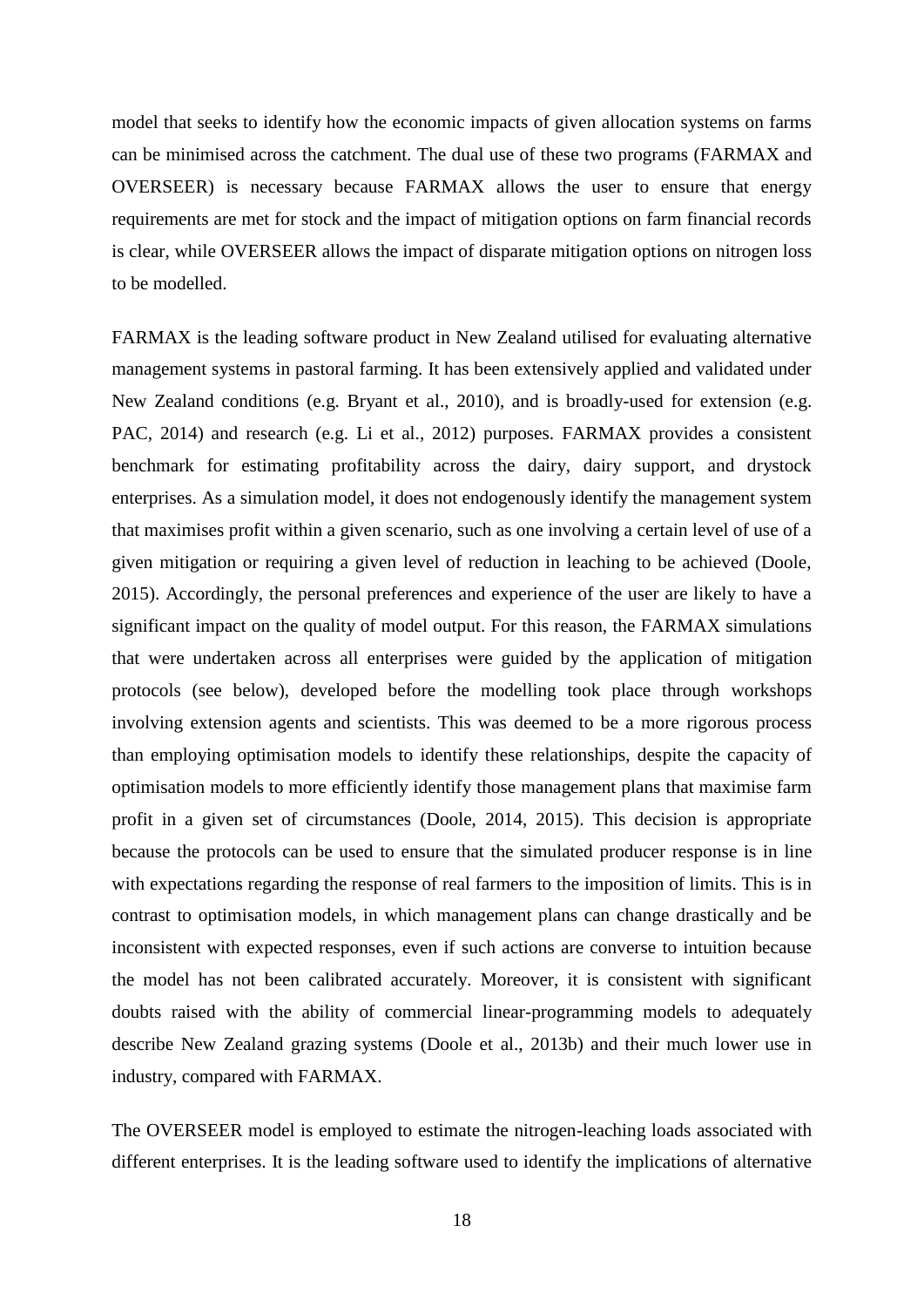management strategies for nitrate-leaching loads in New Zealand farming systems (Doole and Paragahawewa, 2011). Hence, it is extensively used for this purpose. In particular, it is widely applied for extension (PAC, 2014, 2015) and research (Doole and Pannell, 2011) purposes. Cichota and Snow (2009, p. 243) highlight that, "it is well suited for handling management practices and environmental conditions particular to New Zealand". Extensive validation of OVERSEER has occurred (Shepherd and Wheeler, 2012).

#### <span id="page-18-0"></span>**Mitigation protocols**

A structured means to identify alternative mitigation practices is employed. Such mitigation protocols have been used in previous studies (e.g. DairyNZ Economics Group, 2014) to allow broad peer review of the selected strategies and coherent and consistent generation of mitigation-cost curves, which is particularly important when diverse consultants are used to estimate these curves for different industries (Doole, 2013). The mitigation protocols described what, when, and to what degree different mitigation options were enacted on each farm, so that all farms generally followed the same overall process. Nonetheless, there were subtle differences in mitigation use between farms, due to disparities in their individual characteristics. There, the process relied on the expertise of the consultant and their knowledge of the area.

Modelling of dairy-farm profit and leaching under different mitigation scenarios is undertaken using the following modelling protocol, set out in Figure 1.

# *1 st stage: Maintain stocking rate and production through substitution with supplements.*

- a) Utilise a stand-off pad if it is exists on the farm already. Hold supplement and production level constant at the current level. The grazing time will be maintained to above 8–10 hours per day; thus, it can be assumed that pasture intake remains more or less constant (Doole et al., 2013b).
- b) Remove summer crop (turnips) and replace these with supplements. This will have a substantial benefit for leaching and is easier logistically on-farm than removing a winter crop.
- c) Reduce autumn N fertiliser application and replace with lower-protein feed. Palm Kernel Expeller (PKE) has lower protein than pasture, and maize silage is a good available option in April and May, especially as it has very low protein. Use low protein feed to slow down the grazing round heading into winter.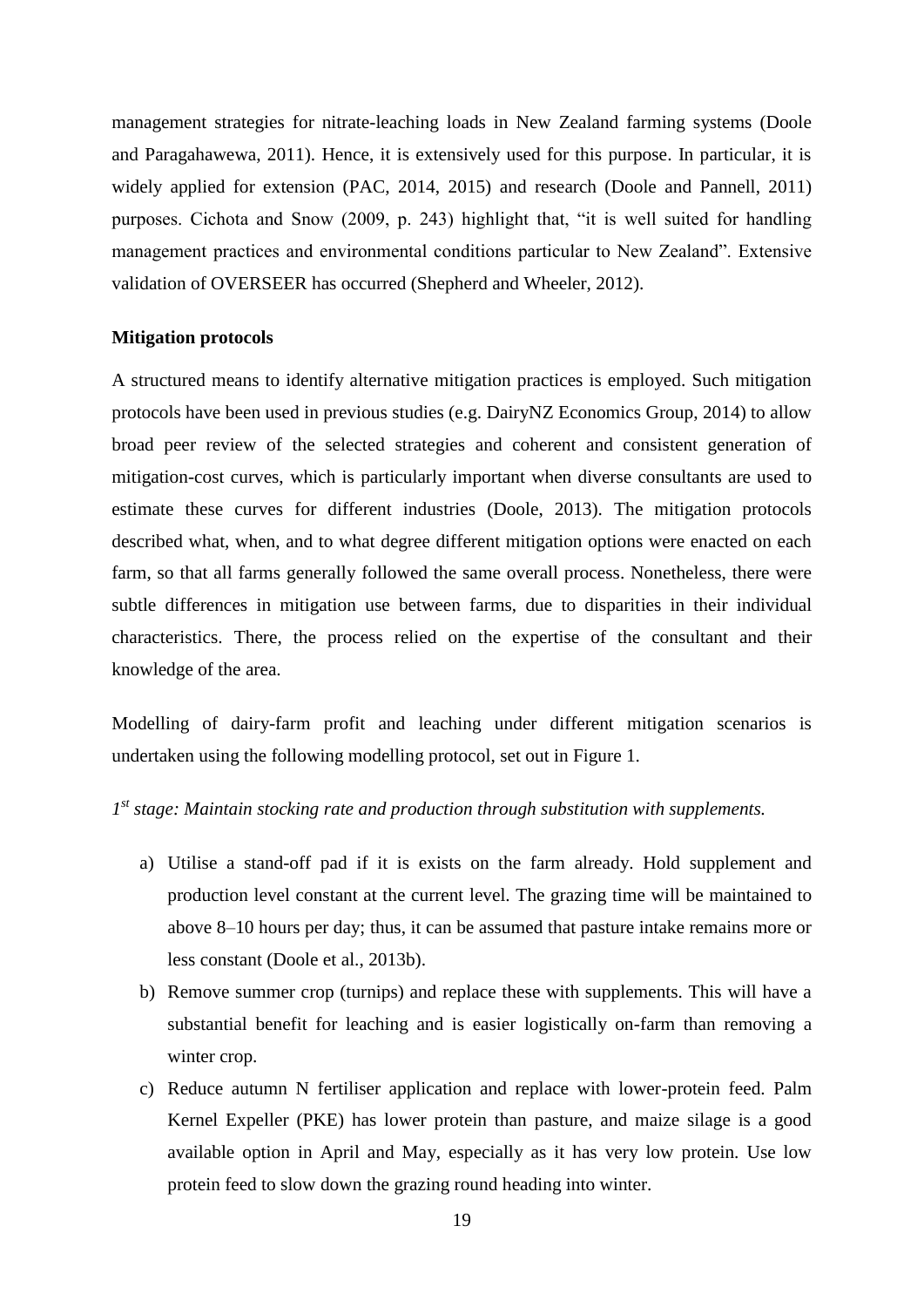- d) Culling early. Cut feed input as demand decreases. Cut PKE demand in late summer/early autumn through strategic culling. Get 10% of cows off in early February, and 10% of cows off in early March.
- e) Replace high-nitrogen supplements with low-nitrogen supplements. Maize silage is typically not used in January–March, as it is difficult for many farmers to carry it through from the previous year.

# *2 nd stage: Allow production decreases.*

- a) Reduce stocking rate and/or production until it is consistent with the new feed profile. Alternate between removing supplement and N fertiliser, first taking out autumn use and then spring use. Pull out autumn feed and N application first, as conversion into milk is lower at this stage (because cows are producing at the tail end of their lactation curve) and the contribution to leaching is more pronounced.
- b) Take out supplement and N fertiliser use in stages, starting with the supplement that has the lowest impact on profit. Decrease stocking rate as feed is extracted from feed gaps. N application is very cost-effective as a source of additional feed, so it should not be decreased right away. Use a 20% reduction in supplement as the maximum that a farm can employ, given a restriction to stay at its current broad level of intensity.
- c) Retire marginal land and decrease stocking rate.

These runs are replicated with the inclusion of a stand-off pad, where one does not exist currently. A barn option is not considered as this requires a change in management style and the cost is too high to warrant its broad adoption (Doole, 2014).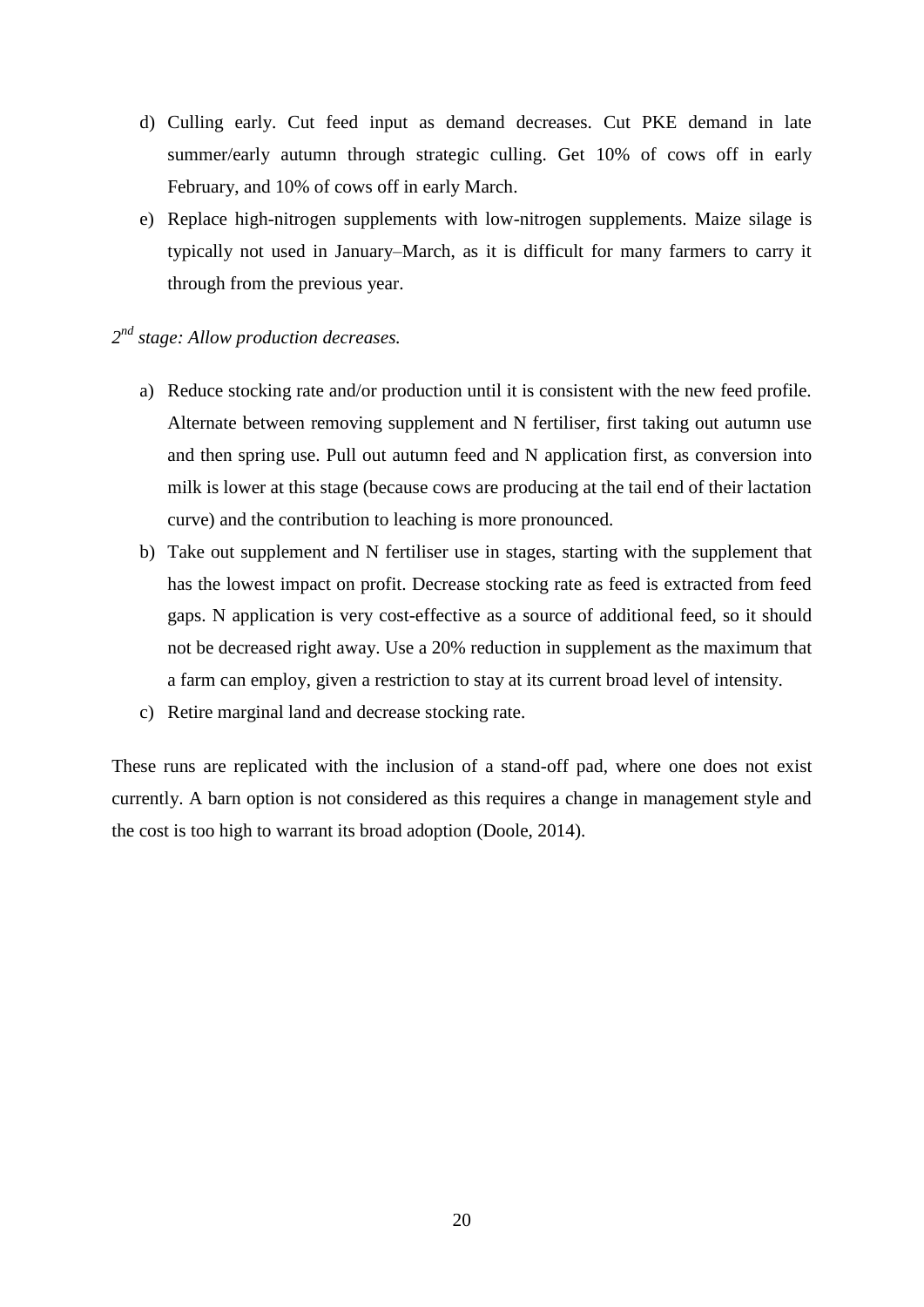

Figure 1. Mitigation protocol employed to assess the cost of reducing N leaching from Rotorua dairy farms.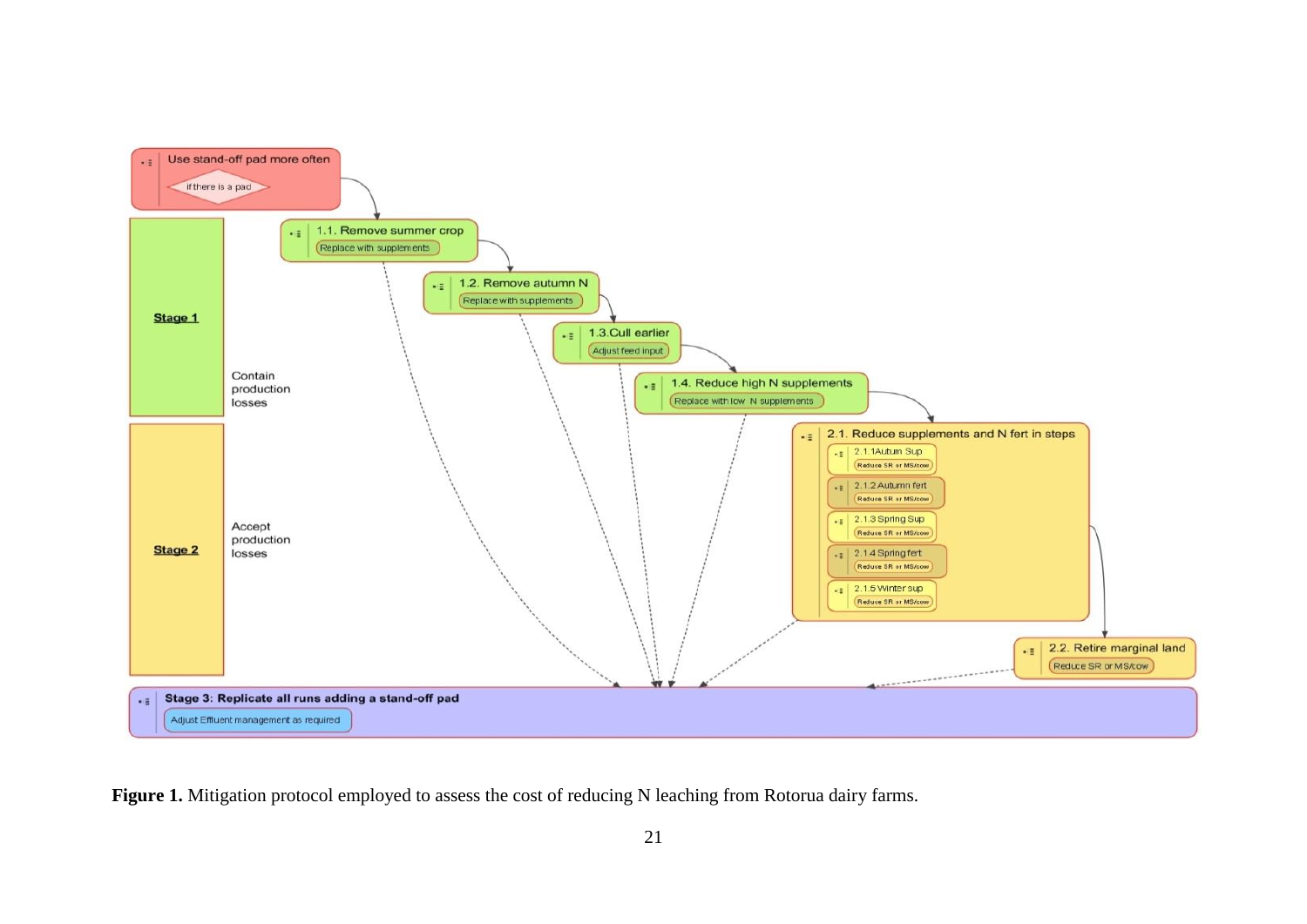In comparison, modelling of drystock farm profit and leaching under different scenarios is undertaken using the modelling protocol shown in Figure 2. The order of use for different mitigations within this protocol is:

- a) Reduce N fertiliser application that supports the maintenance of capital stock.
- b) Reduce winter cropping, ensuring this does not undermine the viability of the dairysupport enterprise, if one exists.
- c) Lamb hoggets and decrease ewe numbers.
- d) Decrease young dairy stock. Run bulls and steers instead.
- e) Take out dairy-support activity. Increase the stocking rate of existing stock.
- f) Graze off hoggets. Increase feed to ewes and other stock, though this could decrease productivity on the grazing block.
- g) Increase the percentage of sheep on farm.
- h) Adopt land-use change. (This is actually studied utilising the catchment model, and not on an individual farm basis. This was deemed to be more appropriate since a key element of a catchment model is its ability to determine land-use allocation based on the relative profitability of different enterprises.)

The diversity of drystock systems makes it difficult to apply this protocol consistently. Thus, the goal of the exercise, in contrast to the dairy-modelling protocol, was to instead establish a generic protocol that could be employed as a foundation for the development of a relevant procedure for modelling mitigation in each representative drystock farm. For any of the steps within the generic protocol depicted in Figure 2, productivity increases were only assumed when they reflected changes in feed available per animal, not when they implied non-trivial increases in management skills, consistent with the work of PAC (2015).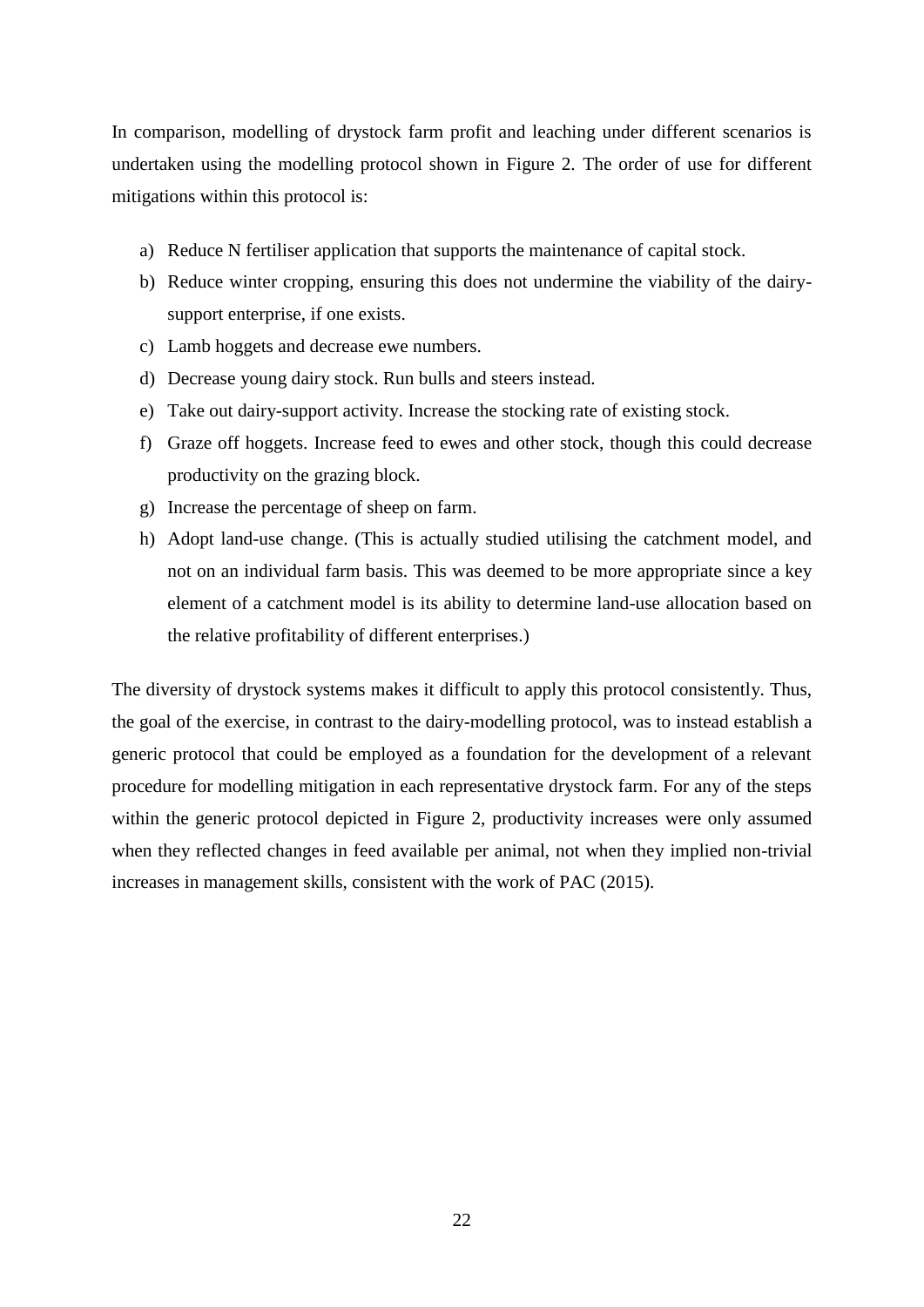Decrease farm inputs, retaining the existing policy mix. An example is decreasing N fertiliser application used to support capital stock.

Change policy mix to meet leaching targets. This involves retaining the stock that provide most profit per kg N leached within a N limit. An example is moving away from dairy support to a farm with a high sheep:beef ratio, as this may allow a farm to most profitably meet a limit.

> Decrease intensity of policy to reduce N leaching. For example, reduce stocking rate of cattle and sheep, holding sheep: beef ratio fixed.

STOP. Next step is to change land-use to meet leaching limit. Harms the continuity of farm management (e.g. moving from sheep and beef farming to forestry). Land-use change will be handled within the catchment model.

2 **Figure 2.** Mitigation protocol employed to assess the cost of reducing N leaching from Rotorua drystock farms.

1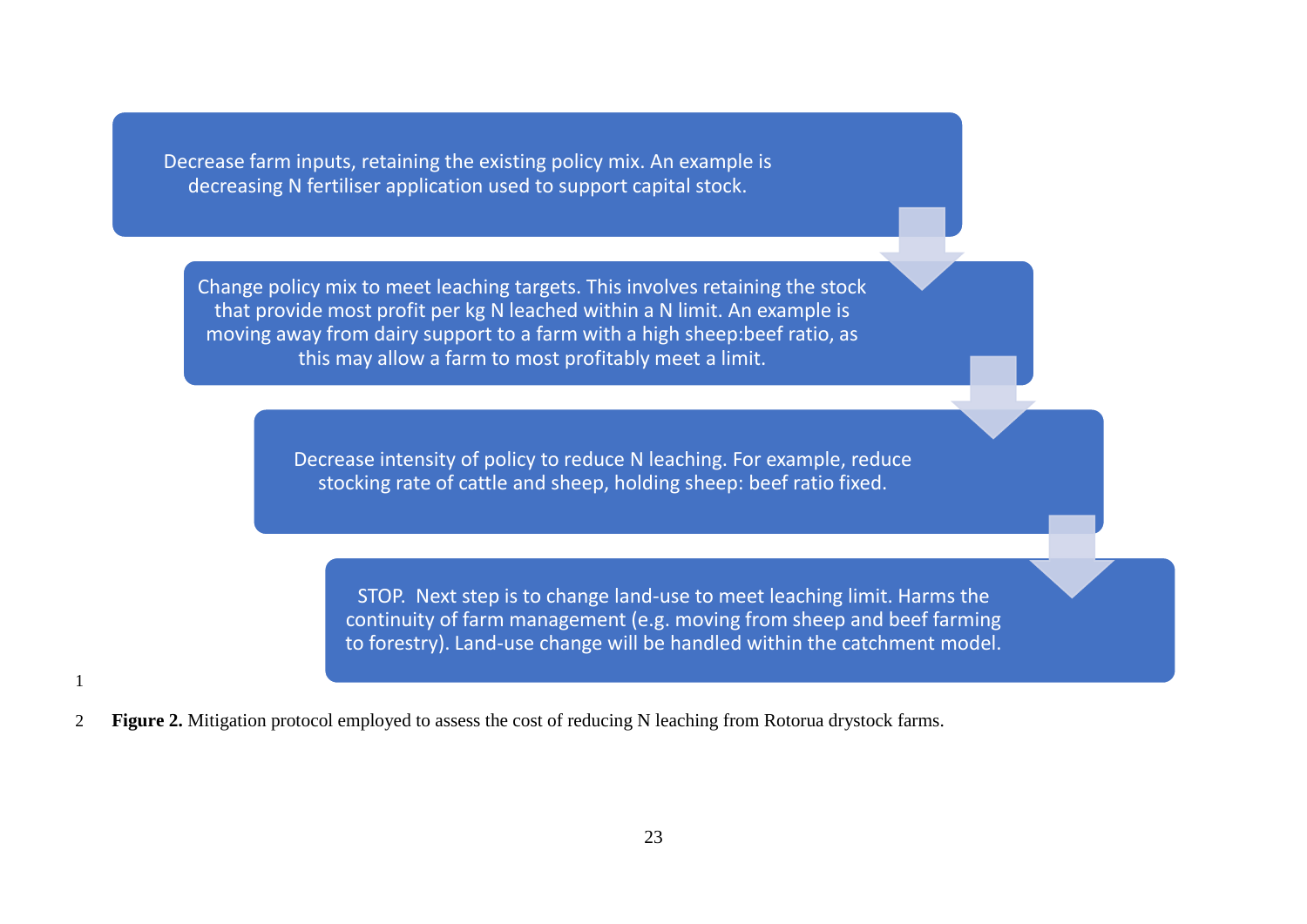#### <span id="page-23-0"></span>**Abatement curves**

The curvature of the relationship between nitrogen loss and profit for each land-use is a critical part of the economic model used for the evaluation of different allocation mechanisms. The mitigation protocols, in most cases, generate abatement-cost curves that are upward sloping (i.e. abatement imposes a cost on farmers). This is in direct agreement with mainstream environmental-economics theory (Hanley et al., 2007). However, this relationship is not forced and in some cases profit is increased and contaminant loss is reduced. Such outcomes are referred to colloquially as "win-win" options and mostly correspond to improvements in the efficiency associated with nutrient use (Doole and Kingwell, 2015). This is in line with a number of New Zealand case studies on New Zealand pastoral farms (AgFirst, 2009; Doole, 2012; Ridler et al., 2014; Doole and Kingwell, 2015). Efficiency gains may be achieved either through farm system improvement (such as the elimination of unprofitable or excessive inputs), or through increased management skill and productivity.

Within output from the farm modelling undertaken for this study, win-win outcomes driven through the elimination of unprofitable input use on some farms are identified for some reductions in N loss. For example, from the mitigation-cost curves developed in the context of this study, there is capacity to increase profit by around \$50 ha<sup>-1</sup> and reduce leaching by around 8 kg N ha<sup>-1</sup> on drystock farms on allophanic soils, through reducing applied nitrogen. Further examples are discussed below, in the context of Figures 3 and 4. However, the scale of such gains is predominantly limited. Indeed, nitrogen reductions of the scale required by the policy framework that is being modelled are beyond what could be achieved without imposing cost on at least some farmers in the catchment.

Overall, we do not assume additional efficiency gains through widespread increased productivity and management skill. There are several additional reasons to justify this approach generally in the context of this study:

a) Representative farms are developed to describe average farmers within a population. This reduces any bias associated with the delineation of producers that are above or below industry average. Adoption rates for innovations that achieve win-win solutions—such as efficiency improvements—are more common among top farmers (Rogers, 1995). There remains a clear lack of empirical evidence surrounding the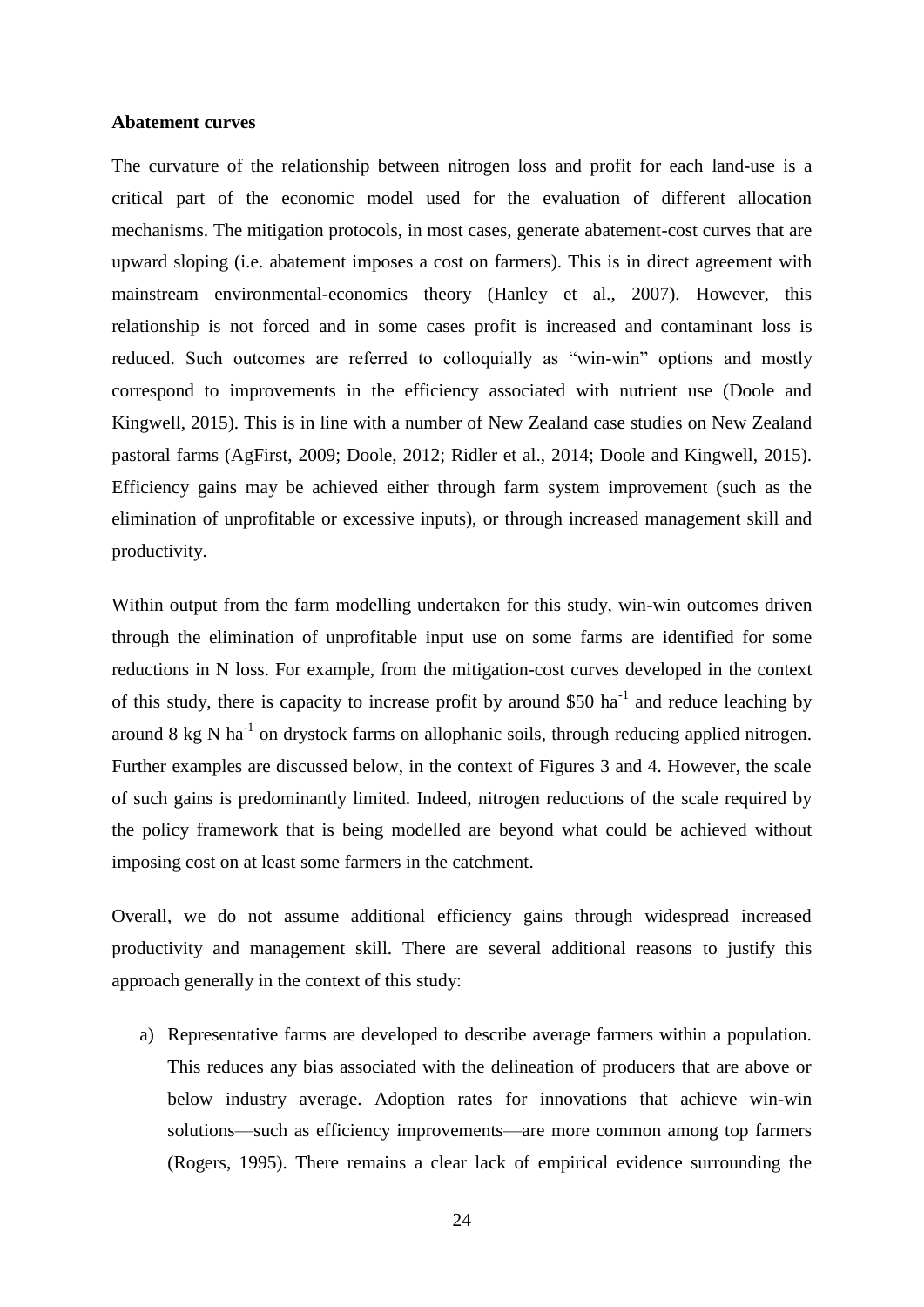capacity of win-win management options to spread/diffuse across a population of producers with diverse biophysical assets and management skill.

- b) Win-win outcomes have been identified using financial modelling (e.g. AgFirst, 2009; Ridler et al., 2014), but the true extent of their actual uptake is primarily constrained by factors that are not considered during standard financial evaluations. Such barriers can be related to risk, uncertainty, adjustment costs, system impacts, incompatibility with lifestyle and values, and complexity (Pannell et al., 2006, 2014). Additionally, some managers are unwilling to deviate from established management plans, given a strong drive to repeat learned actions, even in the presence of new opportunities or constraints (Gonzalez and Dutt, 2011). This is identified in the case of water quality improvement in New Zealand by AgFirst (2010), who found that the adoption of winwin solutions identified in AgFirst (2009) was marred in several circumstances because of risk aversion and perceived limitations in the economic assessment of these practices (AgFirst, 2010).
- c) Broad evidence of win-win solutions in grazed dairy systems arises from linearprogramming models of these enterprises (e.g. Doole, 2010; Ridler et al., 2014). These linear-programming models provide a very coarse and restrictive description of grazed dairy systems due to their high level of linearity. For example, the linearprogramming frameworks utilised by these authors assume fixed pasture growth and quality, constant cow intake, and represent no endogenous feedback between stocking rate, herbage allowance, and pasture utilisation. These simplified assumptions greatly reduce the complexity of the model, allowing it to be developed and solved much more easily. Nevertheless, linear-programming frameworks of grazed dairy systems have been shown to provide inaccurate predictions of how these systems behave in reality, given these simplifying assumptions (Doole et al., 2013b).

The alternative mitigation strategies represented in the model are outlined in the data provided by Perrin Ag. These results are summarised for dairy (Appendix 1), sheep and beef (Appendix 2), sheep and dairy support (Appendix 3), and dairy support (Appendix 4) in the appendices accompanying this report. Due to privacy requirements, raw data for forestry are not presented. Methods and assumptions are outlined in Appendix 5.

Mitigation-cost relationships are shown for two dairy farms—one on allophanic soils (Figure 3a) and the other on pumice soils (Figure 3b)—in Figure 3. These farms are both on slope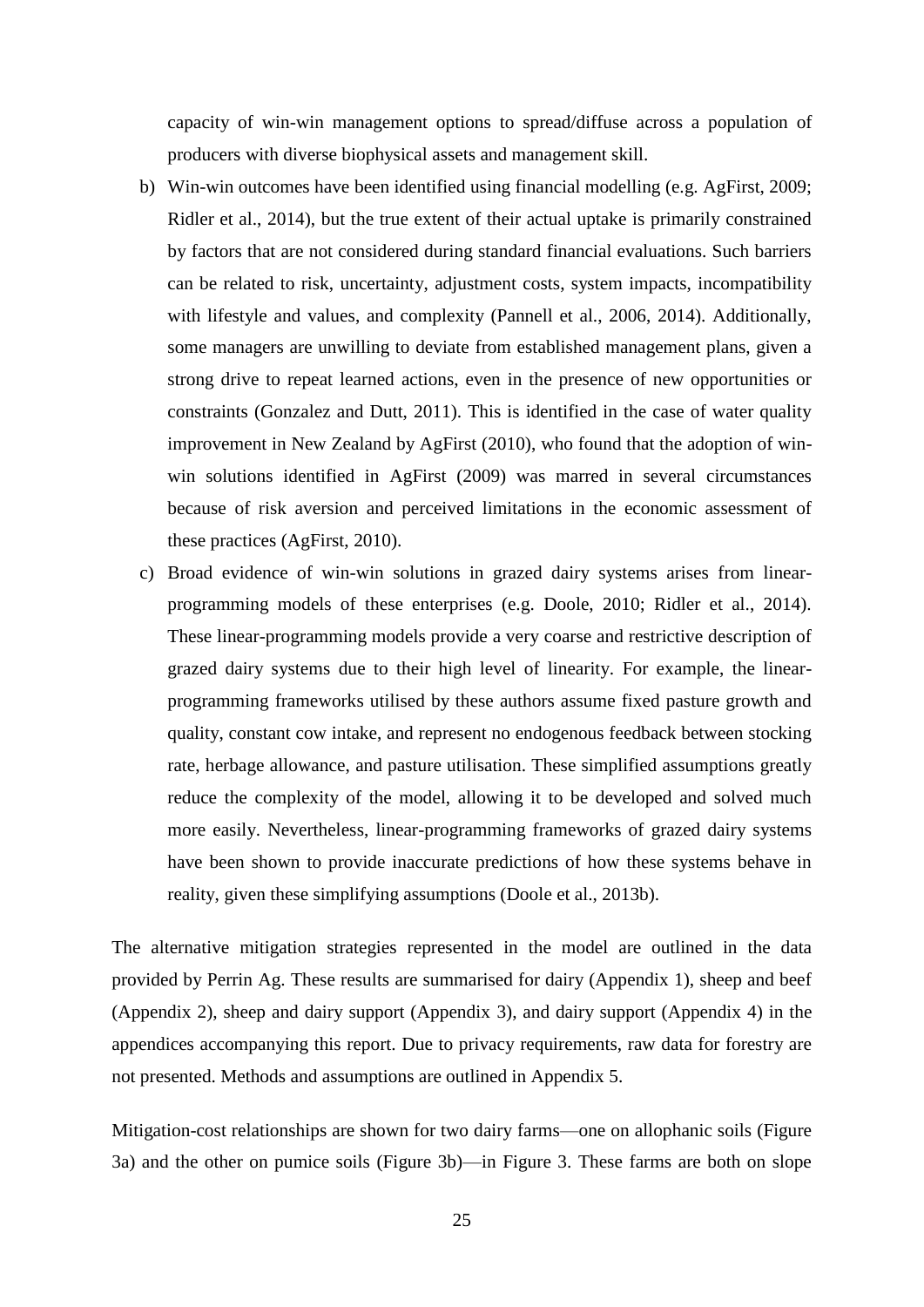classes of 0–8 degrees and have an annual rainfall of 1500–1700 mm. A single spatial zone is focused on to provide a better basis for comparison. Indeed, it is a feature of reality, the input data, and the catchment-level model that mitigation-cost relationships will typically differ according to slope and annual rainfall. It can be seen that there is broad diversity in the estimated cost of different abatement options (Figure 3); mitigation cost generally increases with the level of abatement, but there are also some options that impose win-win outcomes on the pumice soil (Figure 3b). Nevertheless, a key difference is the level of abatement achieved on the allophanic soil as the mitigation protocol is applied; comparison of Figure 3a and 3b demonstrating that a number of the levels of abatement shown on the allophanic soil are substantially higher than those shown for the pumice soil.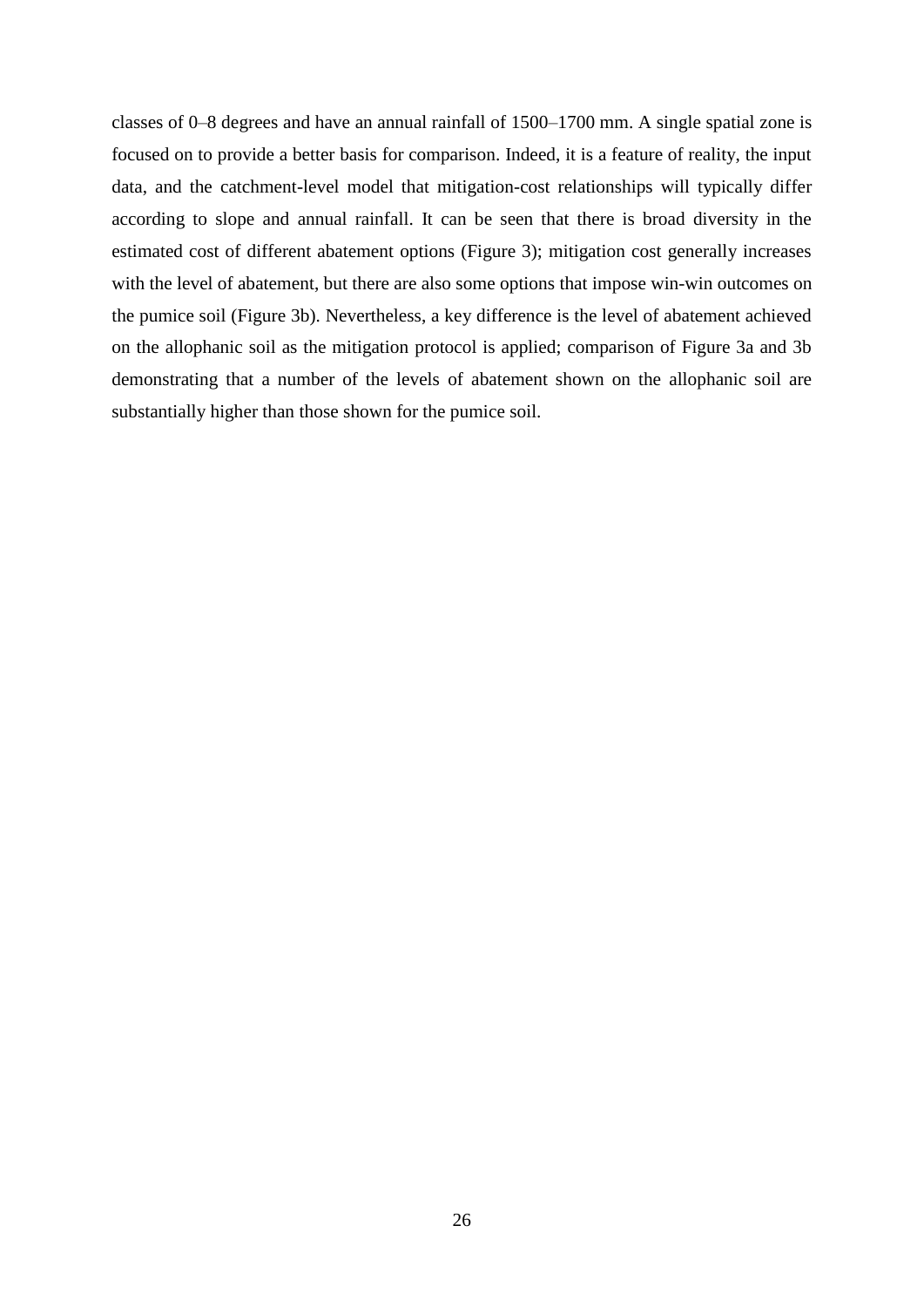Figure 3. The relationship between abatement cost (dollars per ha) and level of mitigation (kg N per ha) for two dairy farms on (a) allophanic soils, and (b) pumice soils. Both are on slope classes of 0–8 degrees and have an annual rainfall of 1500–1700 mm. Points further to the right indicate a greater reduction in nitrogen leaching. Points higher up indicate greater costs for each farm.

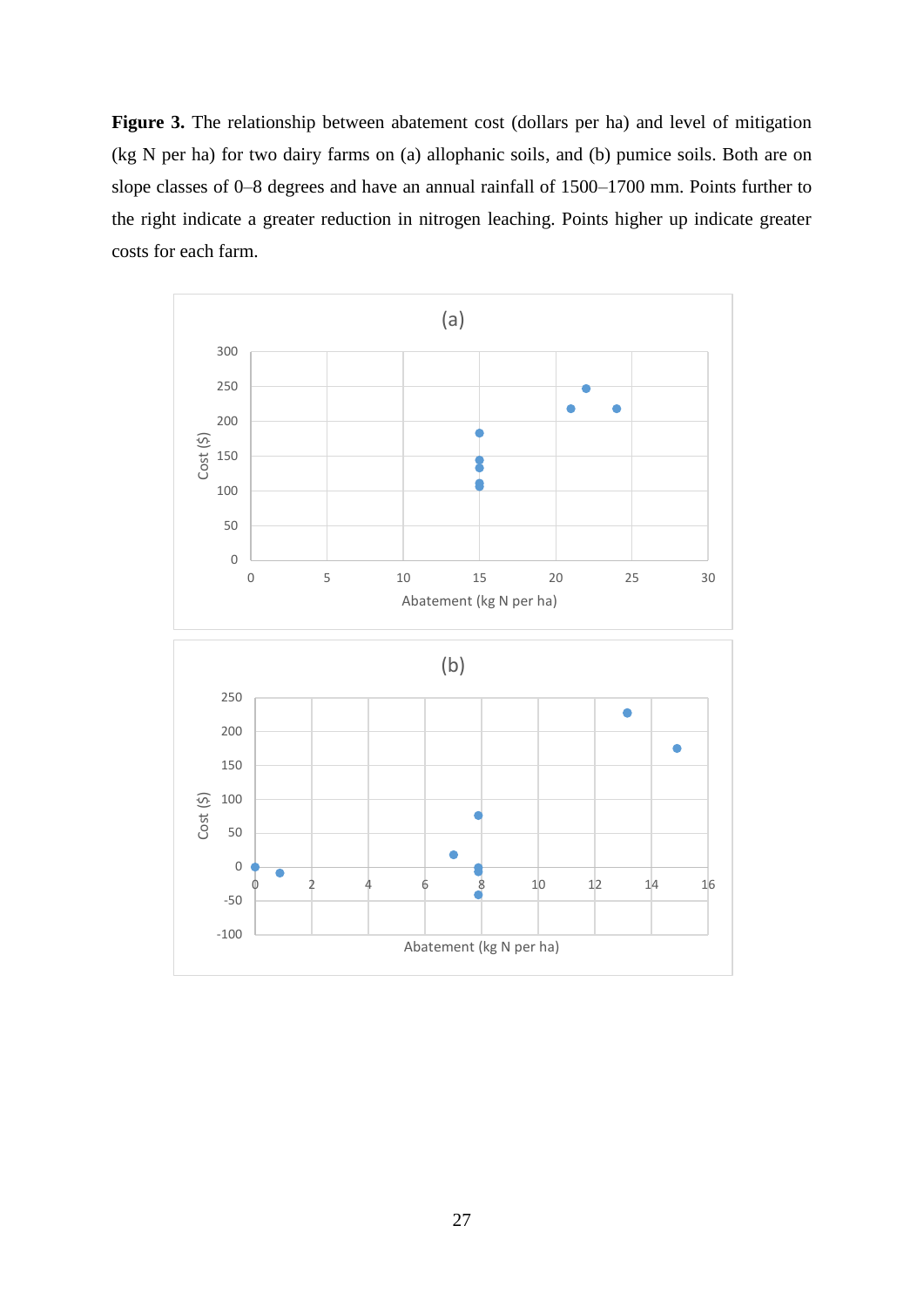In contrast, Figure 4 presents examples of abatement-cost relationships for two sheep and beef farms (one on allophanic soils and the other on pumice soils). These farms are both on slope classes of 0–8 degrees and have an annual rainfall of 1500–1700 mm (the same spatial zone that the dairy farms in Figure 3 are located on). It can be seen that the farm on allophanic soils (Figure 4a) experiences an increase in profit (i.e. a negative cost) as N leaching is reduced, mainly through reducing the level of N fertiliser application used to support capital stock. In comparison, the cost of mitigation rises significantly on the farm on pumice soils as abatement increases.

**Figure 4.** The relationship between abatement cost (dollars per ha) and level of mitigation (kg N per ha) for two sheep and beef farms on (a) allophanic soils and (b) pumice soils. Both are on slope classes of 0–8 degrees and have an annual rainfall of 1500–1700 mm.

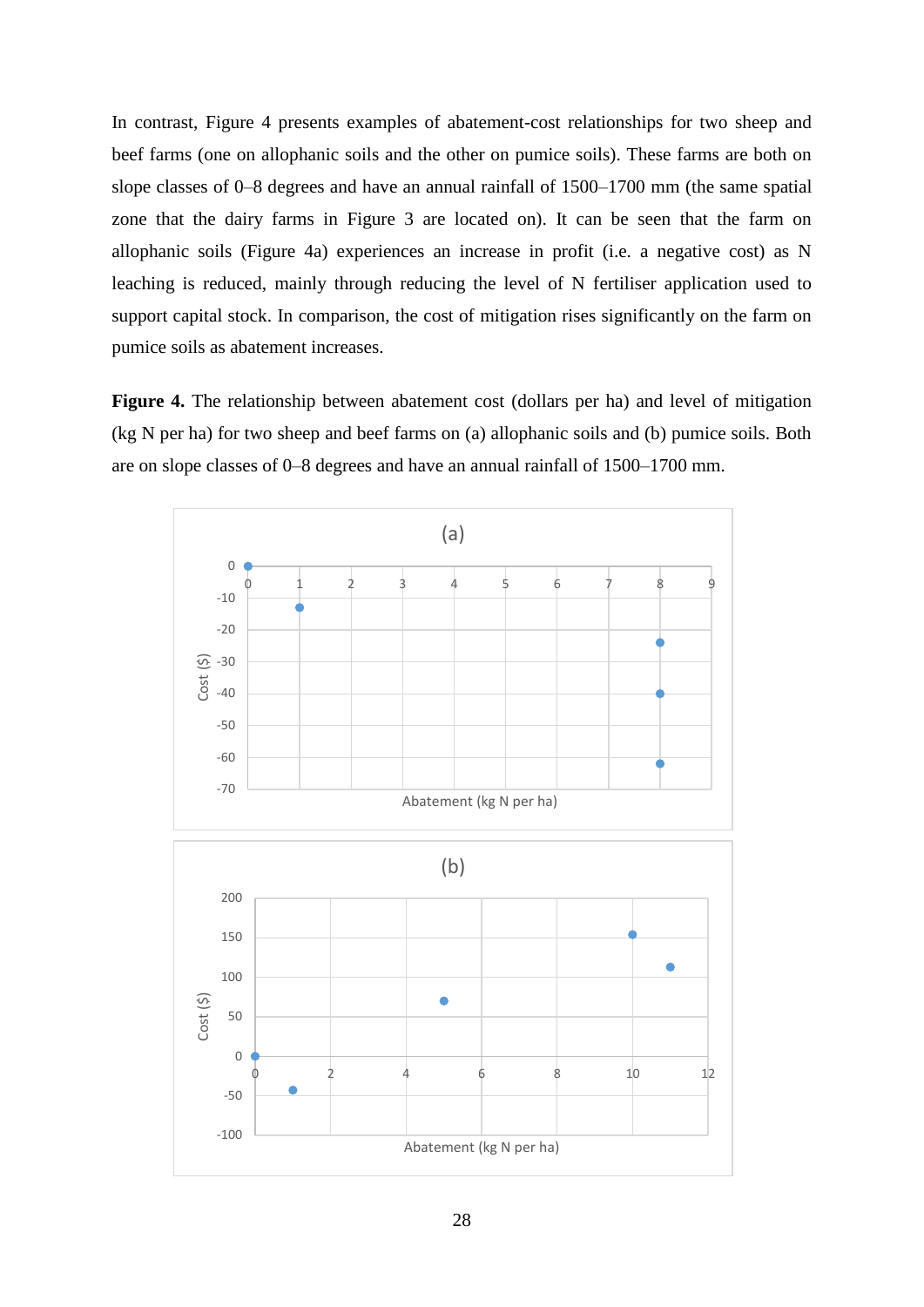Both Figure 3 and Figure 4 show the discrete nature of the mitigation scenarios that were modelled. Standard economic analysis (e.g. Doole, 2012) typically involves the employment of continuous (i.e. smooth) abatement-cost curves to represent the relationship between leaching and farm profit. However, the discrete points generated by Lee Matheson in this study were not transformed into continuous relationships through the statistical estimation of abatement-cost relationships based on the raw data provided. This is consistent with standard practice (Doole, 2013, 2015), given that such smooth relationships are difficult to estimate using a valid statistical methodology because of low sample sizes and also because it makes it more difficult to establish the relationship between mitigation level and other aspects of farm management that change with abatement (e.g. labour use and fertiliser level). The latter is a problem, because the estimation of smooth relationships allows intermediate abatement points to be utilised, for which primary data (e.g. labour use, as stated above) does not exist.

#### <span id="page-28-0"></span>**Transitions costs and benefits**

Transition costs are associated with changing from one land-use to another. These are estimated and incorporated, so that each land-use change that occurs bears the costs that are typically associated with such activity. The costs of transition between alternative land-uses are based on data drawn from Matheson (2015). These costs are summarised in Table 2 below. It is observable that while some transitions impose a cost to producers, deintensification also has some benefits in that it frees up capital invested in certain fixed assets (e.g. sale of livestock or supplier shares). Carbon liability is incorporated in the computation of transition costs, and is also factored into the profitability of the forest sector (determined by SCION) incorporated within the model at a carbon price of \$4 tonne<sup>-1</sup>. The profitability of a forest stand is annualised using an 8% interest rate over the life of the stand, given that returns from this land-use are highly episodic. The implications of this approach are that the profit streams from forested land are directly comparable to those of other land-uses, such as dairy and sheep and beef.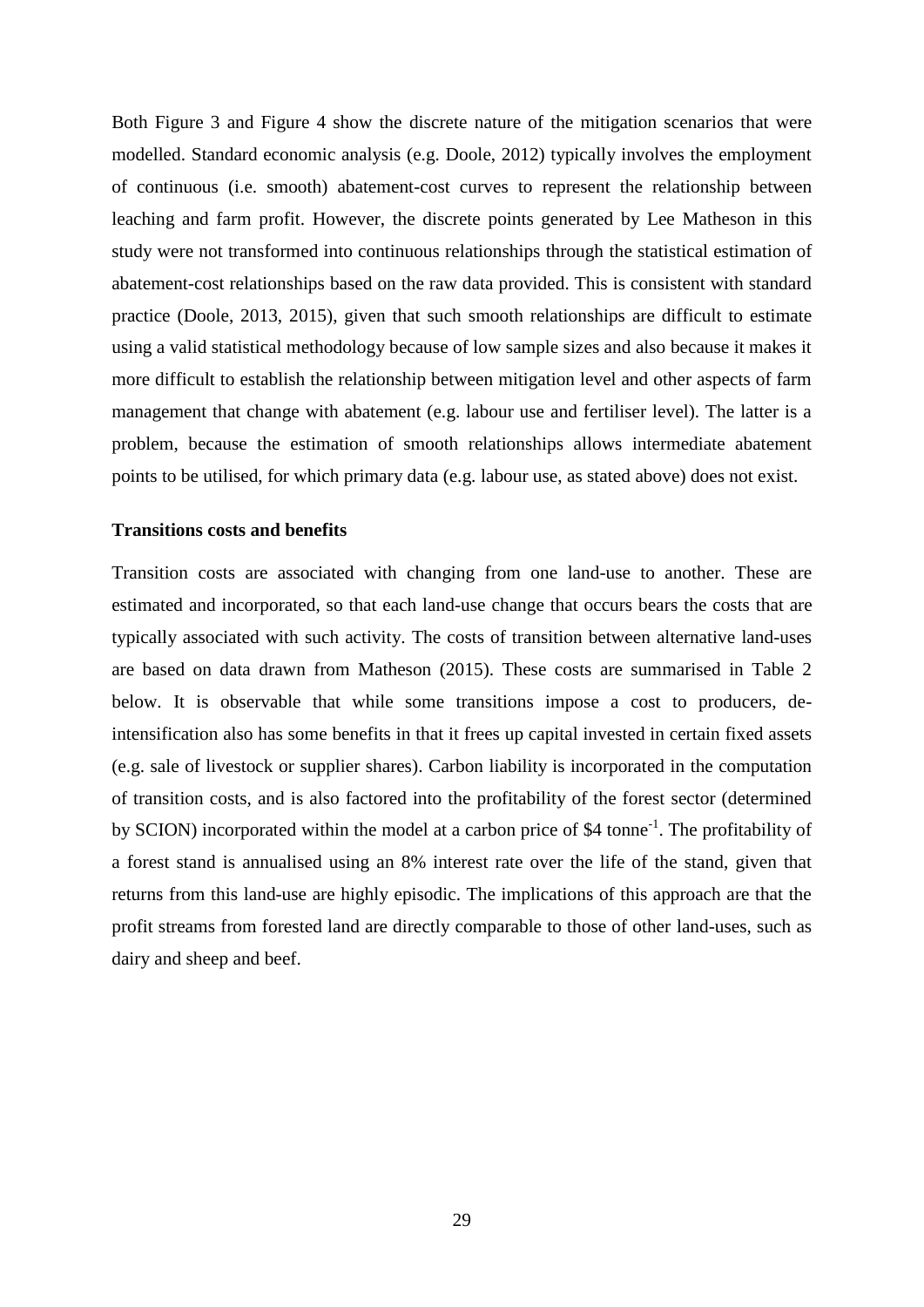**Table 2.** Summary of land conversion costs for the Lake Rotorua catchment. All values are reported in dollars per ha, with positive values representing costs and negative values representing revenues. These values are drawn from Matheson (2015). Forestry establishment costs are included separately within the figures provided by SCION.

| Old                              | land- | Forestry     | <b>Support</b> | Sheep and                | <b>Forestry</b> | <b>Dairy</b>             | Sheep and    | <b>Forestry</b>  | <b>Dairy</b>             | <b>Dairy</b> |
|----------------------------------|-------|--------------|----------------|--------------------------|-----------------|--------------------------|--------------|------------------|--------------------------|--------------|
| use                              |       |              |                | beef                     |                 |                          | beef         |                  |                          | support      |
| <b>New</b>                       | land- | <b>Dairy</b> | <b>Dairy</b>   | <b>Dairy</b>             | <b>Dairy</b>    | <b>Dairy</b>             | <b>Dairy</b> | <b>Sheep and</b> | <b>Sheep and</b>         | Sheep and    |
| <b>use</b>                       |       |              |                |                          | support         | support                  | support      | beef             | beef                     | beef         |
| <b>Carbon</b><br>liability       |       | 4,800        |                | $\overline{\phantom{a}}$ | 4,800           | $\overline{\phantom{a}}$ |              | 4,800            | $\overline{\phantom{a}}$ |              |
| <b>Pasture</b><br>development    |       | 5,959        | 801            | 801                      | 5,959           | -                        | 153          | 5,959            |                          |              |
| Fencing,<br>water<br>electricity | and   | 2,506        | 1,406          | 1,522                    | 2,072           | 92                       | 157          | 1,860            | 487                      | 708          |
| <b>Buildings</b>                 |       | 11,272       | 9,761          | 7,610                    | 2,024           | 375                      |              | 2,199            | 1,708                    | 664          |
| <b>Professional</b><br>services  |       | 197          | 120            | 99                       | 101             | 5                        | 3            | 100              | 22                       | 14           |
| <b>Livestock</b>                 |       | 6,156        | 6,156          | 4,780                    |                 | $-6,154$                 | $-1,371$     | 1,371            | $-1,371$                 | 1,371        |
| <b>Plant</b><br>machinery        | and   | 1,206        | 854            | 1,050                    | 352             | $-854$                   | 196          | 156              | 196                      | $-196$       |
| <b>Supplier</b><br>shares        |       | 5,450        | 5,450          | 4,632                    |                 | $-6,412$                 |              |                  | $-6,412$                 |              |
| <b>Total costs</b>               |       | 37,547       | 25,548         | 20,494                   | 15,307          | $-12,949$                | $-863$       | 16,445           | $-5,370$                 | 2,561        |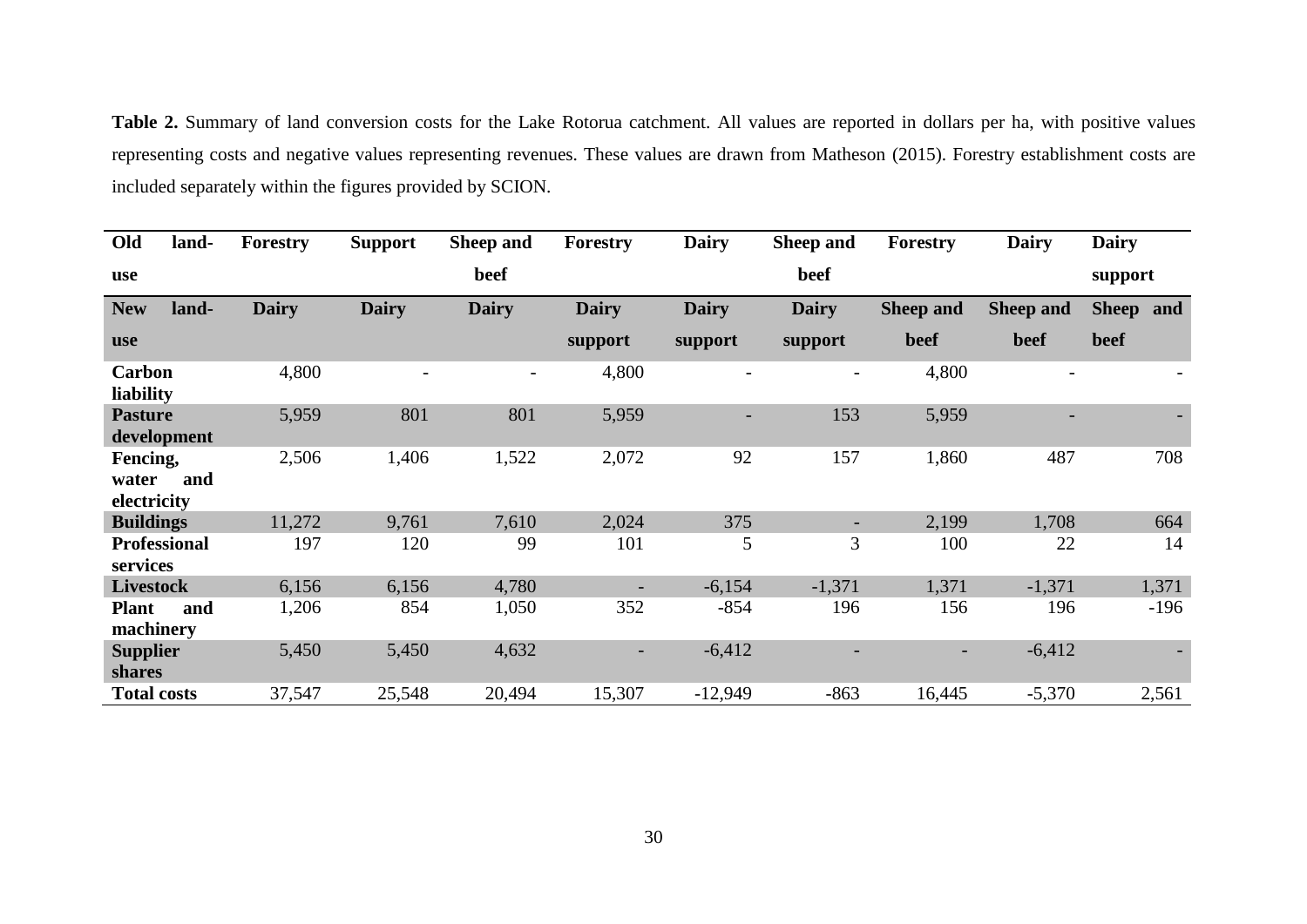#### <span id="page-30-0"></span>**3.3 Scenarios**

Geographic Information Systems are used to isolate commercial land from the total amount of 27,250 ha of non-commercial and commercial land in the catchment. The area of land within the Rotorua catchment identified through this process and that is hence studied in this analysis is 23,166 ha. This is divided among 5,024 ha of dairy (22%); 1,358 ha of dairy support (6%); 6,682 ha of sheep and beef (29%); 3,007 ha of sheep and dairy support (13%); and 7,095 ha of commercial forest (30%). Mean sectoral loads are 70 kg N/ha for dairy, 33 kg N/ha for dairy support, 21 kg N/ha for sheep and beef, 22 kg N/ha for sheep and dairy support, and 3 kg N/ha for commercial forestry.

The proposed regulatory framework is designed to achieve a total catchment load to the lake of 435 t N. This involves spreading the cost of a 270 t N reduction across the catchment through reducing 30 t N from management of gorse, 140 t N from primary producers and 100 t through an incentives fund. These figures are based on previous modelling using OVERSEER V5 and do not account for any attenuation of N in groundwater. In order to update these figures to reflect attenuation, these totals were converted into OVERSEER 6.1.3. BOPRC provided information from data generated from OVERSEER version 6.1.3, which highlighted that primary producers are required to together achieve a 25% overall reduction in their baseline loads. The baseline leaching in the catchment represented in the catchmentlevel economic model is 633 t N; this represents 76% of the total catchment load (833 t). The target load for the land-uses represented in the catchment in the model is therefore 479 t N, representing a 25% reduction in baseline load.

An incentive fund has been created that will purchase nitrogen-leaching entitlements from farmers. The total aim of the incentive fund is to purchase 142 t N from non-commercial and commercial land in the catchment. The level of the incentive fund considered in the modelling is 108 t N, which represents 76% (see previous paragraph) of the total incentive fund. This working is based on an assumption that contributions of the incentive fund will be broadly apportioned according to the relative proportions of nitrogen loss from commercial and non-commercial sources in the baseline. The 108 t N level is computed based on the correction of the 142 t N total computed using OVERSEER version 6.1.3, to account for the level of baseline nitrogen loss (633 t N) computed in the model. This estimate does not align exactly with the BOPRC estimate, given that the level computed in this model is generated based on the use of representative farm types, estimation of their coverage of the catchment,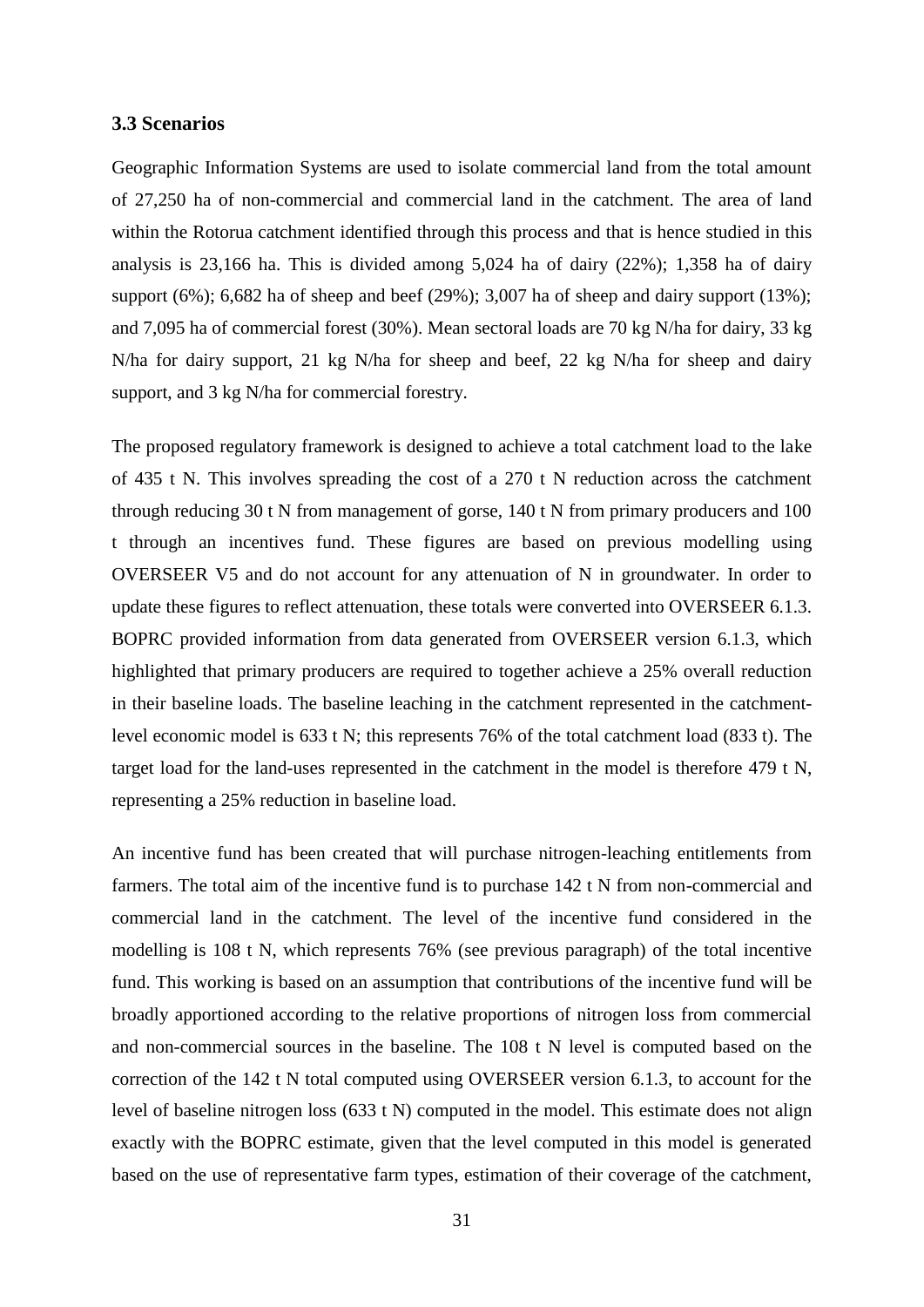and estimation of their constituent leaching loads based on expected farm management. This contrasts the estimates developed by BOPRC, who base their estimates on detailed OVERSEER analysis of individual blocks. The latter approach would potentially have provided more precise insight, but could not be emulated here because of the resources that would be required to estimate mitigation-cost curves for each individual block, which is required to compute the total cost of mitigation across the catchment for alternative policy instruments.

It is evident from the material above that the catchment-level analysis presented here captures the stylised facts of the problem, as is typical for catchment modelling of this nature. It is nonetheless important to recognise that modelling abstracts from the problem in its entirety because of its focus solely on the commercial sector. Accordingly, given the adoption of these restrictions, there are some small differences evident between the allocation scenarios generated by the stakeholder group and those represented in the model. Indeed, because the BOPRC have generated nitrogen-leaching estimates for individual farms and used this to generate the series of allocation scenarios, there is some discrepancy between this reality and what is represented in the model. The key factor driving this result are that resource constraints (mainly related to time, data, and cost) preclude the estimation of mitigation-cost relationships for each individual unit and justify a sole focus on the depiction of representative commercial enterprises in this analysis.

#### <span id="page-31-0"></span>**Allocation options**

The study involves the analysis of eight allocation scenarios (Table 3).

| <b>Scenario</b> | <b>Scenario</b>  | <b>Description</b>                                                                                                                                                                                                                                               |
|-----------------|------------------|------------------------------------------------------------------------------------------------------------------------------------------------------------------------------------------------------------------------------------------------------------------|
| number          | name             |                                                                                                                                                                                                                                                                  |
| <b>Base</b>     | <b>Baseline</b>  | This represents the status quo.                                                                                                                                                                                                                                  |
| S <sub>1</sub>  | Sector averaging | Each sector is allocated a constant<br>This<br>amount.<br>corresponds to allocations to dairy of 45.52 kg N ha <sup>-1</sup> yr <sup>-1</sup> ,<br>to drystock of 20.78 kg N ha <sup>-1</sup> yr <sup>-1</sup> , and to forestry of 3 kg N<br>$ha^{-1}yr^{-1}$ . |

**Table 3.** The eight allocation scenarios evaluated for the Lake Rotorua catchment.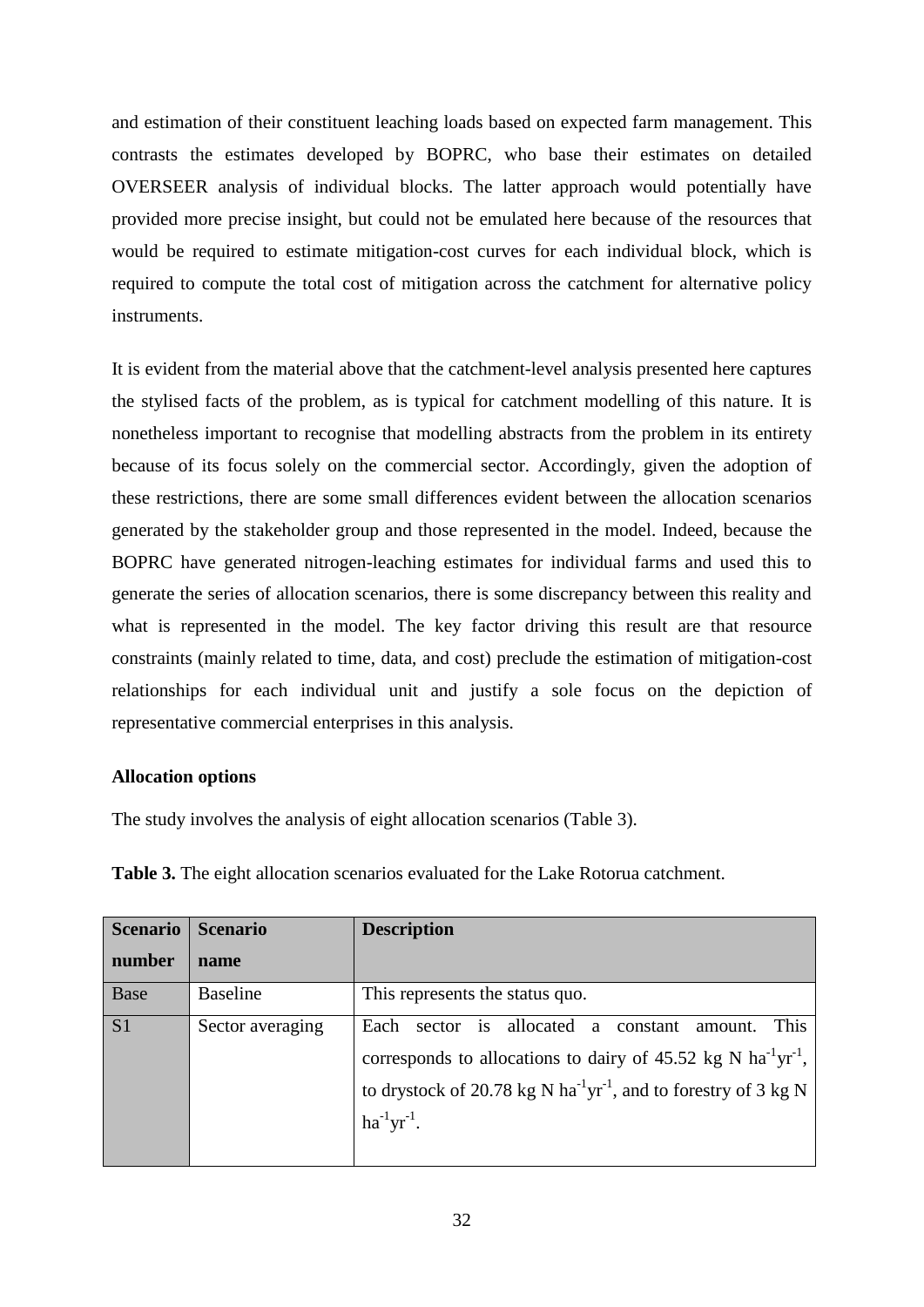| S <sub>2</sub> | Sector<br>averaging | The dairy and drystock sectors experience a uniform                                  |
|----------------|---------------------|--------------------------------------------------------------------------------------|
|                | with consideration  | proportional reduction to achieve the sector averages                                |
|                | biophysical<br>of   | identified in Scenario 1.                                                            |
|                | characteristics     |                                                                                      |
| S <sub>3</sub> | Single range        | A single percentage clawback is applied to all commercial-                           |
|                |                     | grazing properties, with final allocations within the range                          |
|                |                     | of $16-52$ kg N ha <sup>-1</sup> yr <sup>-1</sup> .                                  |
| <b>S4</b>      | Natural-capital     | Allocation is based on the inherent productivity of each                             |
|                | allocation          | spatial zone.                                                                        |
| S <sub>5</sub> | Equal allocation    | Equal allocation with a partition between land less than 26                          |
|                |                     | degrees in slope and land greater than 26 degrees in slope.                          |
| S <sub>6</sub> | Range 0A            | Final drystock allocations within a range of $15.5-31$ kg N                          |
|                |                     | $ha^{-1}yr^{-1}$ , with an average of 20.4 kg N $ha^{-1}yr^{-1}$ . Final dairy       |
|                |                     | allocations within a range of 43.5–58 kg N $ha^{-1}yr^{-1}$ , with an                |
|                |                     | average of 46.6 kg N ha <sup>-1</sup> yr <sup>-1</sup> .                             |
| S7             | Range 1             | Final drystock allocations within a range of 15.5–43.5 kg N                          |
|                |                     | $ha^{-1}yr^{-1}$ , with an average of 20.4 kg N $ha^{-1}yr^{-1}$ . Final dairy       |
|                |                     | allocations within a range of 43.5–58 kg N $ha^{-1}yr^{-1}$ , with an                |
|                |                     | average of 46.6 kg N $ha^{-1}yr^{-1}$ .                                              |
| <b>S8</b>      | Range 2             | Final drystock allocations within a range of 15.5-31.5 kg N                          |
|                |                     | $ha^{-1}yr^{-1}$ , with an average of 20.4 kg N $ha^{-1}yr^{-1}$ . Final dairy       |
|                |                     | allocations within a range of $40-53$ kg N ha <sup>-1</sup> yr <sup>-1</sup> with an |
|                |                     | average of 46.6 kg N ha <sup>-1</sup> yr <sup>-1</sup> .                             |

A number of the allocation scenarios outlined in Table 3 require further description.

Scenario S2 is based on manipulating scenario S1, so that it considers variation between different spatial zones. It involves taking the sector averages for dairy and drystock sectors from scenario S1, and identifying the uniform percentage reduction in load for each sector required to achieve this average. Farm types in different zones have different levels of baseline leaching. This scenario assigns a different sector average for each zone which takes into account these different starting points, but achieves the same overall sector average across the catchment.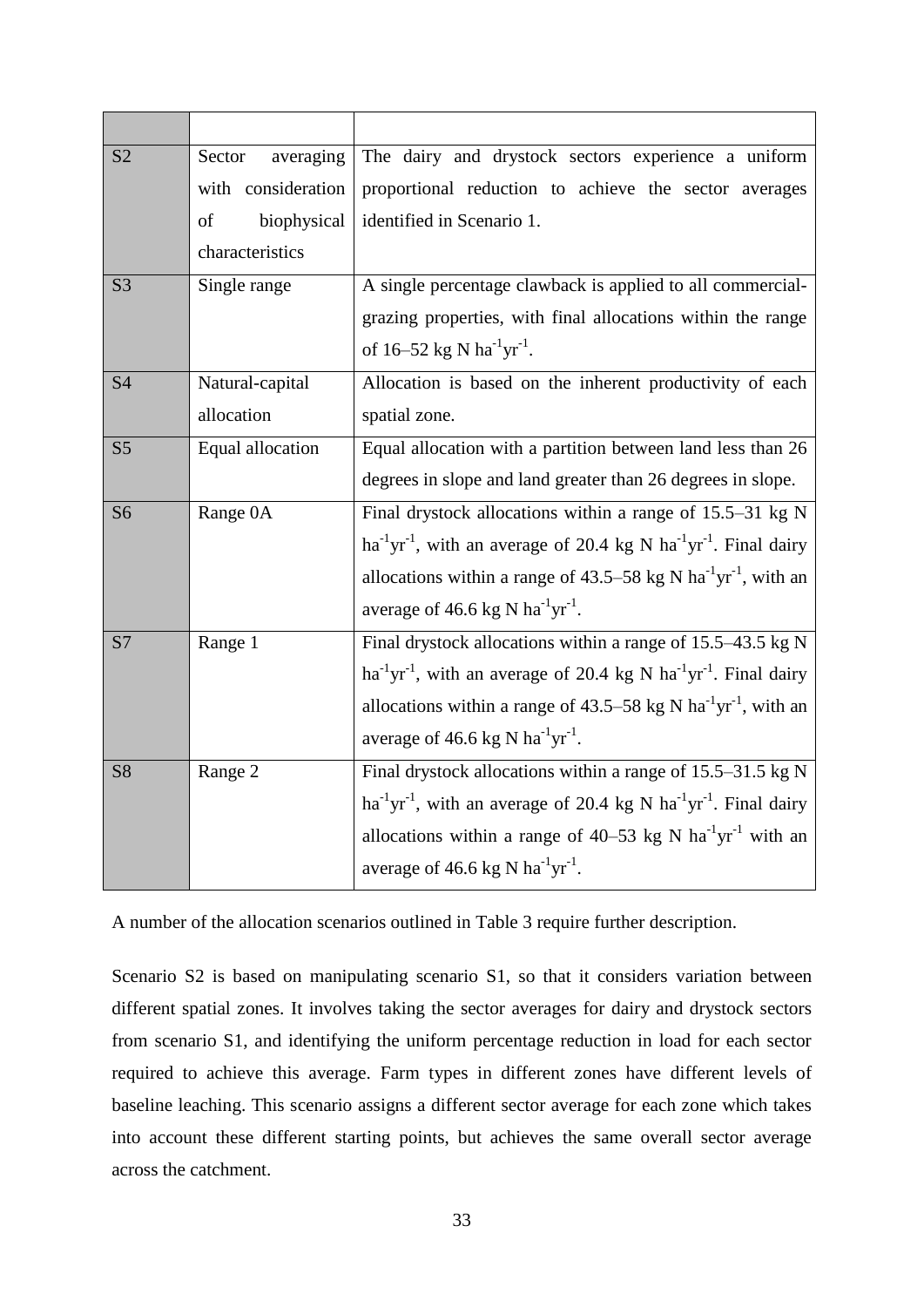Natural-capital allocation (scenario S4) regards the allocation of entitlements based on the inherent productivity of the land type on which farming takes place. A number of steps were employed to represent natural-capital allocation within the context of the study. First, average pasture production (tonnes of dry matter (DM) per ha) per year is estimated for each spatial zone (Table 1) based on expert opinion, reported pasture production for farms in the region and data available for the representative farm types generated in the context of the study. Second, the total pasture production for each zone is then generated through the multiplication of this level of annual production by the area of each zone (ha) (Table 1). Third, the levels of total pasture production for all zones are added together to estimate an average level of pasture grown for the entire catchment. Fourth, the level of total pasture production for each zone is divided by the total level of pasture production for the entire catchment to identify the proportion of the total production arising from that zone. For example, if a particular spatial zone grew 10 t DM/ha/yr over 10 ha and the 100 ha catchment within which that zone was present grew a total of 1000 t DM, then the total production for the zone is 10 t DM/ha \* 10 ha=100 t DM and the proportion grown in this zone is 0.1 (or 10%) of the catchment total. Last, the total amount of nitrogen to be allocated among farmers in each zone is then distributed according to the proportion of total production achieved within that zone. For example, if a total of 3,000 kg N is to be allocated across the 100 ha catchment described in our example, then the 10 ha zone of interest mentioned above receives  $0.1*3,000 \text{ kg}$  N=300 kg N, which corresponds to 300 kg N/10 ha=30 kg N/ha being allocated within this particular zone.

It is recognised that this way of representing natural-capital allocation does not correspond with the practice of using New Zealand Land Resource Inventory (NZLRI) stock carrying capacities to define nitrogen allocation in some regions. The known pasture production approach we have used draws on available data and is consistent with the structure of the modelling framework that is being applied, but does not consider Land Use Capability (LUC) specifically. In this case, we use measured pasture production as a proxy. Given NZLRI stock carrying capacities are a proxy for productive capacity, results at the catchment level should be broadly similar.

Equal allocation involves the allocation of 3 kg N/ha for all land above 26 degrees in slope (2026 ha or 9% of the catchment). The total level of leaching allocated to this land is then subtracted from the target load for the catchment, with the residual amount allocated equally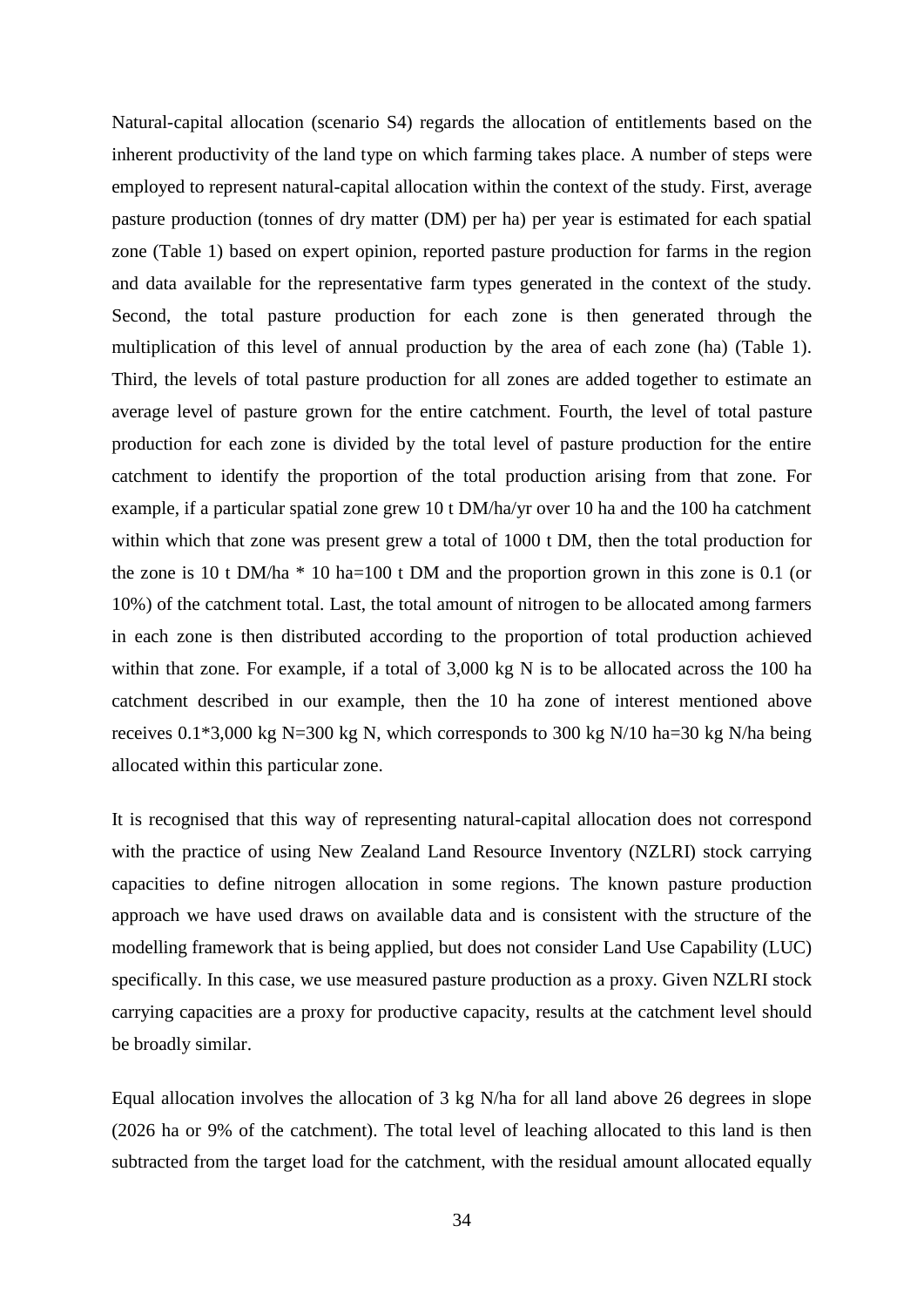across all land that is less than 26 degrees in slope (21,140 ha or 91% of the catchment). This results in an allocation of 22.4 kg N/ha across the remaining (flatter) land.

#### <span id="page-34-0"></span>**Land-use change and trading constraints**

In the absence of constraints, an optimisation model may return unrealistic results, due to the lack of accounting for factors other than that being optimised (in this case, annualised profitability). Scenarios are explored with and without a 5000ha constraint on land use change. The constraint on land-use change is introduced to reflect the fact that it is unlikely that the full amount of land-use change predicted by optimisation would occur in reality. This is because land-use change from pasture to forestry is tempered by factors such as the lack of an annual return to landowners, or negative impacts on land prices resulting from conversion (for example, in the loss of option value that occurs with conversion from pasture to forestry). This effect has been documented in the comparison of observed land use change in New Zealand to expected results from modelling (Anastasiadis et al, 2014). A variety of amounts of land-use change were explored in modelling. The 5000ha constraint was determined to be most appropriate through discussion with stakeholders as yielding the most realistic results and is the only constraint presented here, in the interest of brevity.

The model is used to explore a number of different trading scenarios. A frictionless trading scenario is simulated, which depicts farmers trading permanent entitlements to leach among themselves. There is broad empirical evidence that despite the existence of markets for water quality, these may not always function efficiently due to a reluctance of farmers to trade due to risk aversion, information constraints, and high uncertainty (Shortle, 2013). Also, the fact that this may occur is supported by the analysis of trading behaviour within New Zealand water-quantity markets, which occurs well beneath efficient levels given a lack of information, small markets, and infrastructure constraints (Robb et al., 2001). Thus, a scenario involving frictions is also explored. This demonstrates how a potential undersupply of entitlements to leach in the market could affect the performance of alternative policies. Undersupply can arise for a number of reasons, but a key driver is risk aversion driving farmers to retain entitlements as a hedge against future uncertainty.

### <span id="page-34-1"></span>**3.4 Estimating land value impacts**

Defining what impacts on land values are likely to occur from a given regulatory restriction on nitrogen loss is a difficult undertaking, as no standard methodology exists. In assessing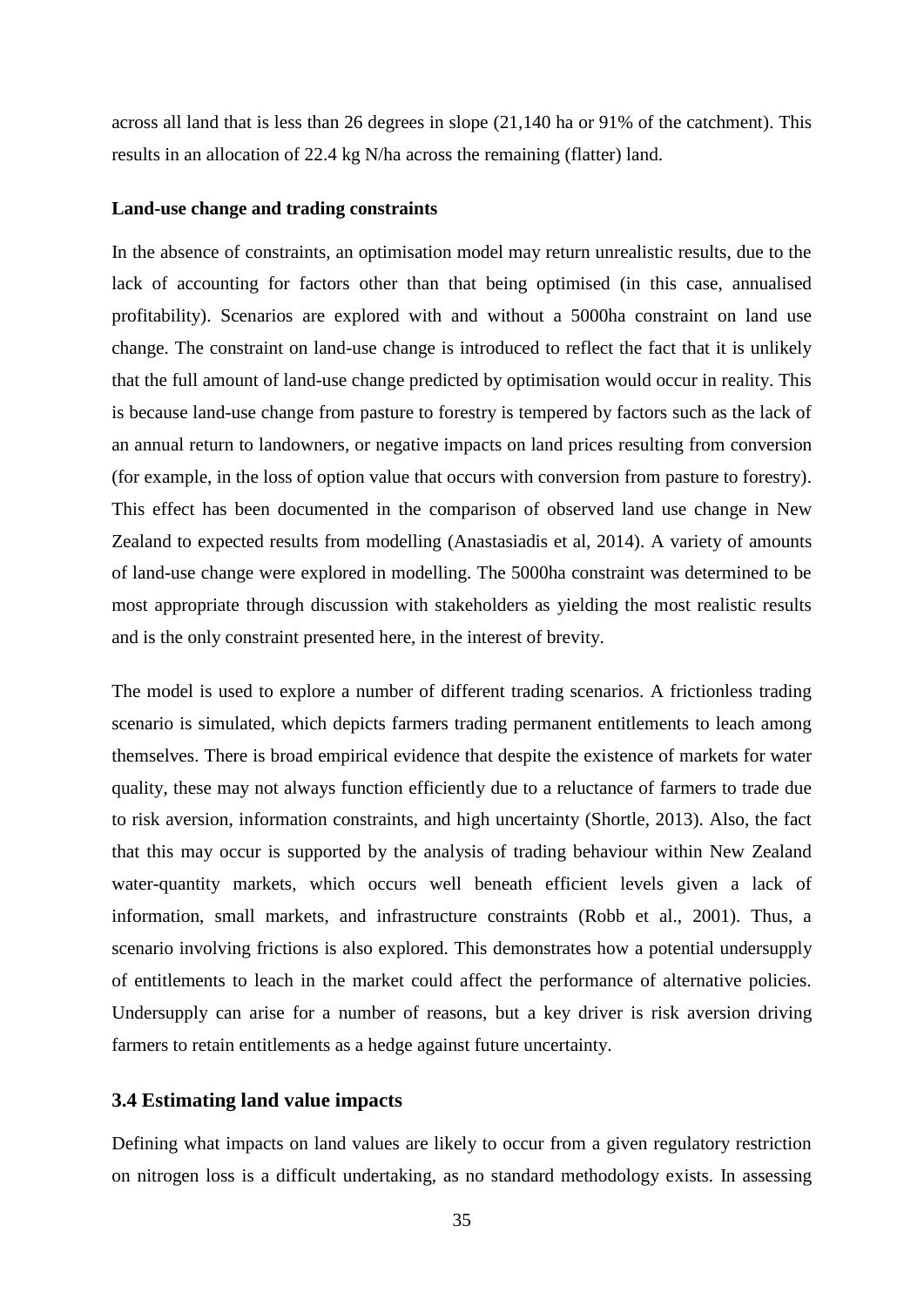likely capital impacts, we assume that the price of productive land reflects a bundle of rights in land that relate to its potential profitability. In an unconstrained environment, this is likely due to two key factors. First, the profitability of the current activity that is undertaken on that land and any associated built capital that has been invested. Second, an element of option or speculative value will apply, depending on the best use of that land.

For example, flat, versatile land that is used for drystock farming will typically have a higher price than would be expected based solely on its profitability. This reflects that the land might also be converted to cropping, dairy farming, or other uses. Land that is used for dairy farming typically has a higher price than this again, reflecting the investment that has gone into infrastructure, pasture improvement, and fertility improvement.

Land in the Rotorua catchment has already had its level of permitted nitrogen leaching capped at 2001-2004 levels under the *Bay of Plenty Regional Water and Land Plan* Rule 11. This makes the task somewhat simpler since option value (for intensification of existing use or conversion to a more intensive use) has already been extinguished. This is reflected in work presented to BOPRC on the impacts of Rule 11 on land values in the catchment, showing average impacts on dairy land values of 10%, with an average of 10-20% for drystock land.<sup>2</sup> The greater impact on drystock land value likely reflects the loss of option or speculative value.

To estimate the likely capital impact on different types of farming, we have calculated the value of the nitrogen reduction from farms' baseline (Rule 11) nitrogen leaching rights compared to the final 2032 allocations, as perpetuities at a range of nitrogen prices (in contrast to other parts of the report concerned with annual profit impacts, which use annualised nitrogen prices). We do this by multiplying the reduction in nitrogen leaching rights for each sector (from their baseline relative to their final allocation) by the perpetual nitrogen value generated by the catchment model for each scenario. This reflects the cost of returning a farm to its current Rule 11 leaching cap, which is the likely discount that a new buyer would apply to the land. We do not include further reduction in land values that would result from land use change by landowners that opt to sell off N, since this further reduction in land value can be cashed out and realised by those landowners. The value of N relative to Rule 11 is then discounted to 2015 dollars, to reflect that a present-day buyer would account

 2 <http://www.rotorualakes.co.nz/vdb/document/934>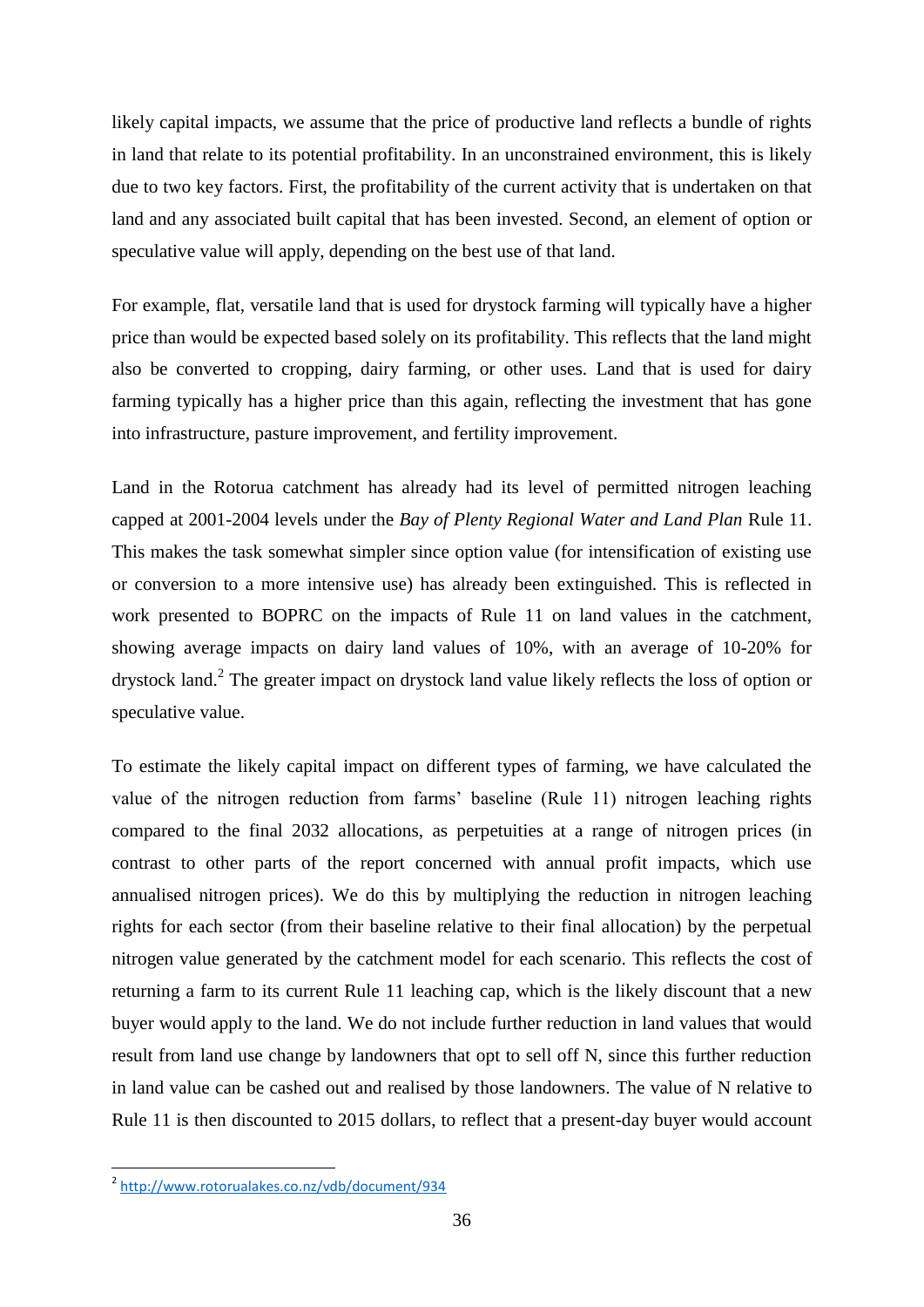for the fact that these farms will not be limited to such a low level in the short term. The proposed policy of staged reductions over time is not included, due to the lack of any clear trajectory to apply to prices over time.

Multiple-owned Māori land within the catchment poses a particular challenge for assessing capital impacts, as it will not be sold. However, the same principle of option value applies, with respect to current and future generations. The costs expressed in this report are one-off capital values. For Māori land, this should be considered in terms of an annualised cost (through reduced potential for profit) that will be experienced in perpetuity.

# <span id="page-36-0"></span>**4. Results and Discussion**

#### <span id="page-36-1"></span>**4.1 Baseline management and general results**

Table 4 presents model output for the baseline scenario and trading scenarios with alternative levels of land-use change allowed. Two levels of land-use (LU) change are simulated for the purposes of this report. The first (5000 ha LU change) reflects the implementation of a constraint stating that baseline land-use cannot change by more than 5000 ha. The second (optimal LU change) reflects no upper bound being placed on land-use change. (Other levels of land-use change that are simulated, but for which output is not reported here, are 0; 2,500; and 7,500 ha.) Both of these scenarios represent the optimum solution of the model once allocation has taken place within scenarios S1–S8 and frictionless trade. The impacts of frictions in trading are studied in Section 4.3.

A number of important insights are apparent from Table 4 below. First, catchment profit actually increases under both scenarios, by around 14% and 16% in the first and second scenarios, respectively. This result is counterintuitive, and as discussed in section 4.4 needs to be read in the context of capital impacts. The small benefit accruing to the second scenario, relative to the first, reflects that the mitigation of nitrogen away from the current level of nitrogen loss in the catchment has some potential benefits for farm-level profit, when landuse change can occur and the sale of nitrogen discharge allowances is frictionless. As profit within the model also includes annualised costs and benefits of nutrient trading, the inclusion of the incentives fund buying nitrogen is also likely to have a positive impact on profits.

Nevertheless, costs vary significantly by sector and spatial zone; with important implications for the distribution of these benefits across individual farm types (see Section 4.2). Baseline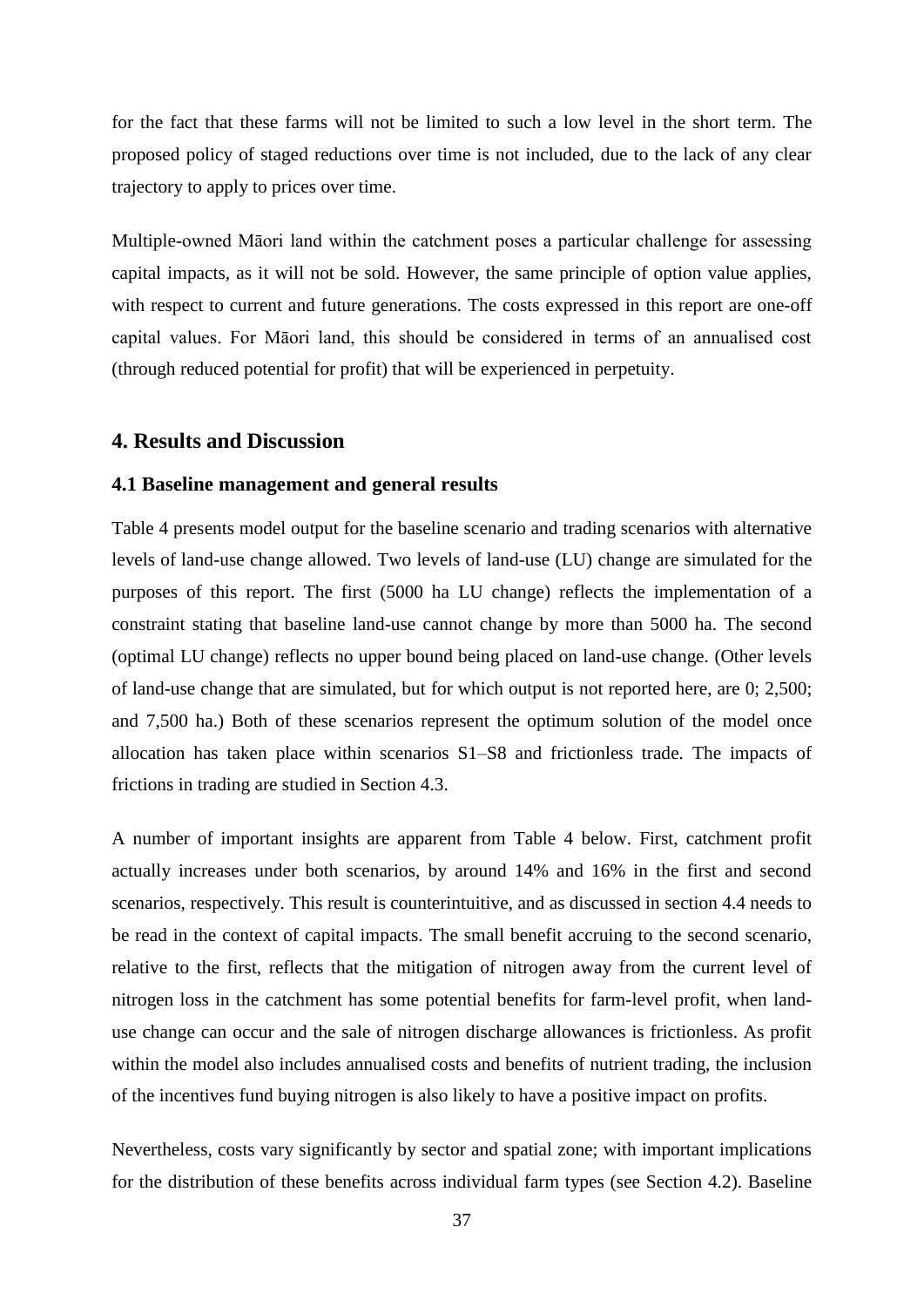leaching within dairy and dairy support land-uses is significant, around 70 and 33 kg N per ha, respectively. The imposition of a nitrogen-leaching limit alongside permitting land-use change leads to a significant change in the baseline.

**Table 4**. Key model output for the baseline scenario and the optimal solution with trading, in the 5000ha LU change and optimal LU change scenarios. The price of nitrogen is the price associated with the permanent entitlement.

| <b>Variable</b>         | Unit                   |                | Output                   |                          |
|-------------------------|------------------------|----------------|--------------------------|--------------------------|
| <b>Trading</b>          |                        | <b>Base</b>    | <b>Efficient</b> trading | <b>Efficient</b> trading |
| LU change               |                        | $\overline{0}$ | 5000 ha                  | Optimal                  |
| scenario                |                        |                |                          |                          |
| <b>Catchment profit</b> | $\mathop{\mathrm{Sm}}$ | 14.44          | 16.43                    | 16.63                    |
| <b>Land-use</b>         |                        |                |                          |                          |
| Dairy                   | ha                     | 5,024          | 2,754                    | 3,046                    |
| Dairy support           | ha                     | 1,358          | 1,358                    | 1,358                    |
| Sheep & beef            | ha                     | 6,682          | 5,752                    | 4,666                    |
| Sheep $&$ support       | ha                     | 3,007          | 1,900                    | 999                      |
| Forestry                | ha                     | 7,095          | 11,403                   | 13,098                   |
| <b>Leaching</b>         |                        |                |                          |                          |
| Dairy                   | kg N/ha                | 70             | 66                       | 67                       |
| Dairy support           | kg N/ha                | 33             | 18                       | 20                       |
| Sheep & beef            | kg N/ha                | 22             | 21                       | 13                       |
| Sheep $&$ support       | kg N/ha                | 21             | 16                       | 19                       |
| Forestry                | kg N/ha                | 3              | 3                        | 3                        |
| N price                 | $\frac{\sqrt{2}}{2}$ N |                | 118                      | 60                       |
| <b>Agricultural</b>     |                        |                |                          |                          |
| production              |                        |                |                          |                          |
| Milk                    | t MS                   | 5,142          | 3,039                    | 3,389                    |
| Wool                    | t                      | 509            | 412                      | 334                      |
| Sheep meat              | $\mathbf t$            | 1,584          | 1,290                    | 1,049                    |
| Beef                    | t                      | 2,191          | 1,746                    | 1,631                    |
| <b>Farm statistics</b>  |                        |                |                          |                          |
| Cows                    | head                   | 13,614         | 7,711                    | 8,540                    |
| N fertiliser            | t urea                 | 923            | 363                      | 407                      |
| Supplement              | t DM                   | 26             | 17                       | 19                       |
| Labour                  | <b>FTE</b>             | 157            | 127                      | 132                      |

Notable changes include a significant reduction in dairy area (around 40%). This is due to some types of dairy farm having comparatively low profit per hectare relative to the amount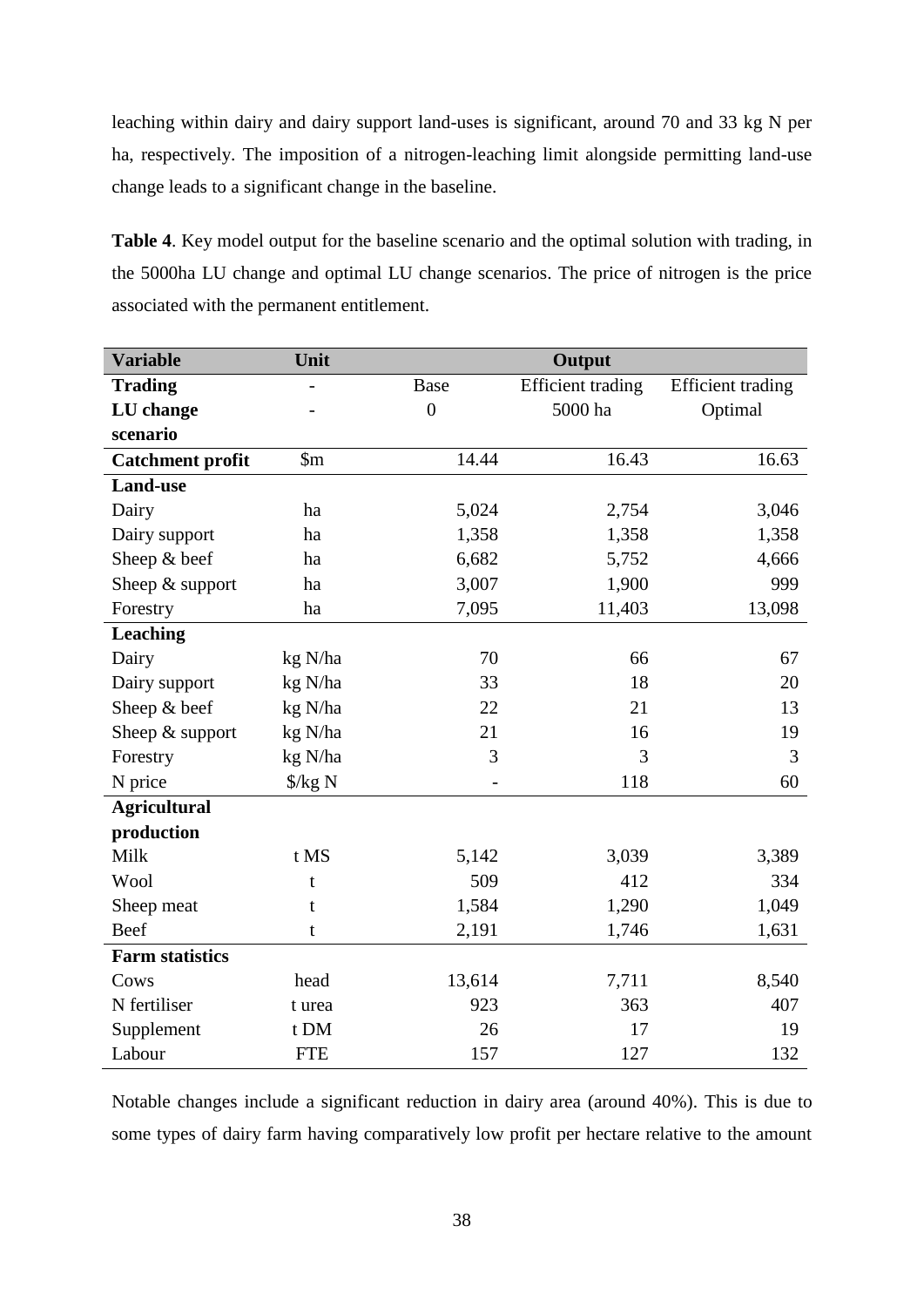of nitrogen that they leach, which makes land-use change and the sale of N a more profitable option than mitigation (see example in Box 1).

# **Box 1: Land-use change decision-making on a dairy farm type in a high-rainfall zone with a pumice soil.**

- This farm type leaches 84 kgN ha<sup>-1</sup> yr<sup>-1</sup>, making \$934 ha<sup>-1</sup> yr<sup>-1</sup> EBIT.
- Assume this farm type is allocated 53 kgN ha<sup>-1</sup> yr<sup>-1</sup> (e.g. range scenario 8).
- What are the mitigation options?
	- o According to the mitigation protocol outlined in Section 3, this farm type can mitigate leaching as low as 73 kgN  $ha^{-1}$  yr<sup>-1</sup>, making \$812  $ha^{-1}$  yr<sup>-1</sup>. This is still 20 kg N ha<sup>-1</sup> yr<sup>-1</sup> above their allocation.
- Is buying N worthwhile?
	- $\circ$  This farm type needs to purchase 20 kg N ha<sup>-1</sup> yr<sup>-1</sup> (a total cost of \$118.20 ha<sup>-1</sup>  $yr^{-1}$  at an N price of \$5.91 kg<sup>-1</sup> yr<sup>-1</sup>, the annualised price for the 5000 ha landuse change scenario with frictionless trading).
	- $\circ$  This leaves a residual profit of \$693.80 ha<sup>-1</sup> yr<sup>-1</sup>
- Is land-use change worthwhile?
	- o In this case, a specialist dairy support operation on the same land can earn \$954 ha<sup>-1</sup> yr<sup>-1</sup>, leaching 36 kg N ha<sup>-1</sup> yr<sup>-1</sup>.
	- $\circ$  This land-use change would enable the sale of 17 kgN ha<sup>-1</sup> yr<sup>-1</sup> (\$100.47 ha<sup>-1</sup>)  $yr^{-1}$ ).
- Impact on profit (EBIT after trading)?
	- $\circ$  This land-use change yields a residual profit of \$1054.47 ha<sup>-1</sup> yr<sup>-1</sup>.
	- $\circ$  This is in addition to one-off transition benefits of \$12,949 ha<sup>-1</sup> (as per Table 2).

It is important to note that in an unconstrained environment for nitrogen, the land-use change from dairy to dairy support would be unlikely due to the similar profit levels and sunk cost in infrastructure. However, with the introduction of the opportunity to sell N, this land-use change becomes significantly more attractive.

The remaining dairy farm types are those that generate high profits per hectare, relative to the amount of nitrogen that they leach. Despite some mitigation capacity, these farm types still typically need to leach more nitrogen than is allocated in the scenarios in order to sustain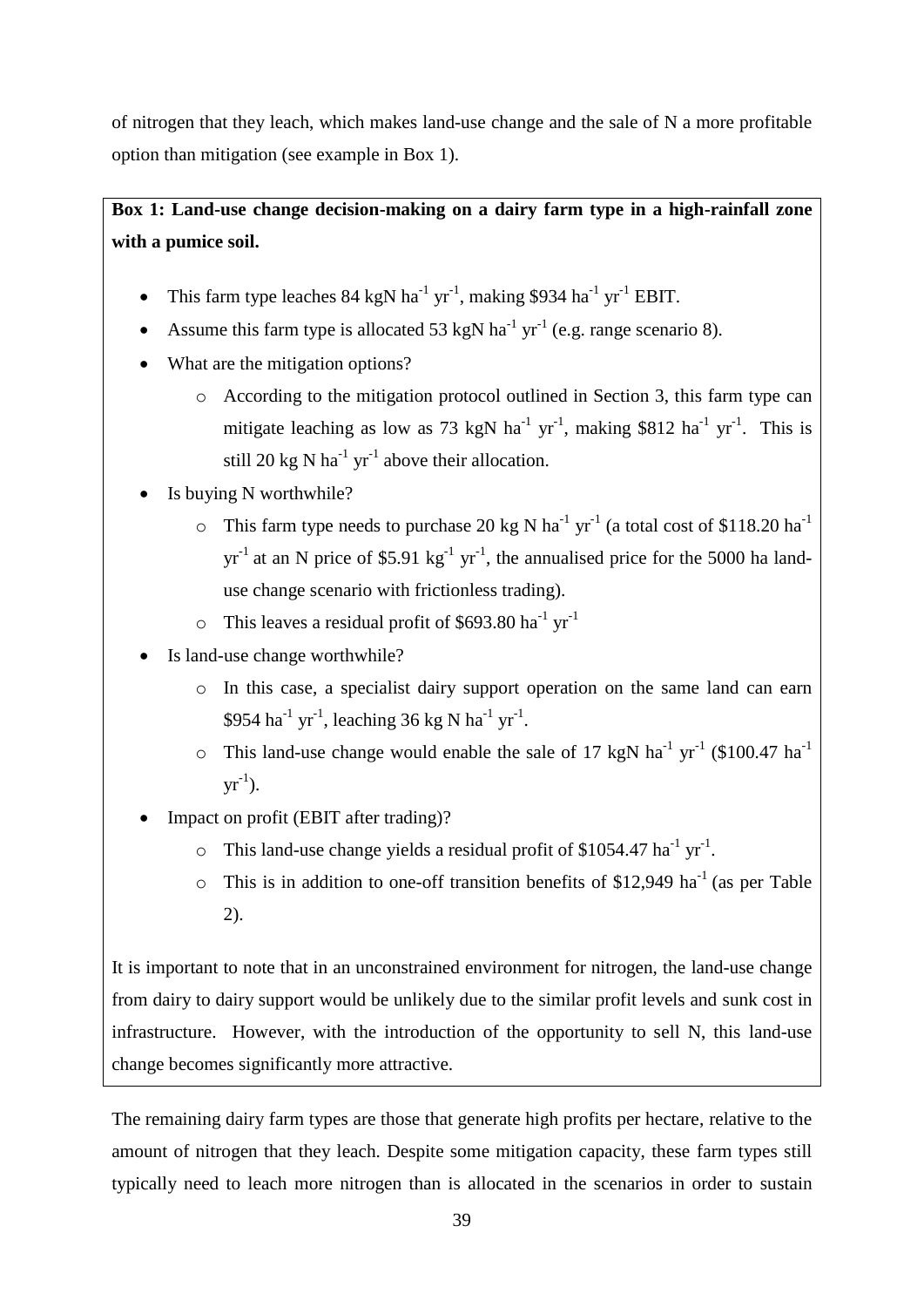their on-going profitability. These farm types buy N under all scenarios, with more N required under scenarios that are more different to the status quo such as natural-capital and averaging approaches. These farm types experience costs of mitigation, as well as costs to buy N in order to remain viable (as per Box 2). These impacts are not apparent at the sector level, since costs falling on less-profitable farm types changing land-use are not apparent in the extent of the costs that fall on the farm types that remain in business.

# **Box 2: Costs for a high rainfall podzol dairy farm type**

- This farm type leaches 70 kgN ha<sup>-1</sup> yr<sup>-1</sup>, making \$2011 ha<sup>-1</sup> yr<sup>-1</sup> EBIT.
- Though allocated less, it is only economic for this farm type to mitigate to 65 kg N ha<sup>-</sup>  $^{1}$  yr<sup>-1</sup>.
- This farm type needs to buy N to stay viable under all scenarios (though different amounts for each scenario). Assuming the same annualised N price of \$5.91 kg<sup>-1</sup>  $yr^{-1}$ 
	- $\circ$  This will cost \$84.26 ha<sup>-1</sup> yr<sup>-1</sup> under scenario 8 (just over 14 kgN yr<sup>-1</sup> under Range 2).
	- $\circ$  This will cost \$257.32 ha<sup>-1</sup> yr<sup>-1</sup> under scenario 5 (just over 43 kgN yr<sup>-1</sup> under equal allocation).
- Impact on profit (EBIT after trading)?
	- o Residual profit is highly-sensitive to allocation, with a 4% loss of EBIT under scenario 8 and a 13% loss under scenario 5.

All scenarios involve an increase in forestry area, around 60% and 85% in the first and second scenarios, respectively. Lower-intensity dairy-support options involve substantial scope for stocking-rate reductions at a reasonable cost, with marked benefits for nitrogen leaching (Box 3 and Appendix 4).

# **Box 3: Mitigation and N purchase on a podzol dairy support farm type**

- This farm type leaches 29 kg N ha<sup>-1</sup> yr<sup>-1</sup>, making \$813 ha<sup>-1</sup> yr<sup>-1</sup>
- Assume it is allocated 19 kgN ha<sup>-1</sup> yr<sup>-1</sup>.
- Step 1 remove N use?
	- $\circ$  Cost \$20 ha<sup>-1</sup> yr<sup>-1</sup> to reduce N leaching to 22 kgN ha<sup>-1</sup> yr<sup>-1</sup> this is likely as it produces a cost effective reduction in N.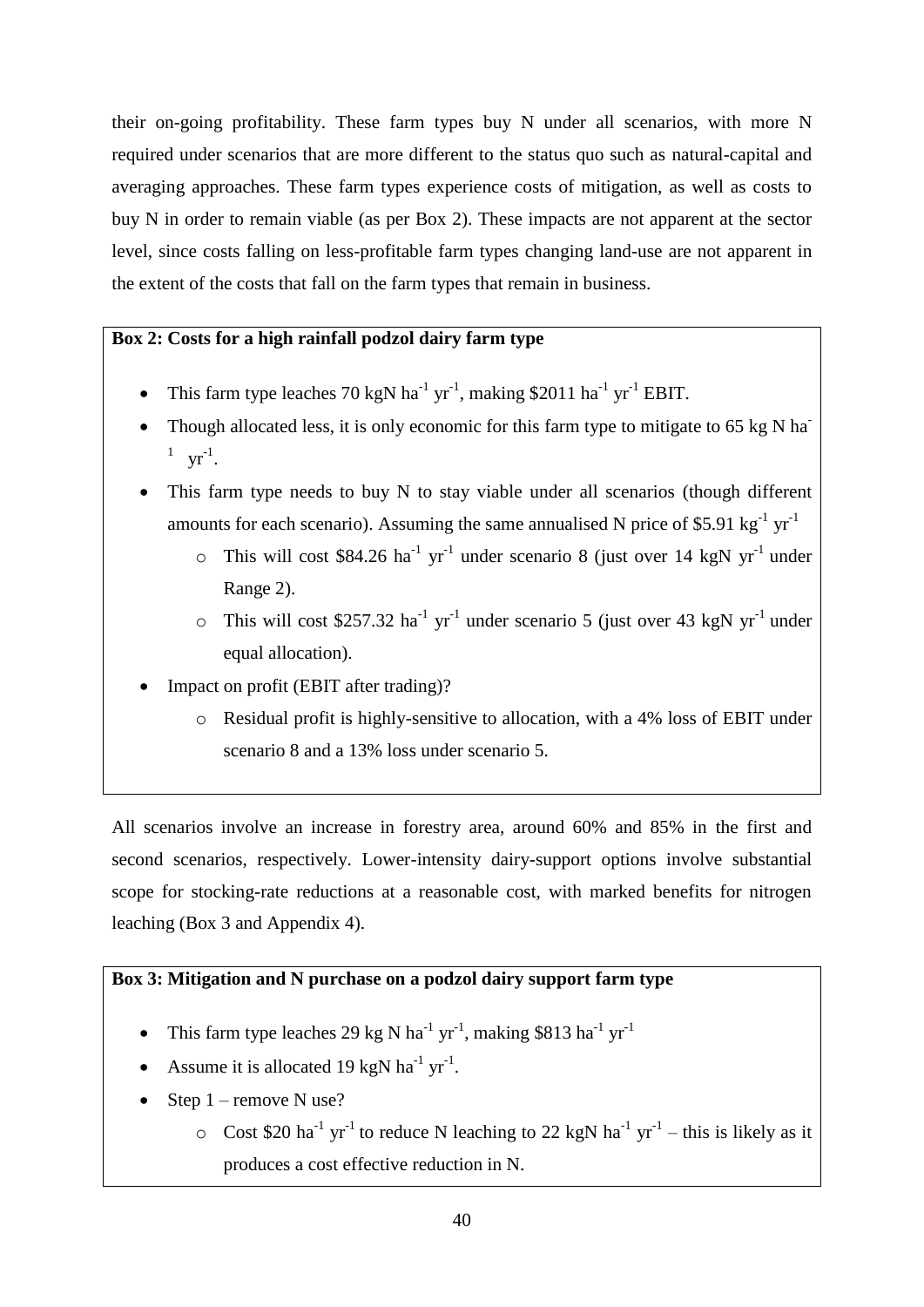- Step  $2$  remove calf grazing?
	- $\circ$  Increase in profit of \$22 ha<sup>-1</sup> yr<sup>-1</sup>/ha to reduce to N leaching 20 kgN ha<sup>-1</sup> yr<sup>-1</sup> this is highly-likely given the potential increase in profit from reducing N (a win-win outcome).
- Step 3 remove winter cows?
	- $\circ$  Cost \$379 ha<sup>-1</sup> yr<sup>-1</sup> to reduce N leaching to 18 kg N ha<sup>-1</sup> yr<sup>-1</sup> unlikely as this is not cost-effective.
- Buy N?
	- $\circ$  Cost \$5.91 ha<sup>-1</sup> yr<sup>-1</sup> to increase allocation to 20 kg N ha<sup>-1</sup> yr<sup>-1</sup> highly cost effective.
- Final outcome is a net profit \$809.09 ha<sup>-1</sup> yr<sup>-1</sup>, with leaching of 20 kg N ha<sup>-1</sup> yr<sup>-1</sup>, by removing N use and calf grazing, but buying N leaching rights in order to maintain the cow wintering component of the business.

Overall, the impacts identified in Table 4 highlight a significant reduction in dairy and beef production, given the higher leaching losses emanating from land on which these animals are grazed. There is a significant reduction in cow number, nitrogen fertiliser application, supplement use, and farm labour, with each effect likely to have regional implications. Also, allowing the optimal level of land-use change to occur reduces the price of nitrogen permits, as producers are not so constrained by the availability of nitrogen given that management is sufficiently flexible to fully exploit any net benefits accruing to this action.

Tables 5 and 6 present the impact of each allocation scenario (see Table 3 for a list) on operating profit within each of the sectors, for the 5000ha land-use change and the optimal land-use change scenarios, respectively, using efficient trading. The value of trade in nitrogen entitlements is determined using the annualised value of entitlements; this is computed using an 8% interest rate over 25 years. The first five rows of data present in both tables outline the operating profit for the management activity on each farm type, without considering the change in net revenue arising from trade. These outcomes are closely equivalent across all of the allocation scenarios, given that trading removes any distortions away from the optimal point associated with the initial allocation (Howard et al., 2013). Nevertheless, the disparate allocation scenarios drive a need for some substantial trading across many of the simulated programs. For example, dairy farm types, on average, must purchase 39 and 43 kg N per ha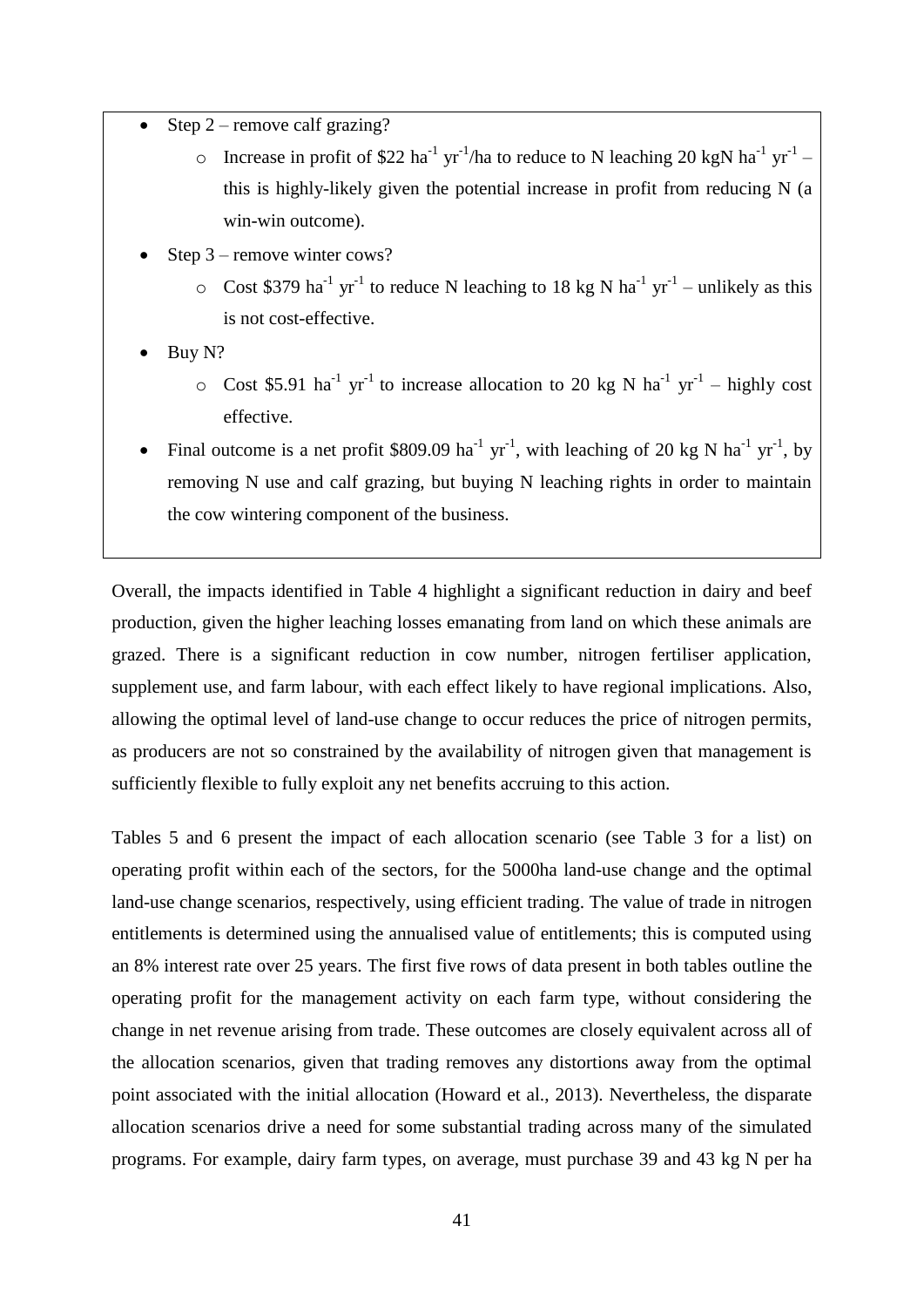under natural-capital (S4) and equal (S5) allocation scenarios (Table 4) when a maximum bound of 5000 ha is placed on land-use change. Additionally, dairy farm types must purchase an average of 42 and 45 kg N per ha under natural-capital (S4) and equal (S5) allocation scenarios (Table 4) when no maximum bound is placed on land-use change. Additionally, the sales made by sheep and dairy support land experience substantial diversity, with a mean of 31 kg N per ha sold and this activity being augmented by land-use change when a bound of 5000 ha is placed on land-use change. However, when no bound is placed on land-use change, there is a substantial reduction in the trade in entitlements from sheep and support land, with this loss being offset by an increase in trade from sheep and beef land. This change partly reflects a further loss of land in sheep and dairy support, particularly those areas of land on which more-intensive sheep and dairy support activity is sustained. As expected, the highest sales from forested land occur under the natural-capital (S4) and equal (S5) allocation scenarios, but a consistent level of sale is present across all scenarios, driven also by land-use conversion (Table 3).

There is substantial diversity in the change in operating profit. Profit increases in all landuses in all scenarios, with the exception of profit on sheep and dairy support with optimal land-use change (Table 6). To some extent, this demonstrates the existence of some costeffective mitigation options and win-win strategies, coupled with the opportunity to sell N to the incentives fund, or to other farmers. However, in many cases, this is due to less profitable farm types changing land use, which results in the average profit going up despite significant costs faced by remaining farm types. This overall result conceals significant disparity in costs and benefits for diverse land-uses across different spatial regions. Moreover, while the overall level of profit may not fall, this is not necessarily a good indicator of overall economic activity (Howard et al 2013). Further analysis of regional impacts due to changes in revenue and services purchased are required to understand how this change in farm-systems is likely to impact on the wider community. These values are studied in further detail in an accompanying report that outlines a regional economic study performed by Market Economics. It is also important to note that these profit impacts are based on EBIT and do not include the likely capital impacts of a change in leaching rights (section 4.4) or their implications for debt servicing.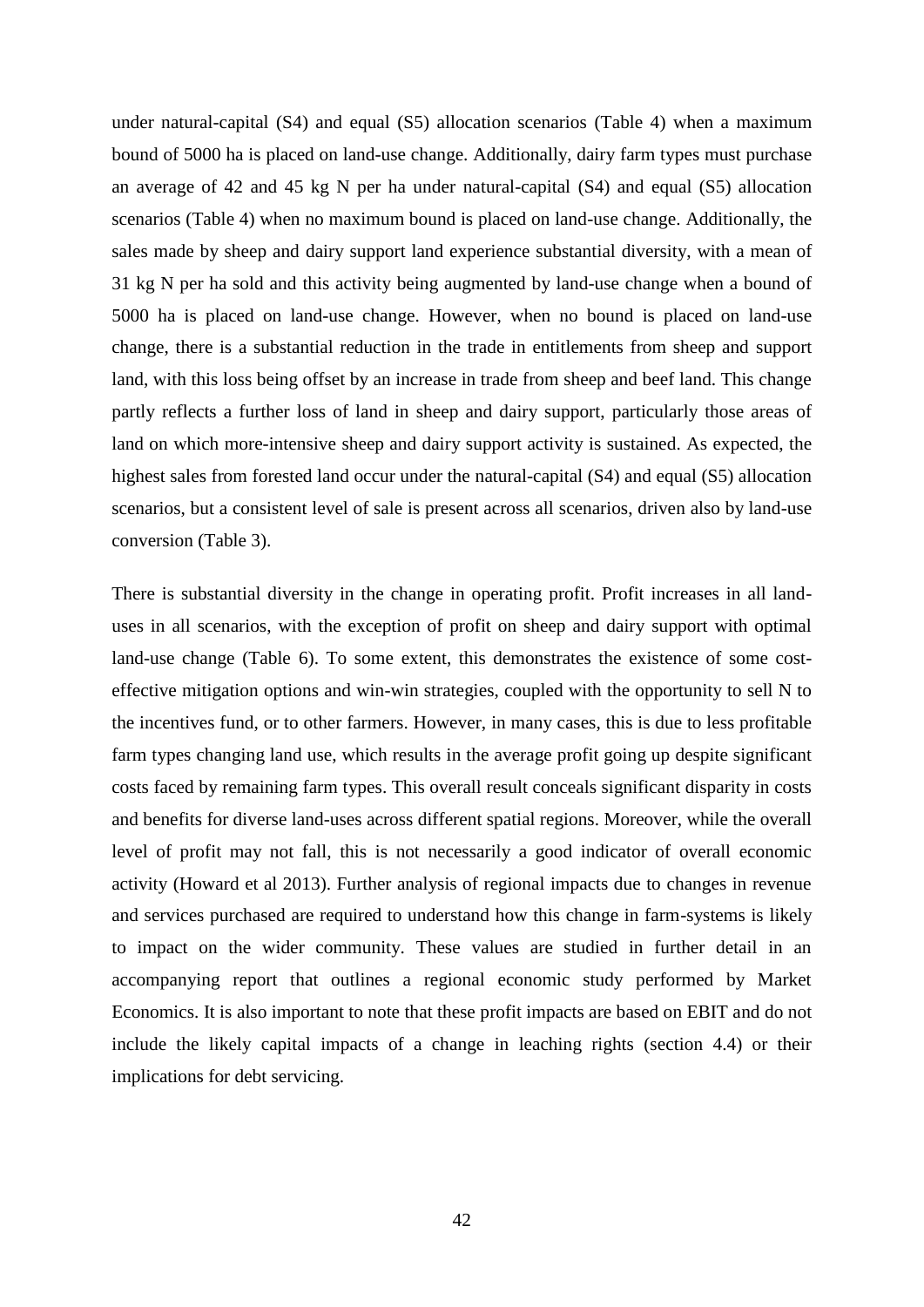1 **Table 5**. Key model output for each sector across all allocation scenarios, including transition costs, when a maximum land-use change of 5000

2 ha is permitted and trading is efficient. Positive/negative values for the net trade in entitlements represent the purchase/sale of permits.

| <b>Variable</b> | <b>Base</b> | S1    | S <sub>2</sub> | S <sub>3</sub> | <b>S4</b> | S <sub>5</sub>                                                          | <b>S6</b> | S7    | <b>S8</b> |
|-----------------|-------------|-------|----------------|----------------|-----------|-------------------------------------------------------------------------|-----------|-------|-----------|
|                 |             |       |                |                |           | Operating profit without consideration of trade in entitlements (\$/ha) |           |       |           |
| <b>Dairy</b>    | 1,638       | 2,015 | 2,015          | 2,006          | 2,015     | 2,015                                                                   | 2,015     | 2,015 | 2,015     |
| <b>Dairy</b>    | 515         | 1,124 | 1,124          | 1,210          | 1,124     | 1,124                                                                   | 1,124     | 1,124 | 1,124     |
| support         |             |       |                |                |           |                                                                         |           |       |           |
| Sheep and       | 324         | 343   | 343            | 357            | 343       | 343                                                                     | 343       | 343   | 343       |
| support         |             |       |                |                |           |                                                                         |           |       |           |
| Sheep and       | 387         | 447   | 447            | 447            | 447       | 447                                                                     | 447       | 447   | 447       |
| beef            |             |       |                |                |           |                                                                         |           |       |           |
| Forestry        | 283         | 537   | 537            | 524            | 537       | 537                                                                     | 537       | 537   | 537       |
|                 |             |       |                |                |           | Net trade in entitlements (kg N/ha)                                     |           |       |           |
| <b>Dairy</b>    |             | 20    | 20             | 5              | 39        | 43                                                                      | 15        | 15    | 14        |
| <b>Dairy</b>    |             | $-12$ | $-16$          | $-6$           | $-1$      | $-3$                                                                    | $-15$     | $-15$ | $-15$     |
| support         |             |       |                |                |           |                                                                         |           |       |           |
| Sheep and       |             | $-31$ | $-31$          | $-29$          | $-31$     | $-31$                                                                   | $-31$     | $-31$ | $-31$     |
| support         |             |       |                |                |           |                                                                         |           |       |           |
| Sheep and       |             | $-5$  | $-5$           | $-1$           | $-4$      | $-4$                                                                    | $-2$      | $-2$  | $-2$      |
| beef            |             |       |                |                |           |                                                                         |           |       |           |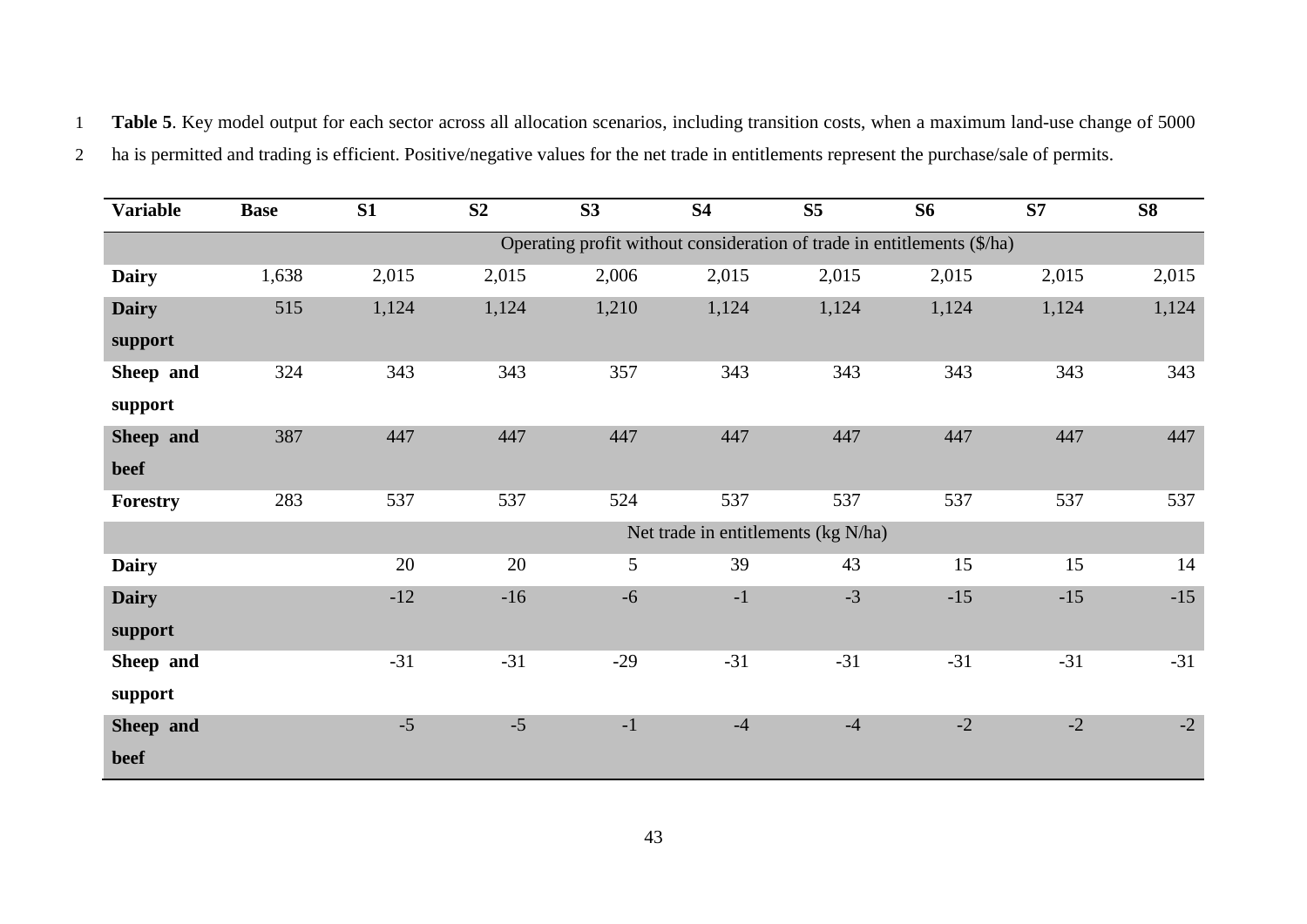| <b>Forestry</b> |                                                                       | $-11$  | $-10$  | $-4$            | $-17$          | $-18$                                                                | $-11$ | $-11$ | $-11$ |  |  |  |
|-----------------|-----------------------------------------------------------------------|--------|--------|-----------------|----------------|----------------------------------------------------------------------|-------|-------|-------|--|--|--|
|                 | Change in operating profit arising from trade in entitlements (\$/ha) |        |        |                 |                |                                                                      |       |       |       |  |  |  |
| <b>Dairy</b>    |                                                                       | $-118$ | $-119$ | $-31$           | $-229$         | $-257$                                                               | $-88$ | $-88$ | $-84$ |  |  |  |
| <b>Dairy</b>    |                                                                       | 69     | 96     | 38              | $\overline{7}$ | 20                                                                   | 89    | 90    | 88    |  |  |  |
| support         |                                                                       |        |        |                 |                |                                                                      |       |       |       |  |  |  |
| Sheep and       |                                                                       | 183    | 183    | 171             | 183            | 183                                                                  | 183   | 183   | 183   |  |  |  |
| support         |                                                                       |        |        |                 |                |                                                                      |       |       |       |  |  |  |
| Sheep and       |                                                                       | 28     | 27     | $5\overline{)}$ | 23             | 26                                                                   | 10    | 10    | 11    |  |  |  |
| beef            |                                                                       |        |        |                 |                |                                                                      |       |       |       |  |  |  |
| Forestry        |                                                                       | 63     | 61     | 24              | 102            | 104                                                                  | 65    | 65    | 63    |  |  |  |
|                 |                                                                       |        |        |                 |                | Operating profit with consideration of trade in entitlements (\$/ha) |       |       |       |  |  |  |
| <b>Dairy</b>    | 1,638                                                                 | 1,897  | 1,896  | 1,975           | 1,786          | 1,758                                                                | 1,927 | 1,927 | 1,931 |  |  |  |
| <b>Dairy</b>    | 515                                                                   | 1,193  | 1,220  | 1,248           | 1,132          | 1,144                                                                | 1,213 | 1,214 | 1,212 |  |  |  |
| support         |                                                                       |        |        |                 |                |                                                                      |       |       |       |  |  |  |
| Sheep and       | 324                                                                   | 526    | 526    | 528             | 526            | 526                                                                  | 526   | 526   | 526   |  |  |  |
| support         |                                                                       |        |        |                 |                |                                                                      |       |       |       |  |  |  |
| Sheep and       | 387                                                                   | 476    | 475    | 452             | 470            | 473                                                                  | 457   | 457   | 458   |  |  |  |
| beef            |                                                                       |        |        |                 |                |                                                                      |       |       |       |  |  |  |
| Forestry        | 283                                                                   | 600    | 598    | 548             | 639            | 641                                                                  | 602   | 602   | 600   |  |  |  |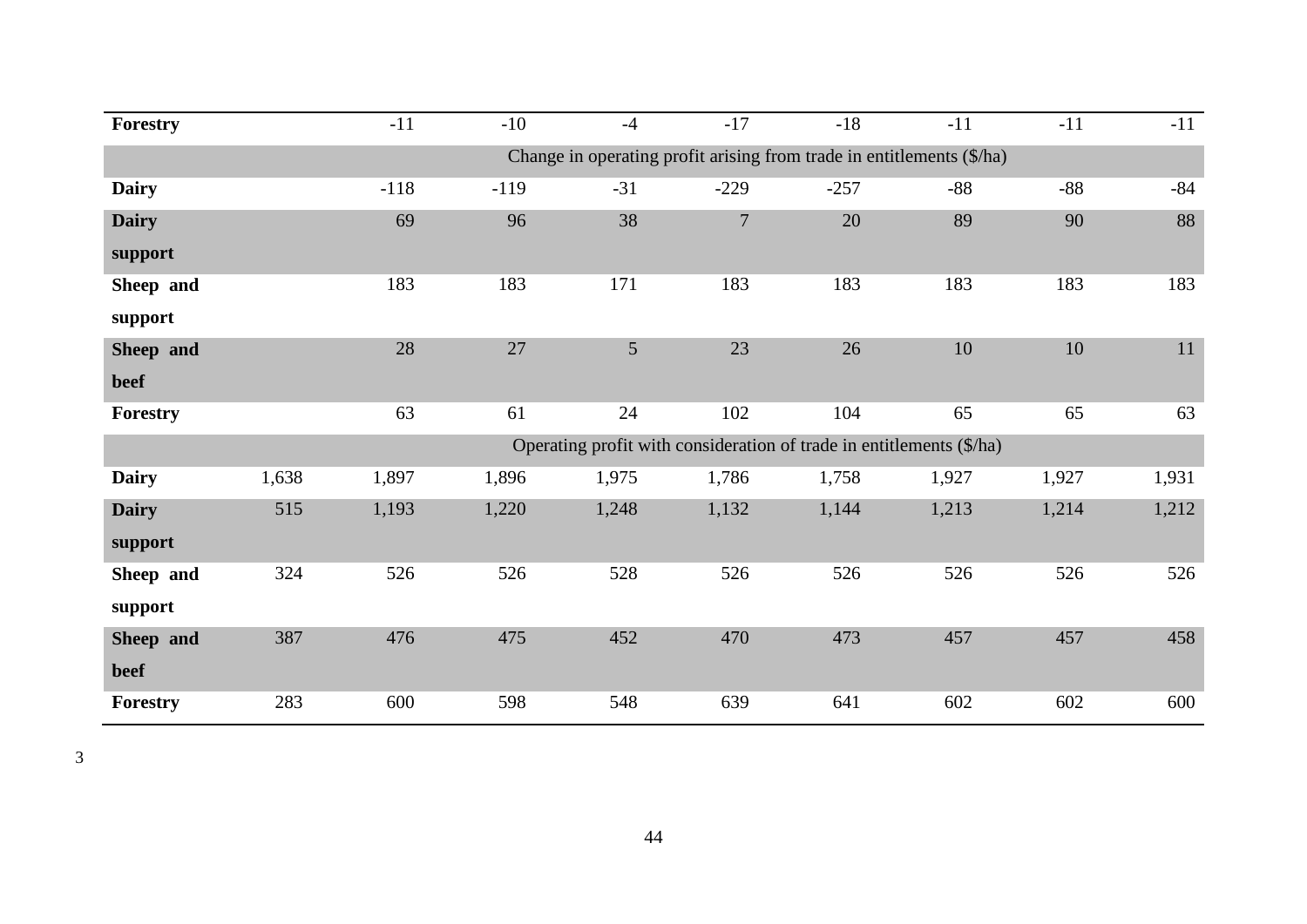4 **Table 6**. Key model output for each sector across all allocation scenarios, including transition costs, when any level of land-use change can 5 occur and trading is efficient. Positive/negative values for the net trade in entitlements represent the purchase/sale of permits.

| <b>Variable</b> | <b>Base</b>                                                             | S1    | S <sub>2</sub>   | S3    | <b>S4</b>        | S <sub>5</sub>                      | <b>S6</b>        | <b>S7</b>        | <b>S8</b>        |  |
|-----------------|-------------------------------------------------------------------------|-------|------------------|-------|------------------|-------------------------------------|------------------|------------------|------------------|--|
|                 | Operating profit without consideration of trade in entitlements (\$/ha) |       |                  |       |                  |                                     |                  |                  |                  |  |
| <b>Dairy</b>    | 1,638                                                                   | 1,879 | 1,879            | 1,879 | 1,879            | 1,879                               | 1,880            | 1,880            | 1,880            |  |
| <b>Dairy</b>    | 515                                                                     | 1,193 | 1,193            | 1,193 | 1,193            | 1,193                               | 1,193            | 1,193            | 1,193            |  |
| support         |                                                                         |       |                  |       |                  |                                     |                  |                  |                  |  |
| Sheep and       | 324                                                                     | 266   | 266              | 266   | 266              | 266                                 | 266              | 266              | 266              |  |
| support         |                                                                         |       |                  |       |                  |                                     |                  |                  |                  |  |
| Sheep and       | 387                                                                     | 457   | 457              | 457   | 457              | 457                                 | 457              | 457              | 457              |  |
| beef            |                                                                         |       |                  |       |                  |                                     |                  |                  |                  |  |
| Forestry        | 283                                                                     | 526   | 526              | 526   | 526              | 526                                 | 526              | 526              | 526              |  |
|                 |                                                                         |       |                  |       |                  | Net trade in entitlements (kg N/ha) |                  |                  |                  |  |
| <b>Dairy</b>    |                                                                         | 23    | 24               | 18    | 42               | 45                                  | 19               | 19               | 18               |  |
| <b>Dairy</b>    |                                                                         | $-9$  | $-13$            | $-11$ | $\boldsymbol{0}$ | $-1$                                | $-12$            | $-12$            | $-11$            |  |
| support         |                                                                         |       |                  |       |                  |                                     |                  |                  |                  |  |
| Sheep and       |                                                                         | $-2$  | $\boldsymbol{0}$ | $-1$  | $\mathbf{1}$     | $\boldsymbol{0}$                    | $\boldsymbol{0}$ | $\boldsymbol{0}$ | $\boldsymbol{0}$ |  |
| support         |                                                                         |       |                  |       |                  |                                     |                  |                  |                  |  |
| Sheep and       |                                                                         | $-10$ | $-25$            | $-6$  | $-23$            | $-13$                               | $-5$             | $-5$             | $-6$             |  |
| beef            |                                                                         |       |                  |       |                  |                                     |                  |                  |                  |  |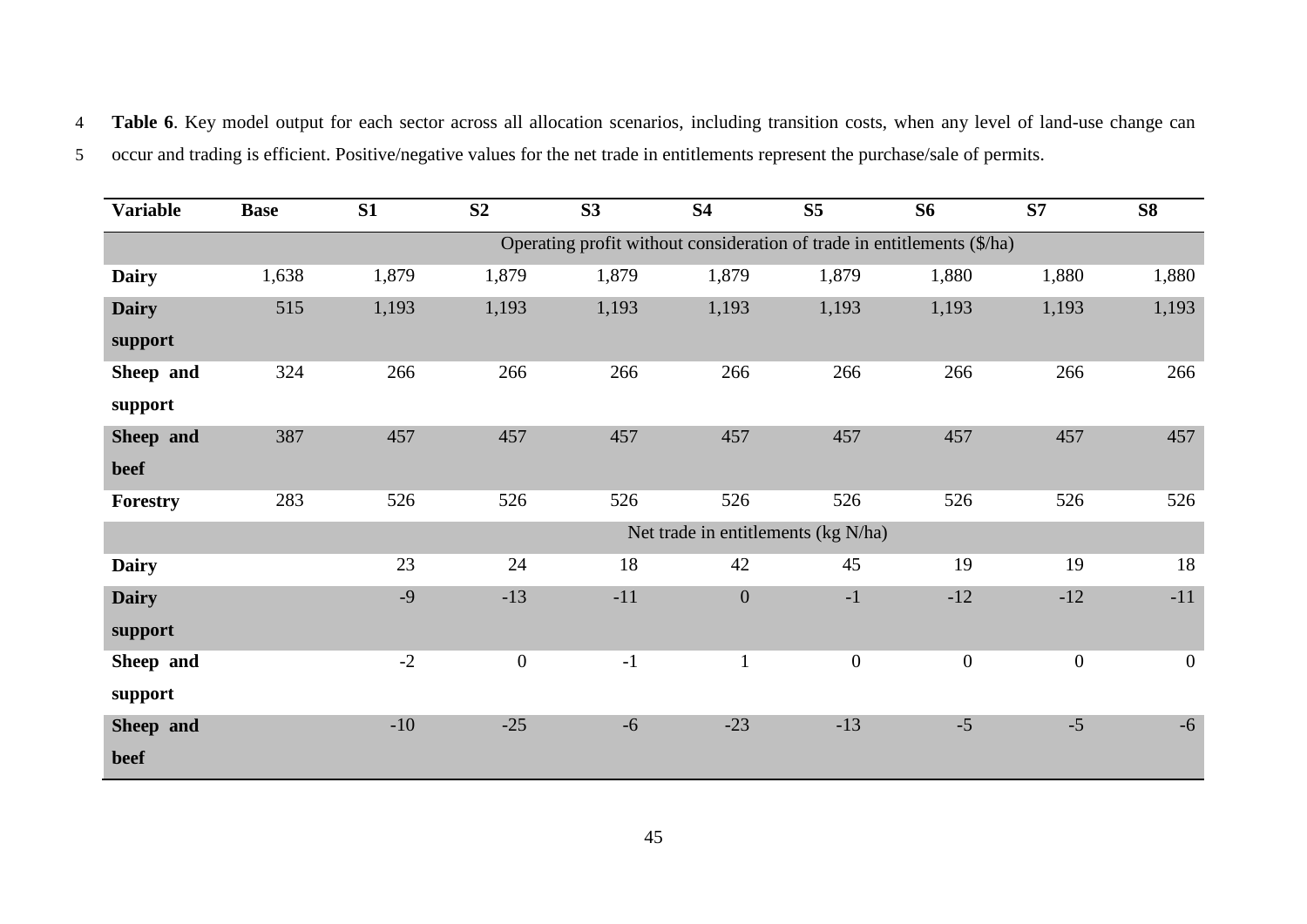| <b>Forestry</b> |       | $-11$ | $-10$            | $-11$          | $-17$  | $-18$                                                                 | $-11$        | $-11$        | $-11$        |
|-----------------|-------|-------|------------------|----------------|--------|-----------------------------------------------------------------------|--------------|--------------|--------------|
|                 |       |       |                  |                |        | Change in operating profit arising from trade in entitlements (\$/ha) |              |              |              |
| <b>Dairy</b>    |       | $-70$ | $-72$            | $-56$          | $-127$ | $-139$                                                                | $-56$        | $-56$        | $-54$        |
| <b>Dairy</b>    |       | 26    | 39               | 34             | $-1$   | 3                                                                     | 35           | 35           | 34           |
| support         |       |       |                  |                |        |                                                                       |              |              |              |
| Sheep and       |       | 5     | $\boldsymbol{0}$ | $\overline{2}$ | $-3$   | $\boldsymbol{0}$                                                      | $\mathbf{1}$ | $\mathbf{1}$ | $\mathbf{1}$ |
| support         |       |       |                  |                |        |                                                                       |              |              |              |
| Sheep and       |       | 30    | 76               | 18             | 71     | 40                                                                    | 15           | 15           | 18           |
| beef            |       |       |                  |                |        |                                                                       |              |              |              |
| Forestry        |       | 35    | 32               | 33             | 50     | 54                                                                    | 33           | 33           | 32           |
|                 |       |       |                  |                |        | Operating profit with consideration of trade in entitlements (\$/ha)  |              |              |              |
| <b>Dairy</b>    | 1,638 | 1,809 | 1,807            | 1,823          | 1,752  | 1,740                                                                 | 1,823        | 1,823        | 1,825        |
| <b>Dairy</b>    | 515   | 1,219 | 1,233            | 1,227          | 1,192  | 1,196                                                                 | 1,228        | 1,229        | 1,227        |
| support         |       |       |                  |                |        |                                                                       |              |              |              |
| Sheep and       | 324   | 271   | 267              | 268            | 264    | 267                                                                   | 268          | 268          | 268          |
| support         |       |       |                  |                |        |                                                                       |              |              |              |
| Sheep and       | 387   | 487   | 533              | 475            | 529    | 497                                                                   | 472          | 472          | 475          |
| beef            |       |       |                  |                |        |                                                                       |              |              |              |
| Forestry        | 283   | 561   | 558              | 559            | 576    | 580                                                                   | 559          | 559          | 558          |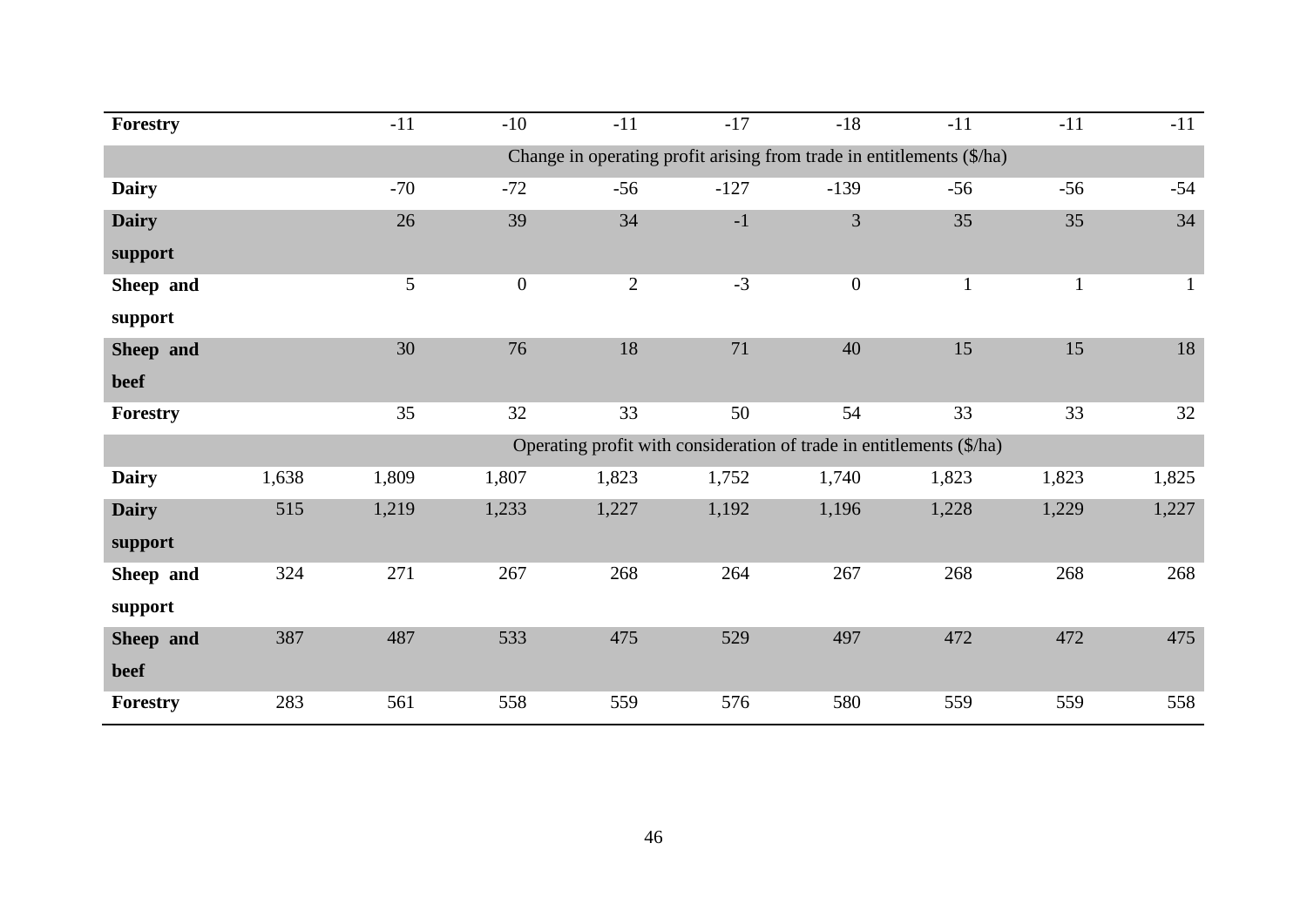#### <span id="page-46-0"></span>**4.2 Implications of scenarios for each baseline land-use**

This section focuses on land-use change in scenarios S4 and S8. These scenarios are selected because they are broadly divergent, they are the focus of the regional analysis, and scenario 8 is the preferred option of the stakeholder group.

Table 7 presents the level of land-use change observed when this action is unconstrained. (Only changes larger than 1 hectare are reported.) The outcomes for S4 and S8 differ by a fraction of a hectare; thus, only the solution for S8 is presented. Significant land-use change is observed, especially in the dairy sector due to its high level of nitrogen leaching. Indeed, around 1,700 ha of dairy to forest conversion is observed. Dairy support area is also reduced, with around 400 ha of dairy activity converted to support on high-loss pumice soils (most in higher-rainfall areas), while support land on other soil types is reduced. In particular, around 655 ha of dairy-support land is converted to sheep and beef activity on podzol soils. Some sheep and beef land (around 500 ha) is converted to sheep and dairy support, but most conversion of this land-use (around 3000 ha) involves transition to forest. Most land-use change as a proportion of baseline land-use occurs in the sheep and dairy-support option. Around 165 ha is converted to dairy production, while 500 ha, 900 ha, and 1000 ha is converted to standard dairy support, sheep and beef, and forestry activities, respectively.

Overall, the results outlined in Table 7 demonstrate that the proposed allocation systems will likely have a significant effect on the way that land is managed in the catchment, especially given the capacity to trade entitlements. The land-use changes observed are significant, for a number of reasons. First, there is substantial diversity in economic and environmental outcomes between the individual zones represented in the catchment model. Second, the allocation mechanisms simulated represent a substantial distortion with respect to the current situation, so significant changes are expected. Last, the responses are not arbitrarily dampened through the use of calibration functions estimated from data obtained from other catchments (Doole and Marsh, 2014a, b). These issues are discussed further in the conclusions.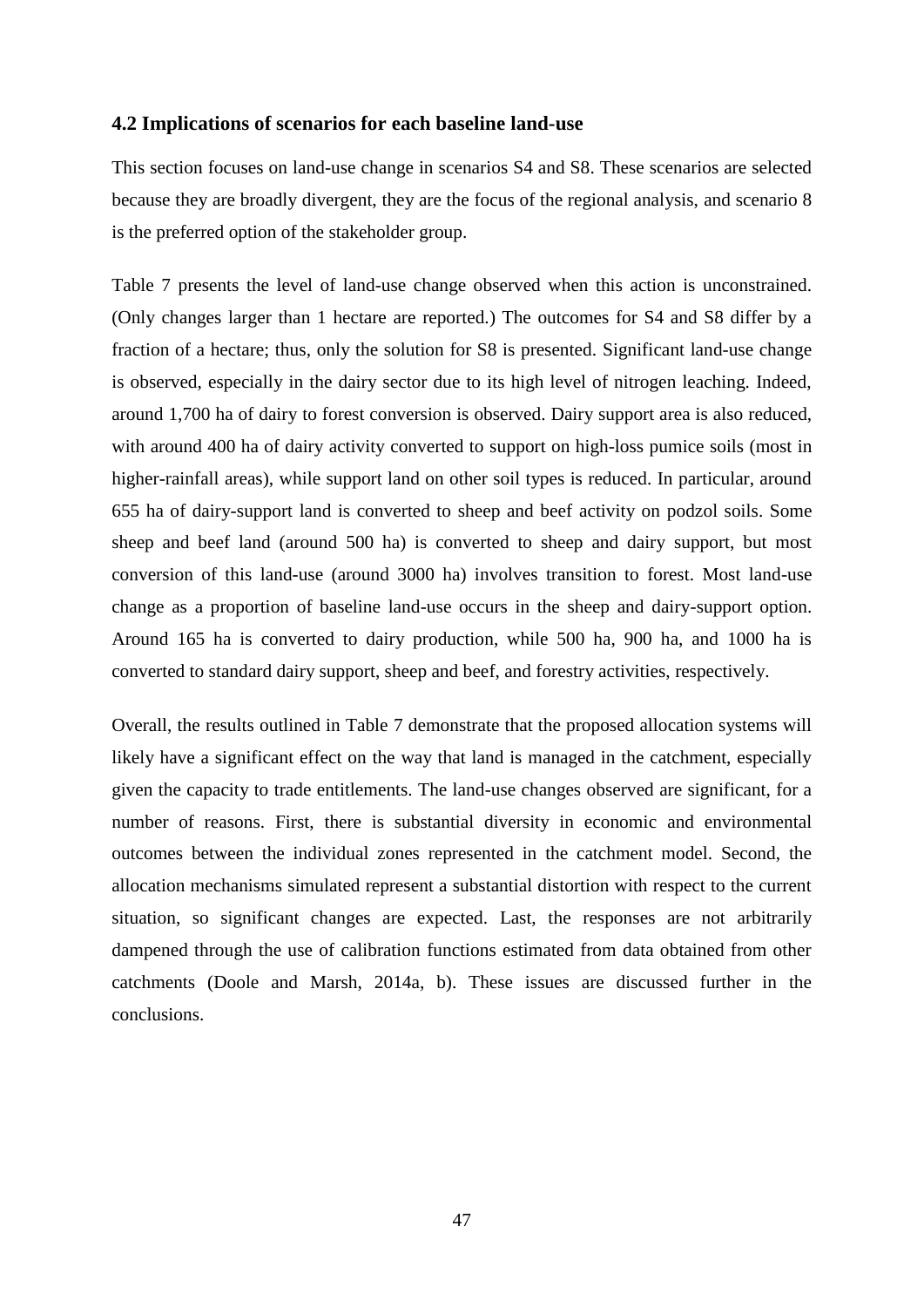| <b>Baseline land-use</b> | <b>New land-use</b> | Soil       | <b>Hectares</b> |
|--------------------------|---------------------|------------|-----------------|
| <b>Dairy</b>             | Dairy               | Podzol     | 14              |
| <b>Dairy</b>             | Support             | Allophanic | 39              |
| <b>Dairy</b>             | Support             | Pumice     | 414             |
| <b>Dairy</b>             | Forest              | Allophanic | 428             |
| <b>Dairy</b>             | Forest              | Pumice     | 1041            |
| <b>Dairy</b>             | Forest              | Recent     | 260             |
| <b>Support</b>           | Support             | Pumice     | $\overline{7}$  |
| <b>Support</b>           | Forest              | Allophanic | 49              |
| <b>Support</b>           | Forest              | Podzol     | 153             |
| <b>Support</b>           | Forest              | Pumice     | 47              |
| <b>Support</b>           | Forest              | Recent     | 38              |
| <b>Support</b>           | Sheep and beef      | Podzol     | 655             |
| <b>Sheep and beef</b>    | Dairy               | Podzol     | 38              |
| Sheep and beef           | Forest              | Allophanic | 587             |
| <b>Sheep and beef</b>    | Forest              | Organic    | 64              |
| Sheep and beef           | Forest              | Podzol     | 335             |
| <b>Sheep and beef</b>    | Forest              | Pumice     | 1173            |
| Sheep and beef           | Forest              | Recent     | 852             |
| <b>Sheep and beef</b>    | Sheep and support   | Allophanic | 415             |
| Sheep and beef           | Sheep and support   | Podzol     | 109             |
| <b>Sheep and support</b> | Dairy               | Podzol     | 165             |
| <b>Sheep and support</b> | Support             | Pumice     | 489             |
| <b>Sheep and support</b> | Forest              | Allophanic | 264             |
| <b>Sheep and support</b> | Forest              | Organic    | 29              |
| <b>Sheep and support</b> | Forest              | Podzol     | 25              |
| <b>Sheep and support</b> | Forest              | Pumice     | 292             |
| <b>Sheep and support</b> | Forest              | Recent     | 365             |
| <b>Sheep and support</b> | Sheep and beef      | Allophanic | 168             |
| <b>Sheep and support</b> | Sheep and beef      | Podzol     | 734             |

**Table 7.** Patterns of land-use change observed in scenario S8 when land-use change is unconstrained and trading is efficient.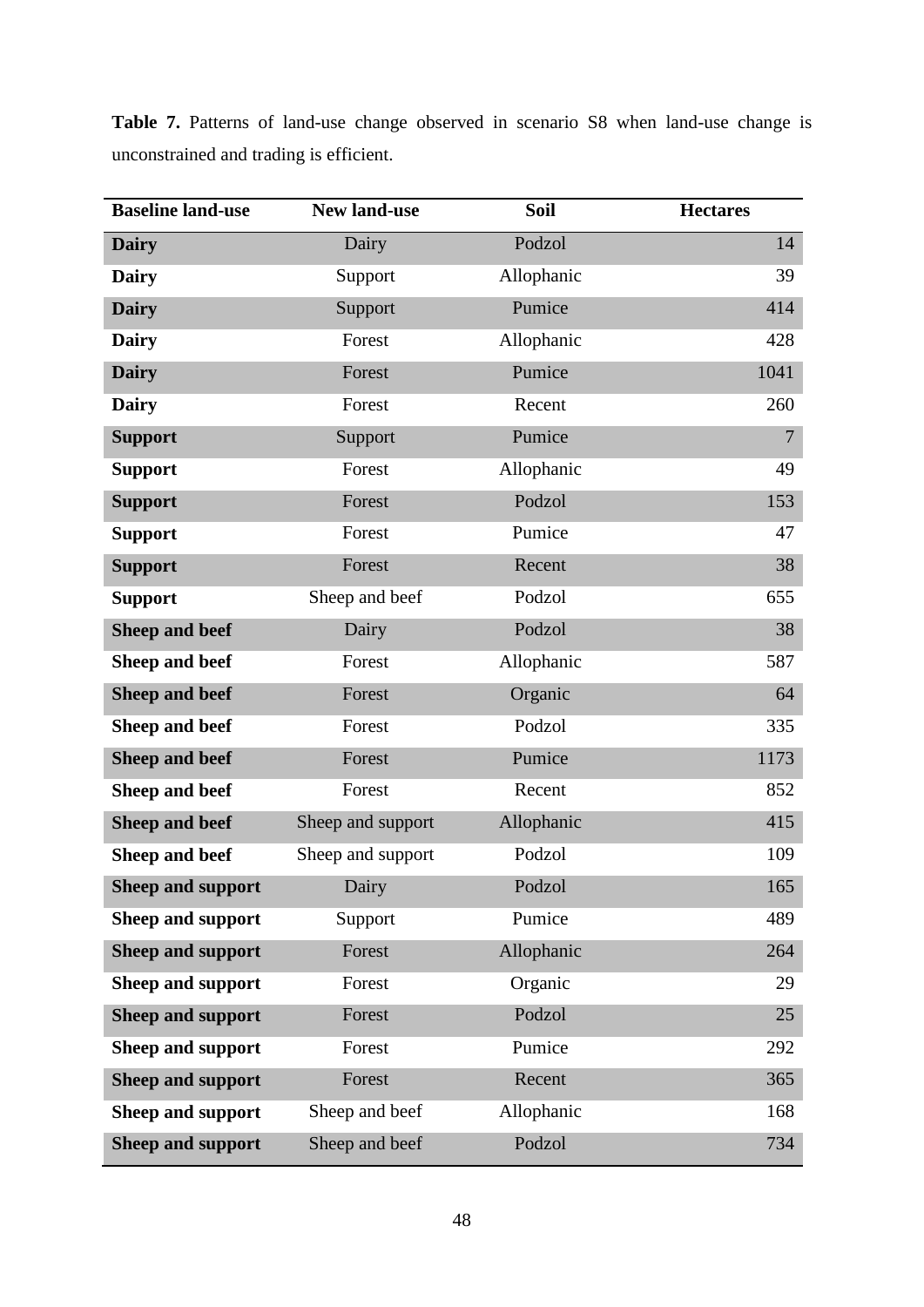Table 8 presents how total profit for each land-use differs under the baseline, S4, and S8 scenarios for the 5000 ha land-use change scenario. S4 is the natural-capital allocation, while S8 is the Range 2 scenario developed by the stakeholder group. The natural-capital allocation involves a significant amount of trade (Table 4), with dairy farm types required to spend around \$229 ha<sup>-1</sup> yr<sup>-1</sup> for purchasing permits and sheep and dairy support farm types selling permits for a mean return of \$183 ha<sup>-1</sup> yr<sup>-1</sup>. Dairy-support operations benefit from conversion from dairy farm types to sheep and support farm types, with transition benefits arising from the sale of dairy shares and livestock. Moreover, conversion to forestry land benefits from the sale of livestock in drystock operations and shares and livestock in the dairy areas. In comparison, under scenario S8, dairy farm types trade much less than under the naturalcapital allocation scenario (S4) because the allocations within the S8 system are much more in line with historical levels of nitrogen loss. Once again, there are significant transition benefits for dairy-support and forestry operations. Interestingly, profit is higher under the Range 2 scenario (S8) relative to the baseline, and for all enterprises except sheep and beef and forestry relative to S4. This is due to lower-profit (relative to their nitrogen leaching) types of farming changing land-use, so that only the most efficient remain in that land-use. However, at a finer resolution, many of these farm types experience costs.

Table 9 reports how total profit for each land-use differs under the baseline, S4, and S8 scenarios for the instance when total land-use change is unconstrained. Lower distortions to profit arising from the trading of nutrient entitlements are observed because land-use change is less constrained and, therefore, producers can rely more on land-use change than the purchase of entitlements to attain their profit-maximising position under the imposed nitrogen-leaching limit. The impact of a greater reliance on land-use change is a greater distortion to farm profit arising from transition costs. A transition cost is associated with dairy operations, as it is optimal when land-use change is unconstrained to convert some sheep and beef land and some sheep and dairy support land on podzol soils to dairy production, given its high profitability and low level of environmental footprint on this given soil type. Similarly, transition costs are borne for sheep and beef conversion, arising from the conversion of dairy support and sheep and dairy support operations located on podzol soils and, to a lesser extent, allophanic soils. In contrast, dairy-support operations benefit from conversion from dairy farm types to sheep and support farm types, with transition benefits arising from the sale of dairy shares and livestock. Moreover, conversion to forestry land benefits from the sale of livestock in drystock operations and shares and livestock in the dairy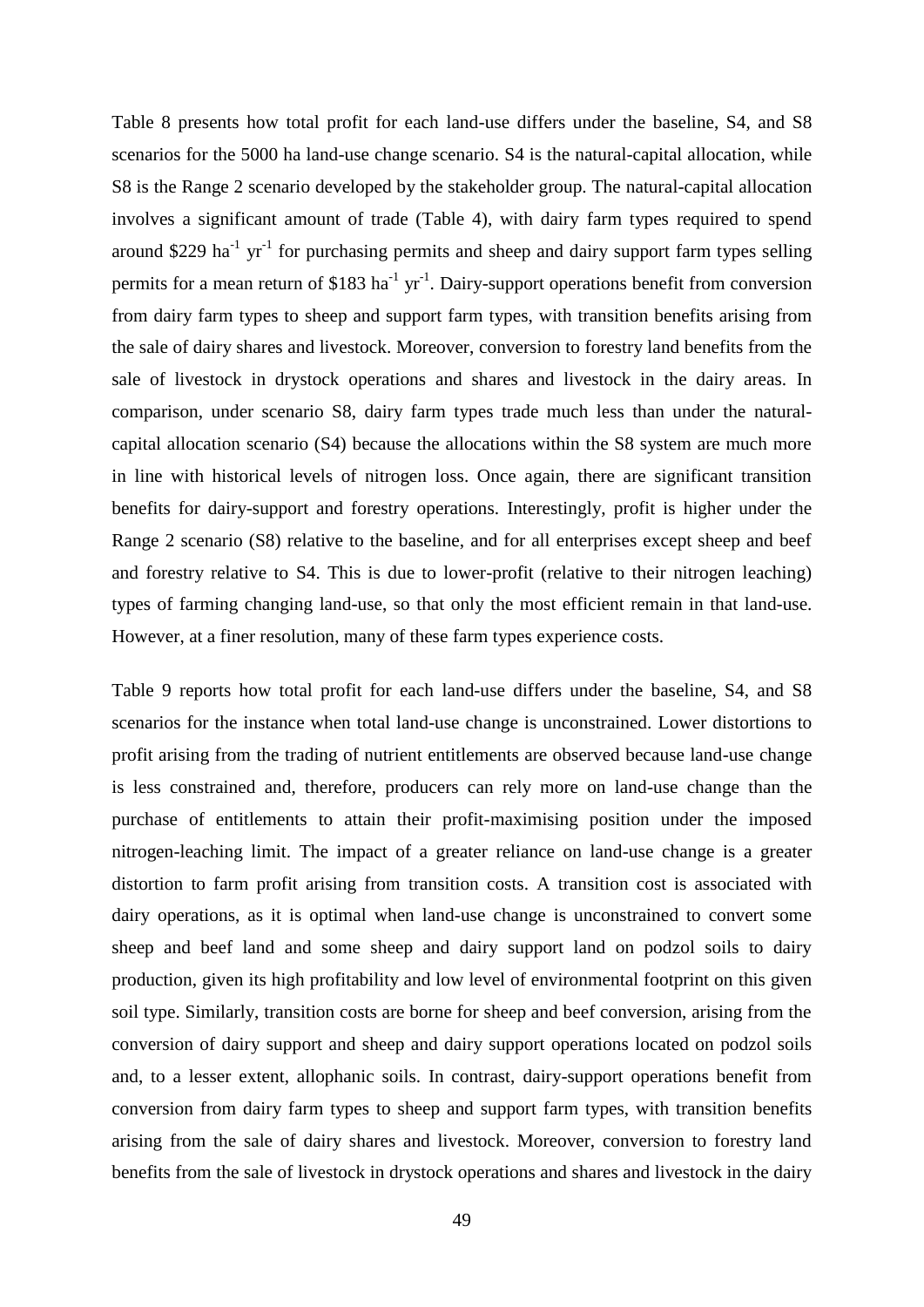areas. Profit is higher for both scenarios S4 and S8, relative to the baseline, for all land-uses except sheep and dairy support. Profit is also greater for each land-use in scenario S8, relative to scenario S4, except for sheep and beef and forestry enterprises.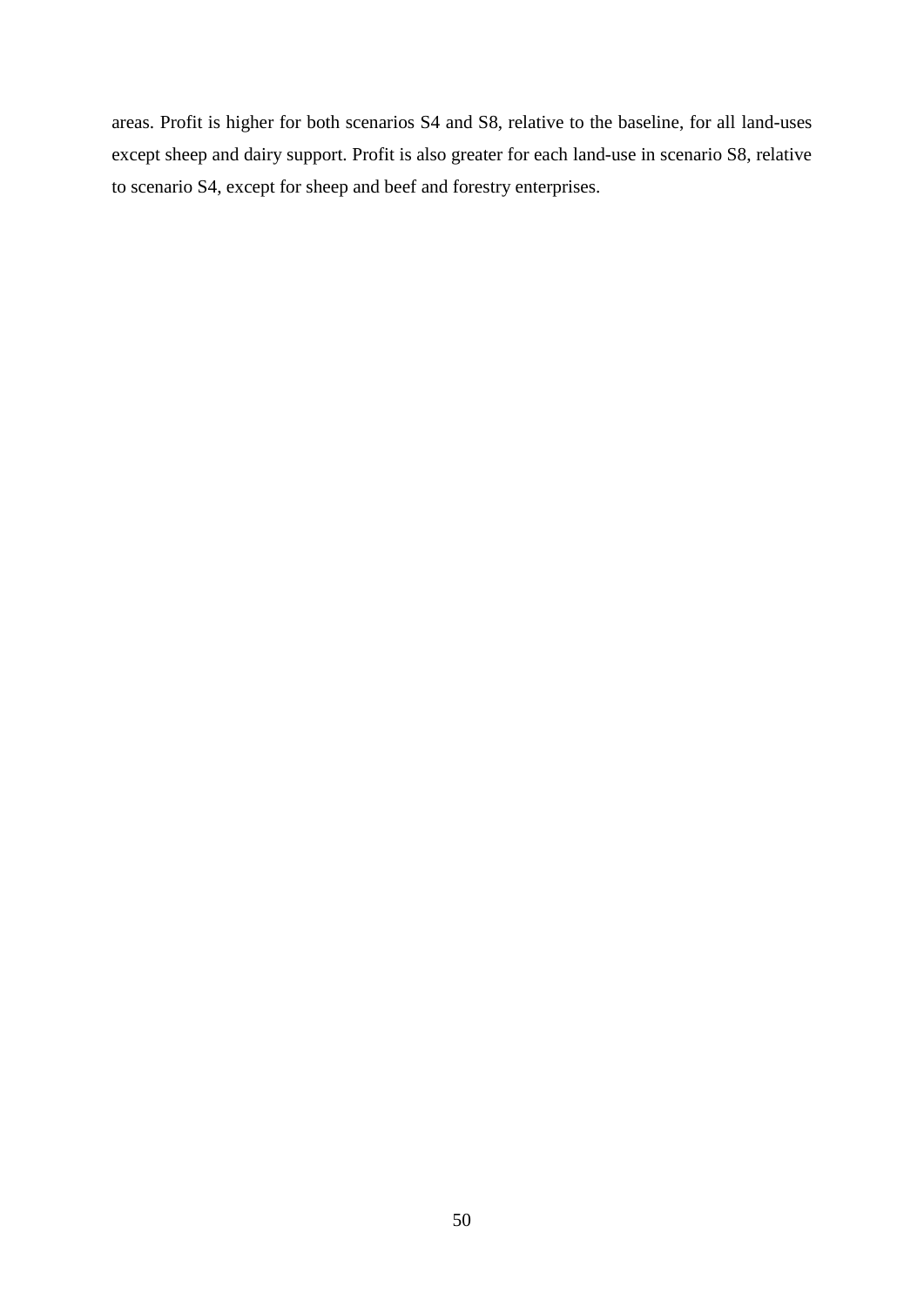**Table 8.** Change in farm profit for the baseline, Scenario S4, and Scenario S8 in the optimal solutions obtained when a maximum of 5000 ha land-use change is simulated. The units of all numbers in this table are dollars per ha.

| <b>Land-use</b> | <b>BASE</b>   | <b>S4</b>   | <b>S4</b>          | <b>S4</b>      | <b>S4</b>     | <b>S8</b>   | <b>S8</b>          | <b>S8</b>    | <b>S8</b>     |
|-----------------|---------------|-------------|--------------------|----------------|---------------|-------------|--------------------|--------------|---------------|
| <b>Land-use</b> | <b>Profit</b> | <b>EBIT</b> | <b>Trans.</b> cost | <b>Trade</b>   | <b>Profit</b> | <b>EBIT</b> | <b>Trans.</b> cost | <b>Trade</b> | <b>Profit</b> |
| <b>Dairy</b>    | 1,638         | 2,018       | $\overline{0}$     | $-229$         | 1,789         | 2,006       | $\boldsymbol{0}$   | $-84$        | 1,922         |
| <b>Dairy</b>    | 515           | 697         | 427                | $\overline{7}$ | 1,131         | 694         | 515                | 88           | 1,297         |
| support         |               |             |                    |                |               |             |                    |              |               |
| Sheep and       | 324           | 338         | $\mathbf{0}$       | 183            | 521           | 357         | $\overline{0}$     | 183          | 540           |
| support         |               |             |                    |                |               |             |                    |              |               |
| Sheep and       | 388           | 442         | $\boldsymbol{0}$   | 23             | 465           | 448         | $\boldsymbol{0}$   | 11           | 459           |
| beef            |               |             |                    |                |               |             |                    |              |               |
| Forestry        | 283           | 326         | 213                | 102            | 641           | 322         | 202                | 63           | 587           |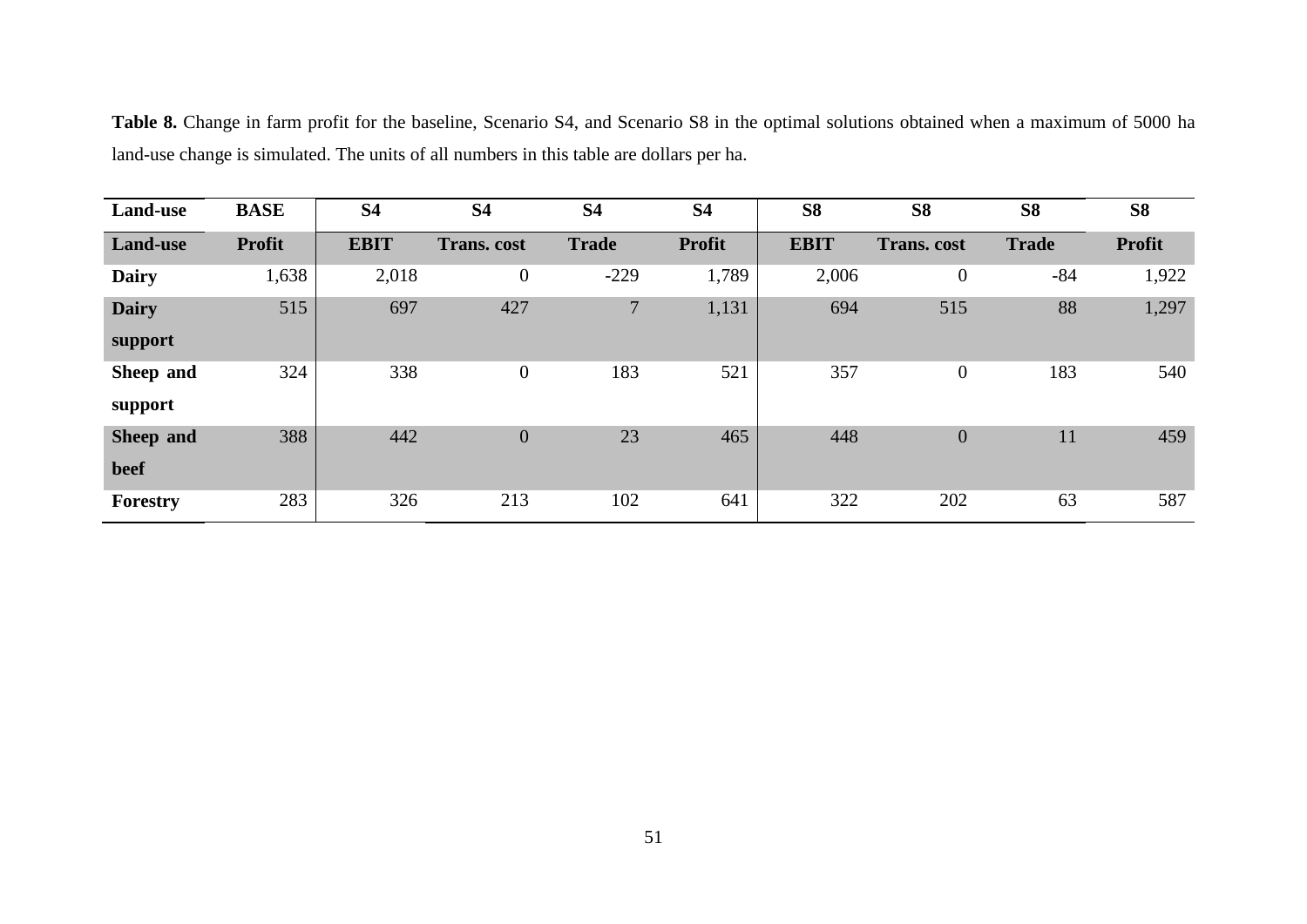**Table 9.** Change in farm profit for the baseline, Scenario S4, and Scenario S8 in the optimal solutions obtained when land-use change is unlimited. The units of all numbers in this table are dollars per ha.

| Land-use         | <b>BASE</b>   | <b>S4</b>   | <b>S4</b>          | <b>S4</b>    | <b>S4</b>     | <b>S8</b>   | <b>S8</b>          | <b>S8</b>    | <b>S8</b>     |
|------------------|---------------|-------------|--------------------|--------------|---------------|-------------|--------------------|--------------|---------------|
| Land-use         | <b>Profit</b> | <b>EBIT</b> | <b>Trans.</b> cost | <b>Trade</b> | <b>Profit</b> | <b>EBIT</b> | <b>Trans.</b> cost | <b>Trade</b> | <b>Profit</b> |
| <b>Dairy</b>     | 1,638         | 2,008       | $-128$             | $-127$       | 1,753         | 2,008       | $-128$             | $-54$        | 1,826         |
| <b>Dairy</b>     | 515           | 774         | 420                | $-1$         | 1,192         | 774         | 420                | 34           | 1,227         |
| support          |               |             |                    |              |               |             |                    |              |               |
| Sheep and        | 324           | 258         | 9                  | $-3$         | 263           | 258         | 9                  |              | 267           |
| support          |               |             |                    |              |               |             |                    |              |               |
| <b>Sheep and</b> | 388           | 508         | $-51$              | 71           | 528           | 508         | $-51$              | 18           | 475           |
| beef             |               |             |                    |              |               |             |                    |              |               |
| Forestry         | 283           | 326         | 200                | 50           | 576           | 326         | 200                | 32           | 558           |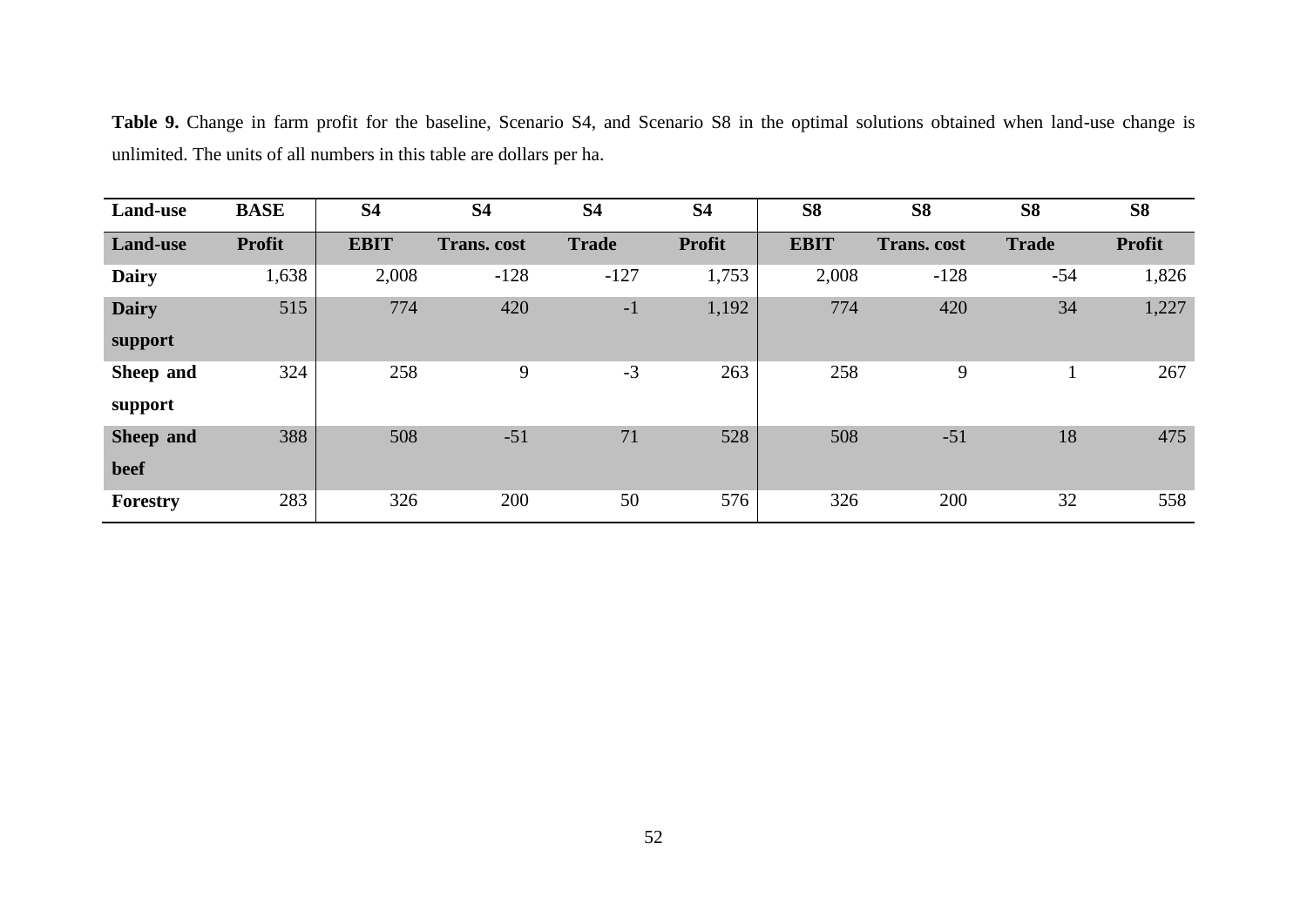#### <span id="page-52-0"></span>**4.3 Impacts of frictions**

The material presented in Sections 4.1 and 4.2 are consistent with frictionless trade within the market for nitrogen permits. However, frictions may occur within such markets, especially because producers may hoard entitlements as a hedge against future uncertainty regarding further cuts to leaching loads (Howard et al., 2013). The impact of such frictions was evaluated, to identify how they could affect the relative performance of each allocation instrument. This was done through restricting trade volumes to 50% of the optimal level observed when no frictions were simulated. In the scenario that also included a 5000 ha restriction on land-use change, the total amount of entitlements that were to be bought by the incentive fund was also reduced by 50%, as otherwise there were not enough permits available for purchase by the incentive fund. This is consistent with the reasoning that frictions will lower the amount of supply of permits in the market, and thus restrict the purchase of entitlements for both producers and the incentive fund.

Profit within the catchment is reduced when frictions are present within the market for nitrogen permits. Indeed, catchment profit decreases by around 5% in both land-use scenarios relative to the scenarios without frictions, though this is still higher than baseline profit. This highlights that hoarding within a permit market reduces efficiency at the catchment level, and the cost of this inefficiency falls on the producer population. A key source of this inefficiency is barriers to land-use change. For example, the presence of frictions means that the area in dairy and sheep and beef farming is higher than optimal, while the area of sheep and dairy support and forestry is lower than optimal when a maximum bound of 5000 ha land-use change is simulated. In contrast, the presence of frictions means that the amount of dairy and forested land is lower than optimal in the unlimited land-use change scenario due to an inability to acquire allowances, while sheep and beef and sheep and dairy support is too high.

These rigidities in the market for emissions entitlements have significant implications for leaching within each land-use. A significant impact is that they increase the perpetualised price for nitrogen from around \$118 and \$60 kg  $N^{-1}$  in the 5000 ha and unlimited land-use change scenarios, to around \$444 kg N<sup>-1</sup> (\$551 kg N<sup>-1</sup> under the natural-capital scenario). This higher price reflects an increased scarcity of nutrient entitlements in the market and that practices to pragmatically address rigidities in the market for nitrogen-leaching entitlements in the Lake Rotorua catchment will have direct benefits for increasing the amount of nitrogen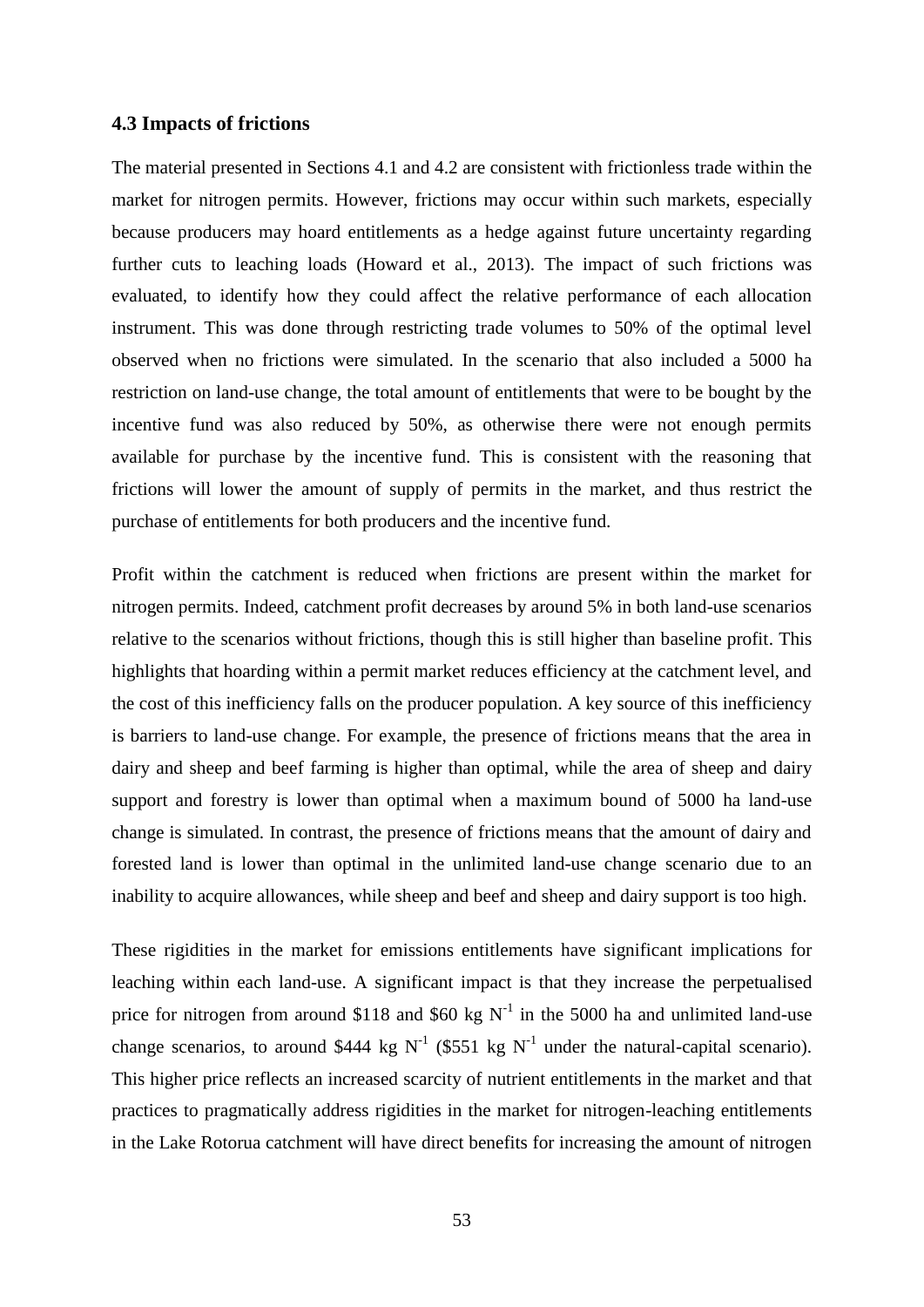that could be purchased by the incentive fund, while also reducing on-farm costs through promoting more cost-effective nutrient mitigation.

**Table 10**. Key model output with 50% frictions and no frictions in the nitrogen-permit trading market, for the case of a maximum bound of 5000 ha and unlimited land-use change. This is for the Scenario 8 Range allocation.

| <b>Variable</b>          | Unit                    |                |                                 | Output  |                                 |         |  |
|--------------------------|-------------------------|----------------|---------------------------------|---------|---------------------------------|---------|--|
| <b>Trading</b>           |                         | Base           | Trading<br>$(50\% \text{ fr.})$ | Trading | Trading<br>$(50\% \text{ fr.})$ | Trading |  |
| LU<br>change<br>scenario | $\overline{a}$          | $\overline{0}$ | 5000 ha                         | 5000 ha | Optimal                         | Optimal |  |
|                          | <b>Catchment profit</b> |                |                                 |         |                                 |         |  |
|                          | $\mathfrak{m}$          | 14.44          | 15.49                           | 16.43   | 15.76                           | 16.63   |  |
| <b>Land-use</b>          |                         |                |                                 |         |                                 |         |  |
| <b>Dairy</b>             | ha                      | 5,024          | 3,400                           | 2,754   | 2,889                           | 3,046   |  |
| <b>Dairy support</b>     | ha                      | 1,358          | 1,358                           | 1,358   | 1,358                           | 1,358   |  |
| Sheep & beef             | ha                      | 6,682          | 7,823                           | 5,571   | 7,133                           | 4,666   |  |
| Sheep & support          | ha                      | 3,007          | 1,513                           | 1,900   | 1,080                           | 999     |  |
| <b>Forestry</b>          | ha                      | 7,095          | 9,074                           | 11,403  | 10,714                          | 13,098  |  |
| <b>Leaching</b>          |                         |                |                                 |         |                                 |         |  |
| <b>Dairy</b>             | kg N/ha                 | 70             | 55                              | 66      | 54                              | 67      |  |
| Dairy support            | kg N/ha                 | 33             | 26                              | 18      | 26                              | 20      |  |
| Sheep & beef             | kg N/ha                 | 22             | 20                              | 21      | 14                              | 13      |  |
| Sheep & support          | kg N/ha                 | 21             | 19                              | 16      | 19                              | 19      |  |
| <b>Forestry</b>          | kg N/ha                 | 3              | 3                               | 3       | 3                               | 3       |  |
| N price                  | $\frac{\sqrt{2}}{2}$ N  |                | 444                             | 118     | 444                             | 60      |  |
|                          |                         |                | <b>Agricultural production</b>  |         |                                 |         |  |
| <b>Milk</b>              | t MS                    | 5,142          | 3,648                           | 3,039   | 3,128                           | 3,389   |  |
| <b>Wool</b>              | t                       | 509            | 533                             | 412     | 484                             | 334     |  |
| <b>Sheep meat</b>        | $\mathbf t$             | 1,584          | 1,660                           | 1,290   | 1,512                           | 1,049   |  |
| <b>Beef</b>              | $\mathbf t$             | 2,191          | 2,198                           | 1,746   | 297                             | 1,631   |  |
| <b>Dairy statistics</b>  |                         |                |                                 |         |                                 |         |  |
| <b>Cows</b>              | head                    | 13,614         | 9,874                           | 7,711   | 8,080                           | 8,540   |  |
| <b>N</b> fertiliser      | t urea                  | 923            | 515                             | 363     | 430                             | 407     |  |
| <b>Supplement</b>        | t DM                    | 26             | 21                              | 17      | 19                              | 19      |  |
| <b>Farm labour</b>       | <b>FTE</b>              | 157            | 138                             | 127     | 131                             | 132     |  |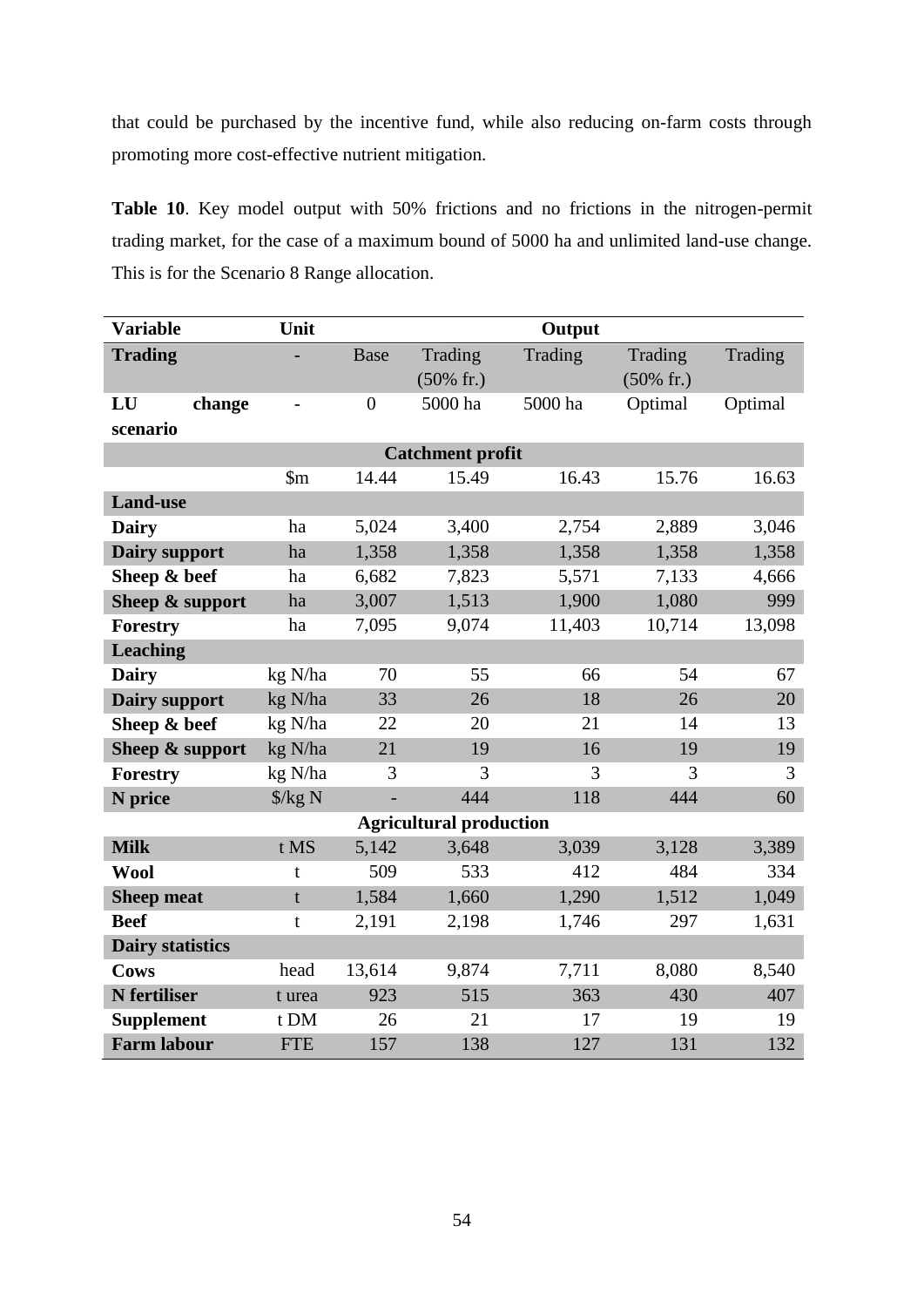#### <span id="page-54-0"></span>**4.4 Implications of scenarios for land prices**

As for section 4.2, we consider allocation scenario 4 (natural-capital) and scenario 8 (range 2). These scenarios are selected because they are broadly divergent, they are the focus of the regional analysis, and scenario 8 is the preferred option of the stakeholder group. Impacts are assessed for optimum land-use change with 50% frictions, 5000 ha of land-use change with optimum trading, and for 5000ha of land-use change with 50% frictions to trading. Under the latter scenario, the supply of N is so restricted that the incentives fund only achieves half of its target. To provide decision-makers with total costs, the full 142 t reduction required by the incentives fund has been used here, rather than the 108 t used to model the commercial sector only within the catchment model. Since the allocations are for 2032, impacts on farmers are discounted at a rate of 8% to reflect impacts in the present (i.e. land values in 2015). The incentives fund on the other hand is operational currently and will be buying N from farmers in a way that requires land-use change in the short-term. Because of this, costs to the incentives fund are not discounted.

There is a wide range in potential capital impacts. This reflects the fact that N price is highly sensitive to market efficiency. This is likely to be reflected in reality, as a highly-efficient market with readily-available nitrogen credits will greatly dampen the limitations to management faced by any individual block of land in the catchment.

Table 11 shows the impact of natural-capital allocation (scenario S4). The total impacts on farmers range from \$2.5 m to \$22.9 m. Under this scenario, the majority of capital impacts fall on dairy farms. Drystock farms also experience a cost, but this is relatively modest. The large costs on pastoral land are balanced by significant benefits for forestry land relative to the current rules.

Table 12 shows the impacts on capital value under the proposed range 2 allocation (scenario S8, the Stakeholder Advisory Group's preferred option). Again, capital impacts are high, but are distributed more evenly across pastoral land-uses. Dairy farming still experiences higher capital impacts than drystock farming, due to the higher percentage reductions applied to the sector than for drystock farms. As forestry land receives the same allocation as it holds currently, the overall cost to pastoral land is lower.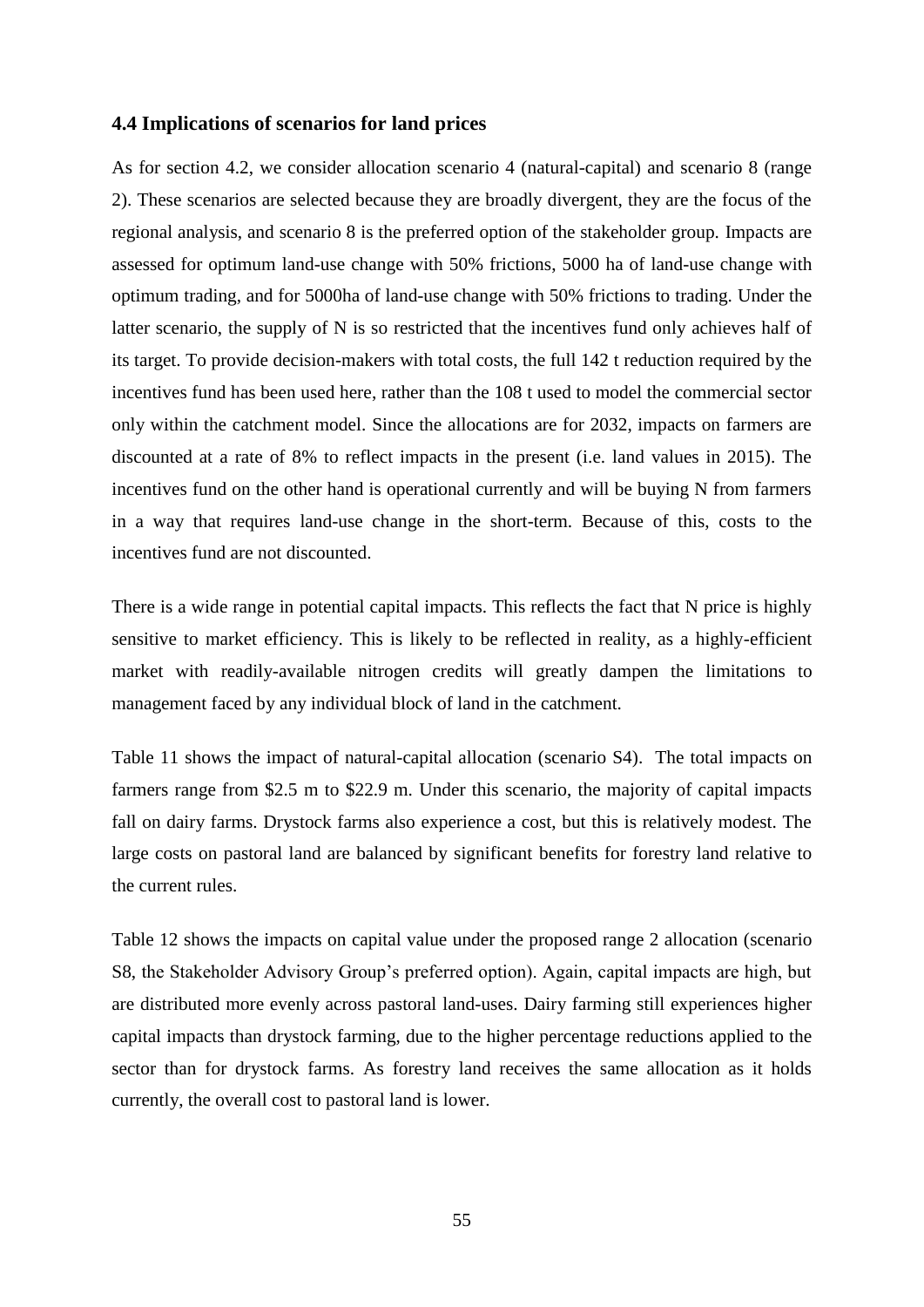The difference in cost is particularly evident under the 5000 ha with 50% frictions scenario. Under the natural-capital allocation, a large amount of trade is required to reach an efficient land-use outcome. This increases demand for nitrogen discharge allowances, increasing the price from \$444 to \$551 per kg N for a perpetual discharge right. The overall capital impact on farmers is \$18.4m under the range scenario. This cost is 24% higher (\$22.9m) under the natural-capital allocation. It is a feature of a regulatory scenario featuring nutrient trading, that impacts on land flexibility and capital value are to a large extent dependent on the price and availability of leaching rights. That is, making the best use of one piece of land becomes dependent on other farms making the best use of their land, including if this involves selling nutrient rights.

Overall, the assessment of capital values contrasts starkly with the assessment of profit, in that the estimated costs to the pastoral sector are significant. Indeed, this novel approach captures a key element missing from previous economic analysis—the fact that a high proportion of the returns to agricultural land are attributable to capital gain, and this appreciation in value is compromised through limits placed on intensification by nitrogenleaching constraints. This should be particularly be of concern for farmers that carry higher levels of debt, especially given that this will compound the effects on capital value arising from the prior imposition of Rule 11. It is an interesting feature of the analysis in this report that significant negative impacts on land value are expected, even though profit across the catchment is expected to increase. This increased profit is associated with transition benefits and with option value being extinguished. Essentially, this represents a trade-off of the option value in land for operating profit.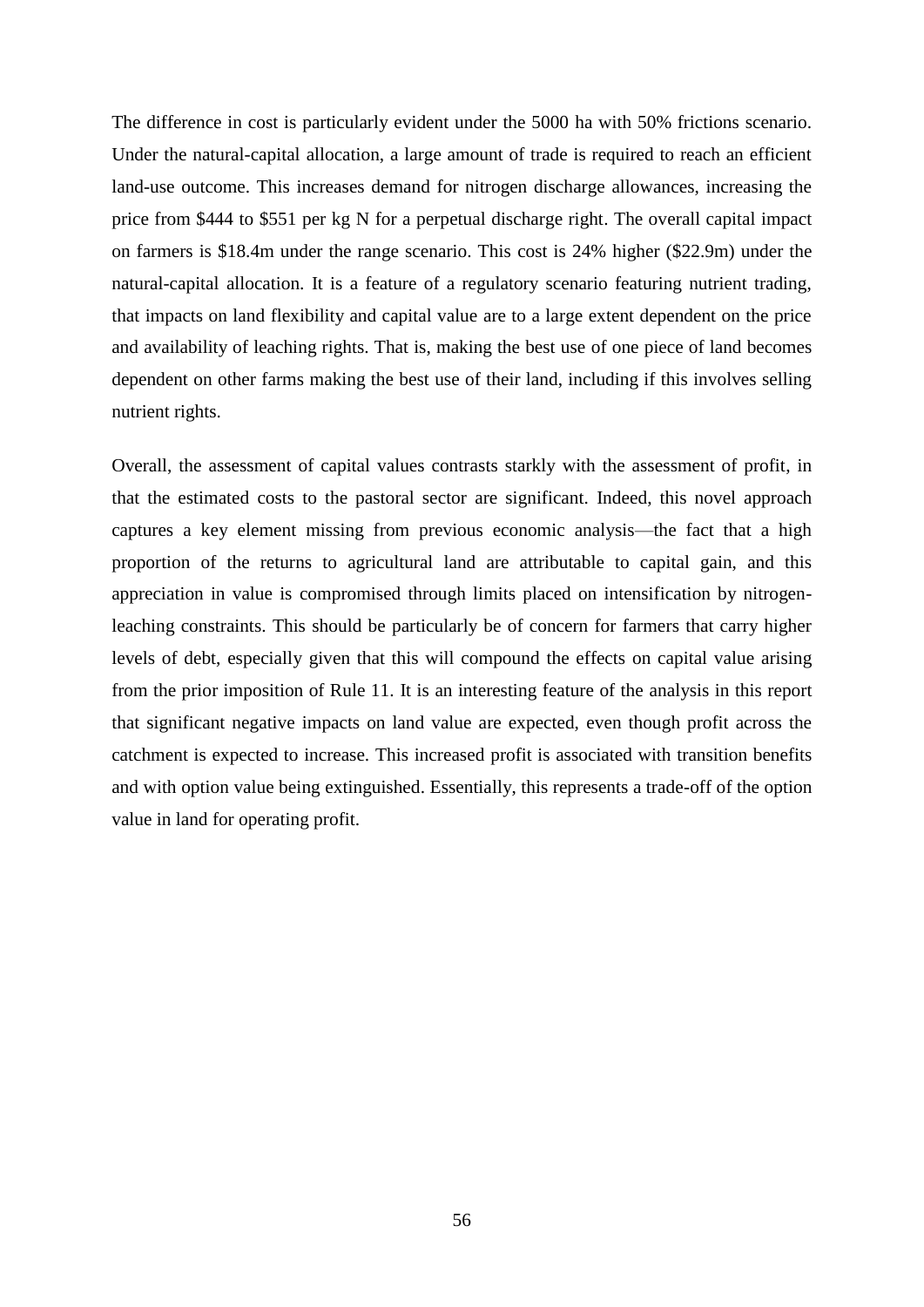**Table 11**. Capital impacts on different sectors under scenario 4 (natural-capital allocation) for three different catchment scenarios and associated values for N. The N prices used (\$61, \$118 and \$551) are all prices generated by the 2032 policy scenario. Accordingly, the costs associated with these N prices have been discounted (at a rate of 8%) to show costs in 2015. Forestry costs in this table are negative (i.e. they are benefits).

| "Natural-capital" allocation |                |       |            |                |                      |                     |                          |             |                          |                     |
|------------------------------|----------------|-------|------------|----------------|----------------------|---------------------|--------------------------|-------------|--------------------------|---------------------|
|                              | Base           |       | Scenario 4 |                | Opt LU 50% frictions |                     | 5000ha no frictions      |             | 5000ha 50% frictions     |                     |
|                              | Load           | ha    | Allocated  | Reduction      | Cost at              | cost per            | Cost at \$118/kg         | cost per ha | Cost at                  | cost per            |
|                              | (tN)           |       | (tN)       | (tN)           | \$61/kg              | ha                  |                          |             | \$551/kg                 | ha                  |
| <b>Dairy</b>                 | 354            | 5024  | 121        | 233            | \$3,841,627          | \$765               | \$7,431,343              | \$1,479     | \$34,700,595             | \$6,906             |
| <b>Dairy</b>                 | 45             | 1358  | 32         | 13             | \$217,853            | \$160               | \$<br>421,420            | \$310       | \$1,967,820              | \$1,449             |
| support                      |                |       |            |                |                      |                     |                          |             |                          |                     |
| <b>Sheep and</b>             | 63             | 3007  | 59         | $\overline{4}$ | \$<br>67,026         | $\frac{1}{2}$<br>22 | $\mathcal{S}$<br>129,657 | \$<br>43    | $\mathcal{S}$<br>605,432 | \$201               |
| dairy                        |                |       |            |                |                      |                     |                          |             |                          |                     |
| Sheep and                    | 150            | 6682  | 132        | 18             | \$<br>299,335        | $\mathbb{S}$<br>45  | \$<br>579,042            | \$<br>87    | 2,703,833<br>\$          | $\mathbb{S}$<br>404 |
| beef                         |                |       |            |                |                      |                     |                          |             |                          |                     |
| Forestry                     | 21             | 7095  | 136        | $-115$         | $-$1,895,174$        | $-$ \$ 267          | $-$ \$ 3,666,074         | $-$ \$ 517  | $-$ \$17,118,703         | $-$ \$2,413         |
| <b>Total farm</b>            | 633            | 23166 | 480        | 154            | \$2,530,667          | \$109               | \$4,895,389              | \$211       | \$22,858,977             | \$987               |
| <b>Incentives</b>            | $\overline{0}$ |       | $-142$     | 142            | \$8,662,000          |                     | \$16,756,000             |             | \$39,121,000             |                     |
|                              |                |       |            |                |                      |                     |                          |             | \$39,121,000             | Shortfall           |
| <b>TOTAL</b>                 |                |       |            |                | \$11,192,667         |                     | \$21,651,389             |             | \$101,100,977            |                     |

NOTE - incentives fund fails under 5000ha/50% scenario - leaving a 71t shortfall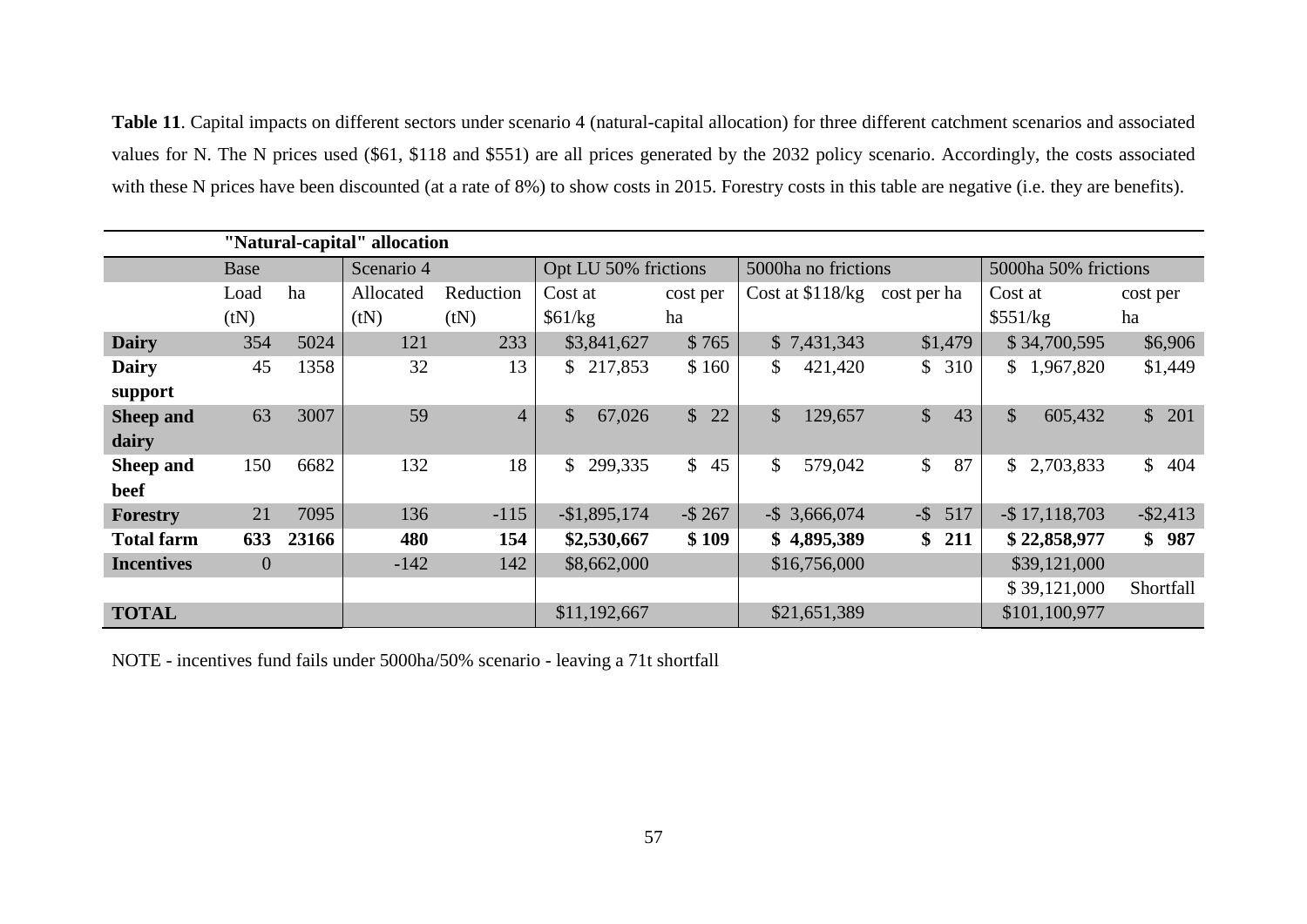**Table 12**. Capital impacts on different sectors under scenario 8 (range 2) for three different catchment scenarios and associated values for N. The N prices used (\$60, \$118 and \$444) are all prices generated by the 2032 policy scenario. Accordingly, the costs associated with these N prices have been discounted (at a rate of 8%) to show costs in 2015.

|                   | "Range" allocation |       |            |                |                         |                                          |                          |                        |                      |                     |  |  |
|-------------------|--------------------|-------|------------|----------------|-------------------------|------------------------------------------|--------------------------|------------------------|----------------------|---------------------|--|--|
|                   | Base               |       | Scenario 8 |                | Opt LU 50% frictions    |                                          | 5000ha no frictions      |                        | 5000ha 50% frictions |                     |  |  |
|                   | Load               | ha    | Allocated  | Reduction      | Cost at                 | per ha                                   | Cost at                  | per ha                 | Cost at              | per ha              |  |  |
|                   | (tN)               |       | (tN)       | (tN)           | \$60/kg                 |                                          | \$118/kg                 |                        | \$444/kg             |                     |  |  |
| <b>Dairy</b>      | 354                | 5024  | 255        | 99             | \$1,600,644             | \$319                                    | \$3,147,934              | \$627                  | \$11,844,767         | \$2,357             |  |  |
| <b>Dairy</b>      | 45                 | 1358  | 33         | 12             | 197,064<br>\$           | \$145                                    | 387,560<br>$\mathbb{S}$  | \$285                  | \$1,458,276          | \$1,074             |  |  |
| support           |                    |       |            |                |                         |                                          |                          |                        |                      |                     |  |  |
| Sheep and         | 63                 | 3007  | 53         | 10             | $\mathbb{S}$<br>162,861 | $\mathbb{S}$<br>54                       | $\mathcal{S}$<br>320,293 | \$107                  | \$1,205,170          | $\mathbb{S}$<br>401 |  |  |
| dairy             |                    |       |            |                |                         |                                          |                          |                        |                      |                     |  |  |
| Sheep and         | 150                | 6682  | 117        | 33             | 528,661<br>$\mathbb{S}$ | $\mathbb{S}$<br>79                       | \$1,039,704              | \$156                  | \$3,912,105          | $\mathbb{S}$<br>585 |  |  |
| beef              |                    |       |            |                |                         |                                          |                          |                        |                      |                     |  |  |
| <b>Forestry</b>   | 21                 | 7095  | 21         | $\overline{0}$ | $\hat{\mathbb{S}}$ -    | $\mathbb{S}$<br>$\overline{\phantom{a}}$ | $\uparrow$ -             | $\mathbb{S}$<br>$\sim$ | $\uparrow$ -         | $\updownarrow$ -    |  |  |
| <b>Total farm</b> | 633                | 23166 | 480        | 154            | \$2,489,232             | \$107                                    | \$4,895,490              | \$211                  | \$18,420,319         | 795<br>$\mathbb{S}$ |  |  |
| <b>Incentives</b> | $\overline{0}$     |       | $-142$     | 142            | \$8,520,000             |                                          | \$16,756,000             |                        | \$31,524,000         |                     |  |  |
|                   |                    |       |            |                |                         |                                          |                          |                        | \$31,524,000         | Shortfall           |  |  |
| <b>TOTAL</b>      |                    |       |            |                | \$11,009,232            |                                          | \$21,651,490             |                        | \$81,468,319         |                     |  |  |

NOTE - incentives fund fails under 5000ha/50% scenario - leaving a 71t shortfall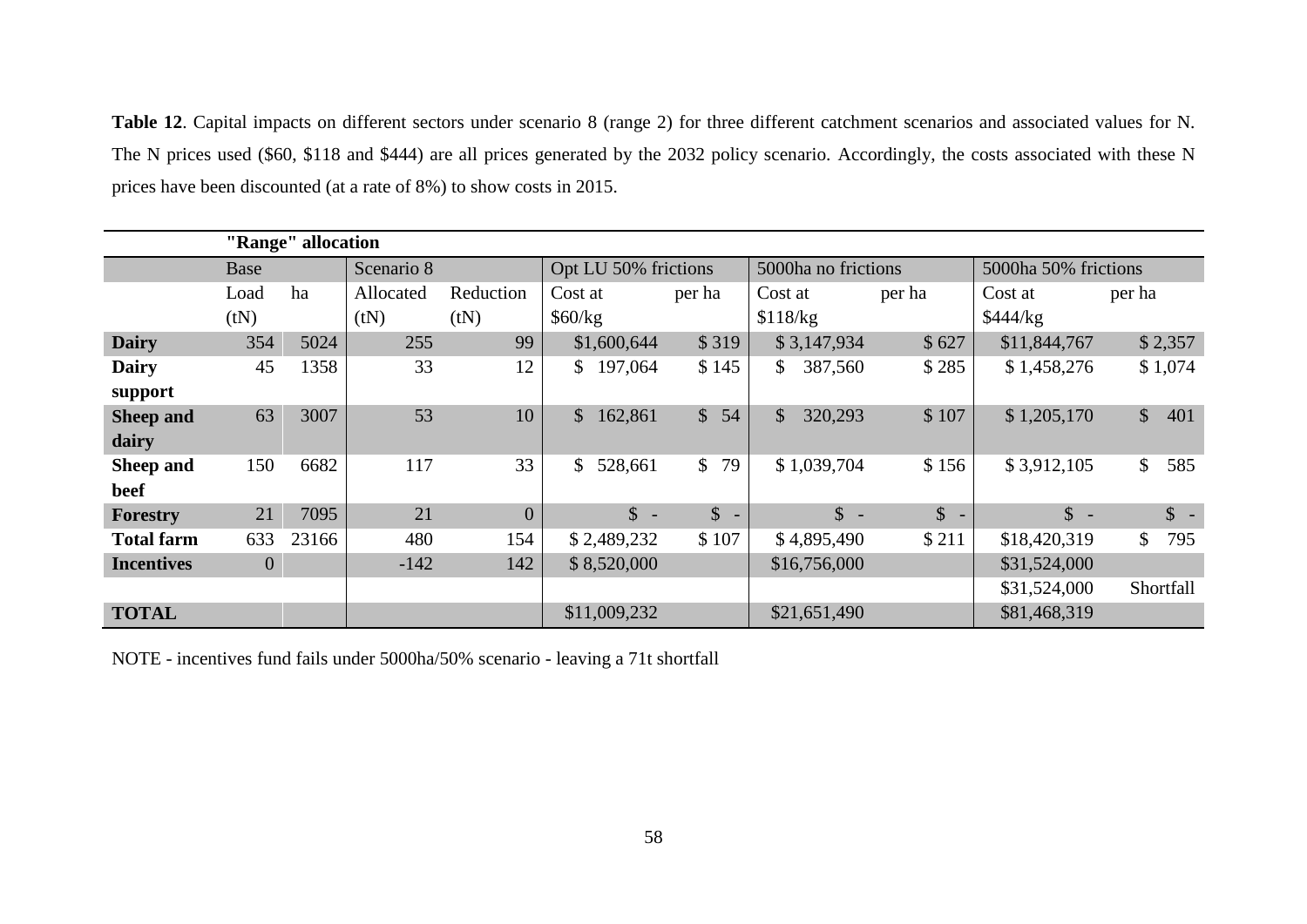#### <span id="page-58-0"></span>**4.5 Implications of scenarios for debt servicing and equity**

The levels of debt held by land owners in the Rotorua catchment are of particular concern for two reasons. First, falls in profit may make it difficult for farmers to continue to service debt, resulting in an increasing number of farms with negative returns. Second, drops in land value associated with nitrogen restrictions (as outlined in section 4.4 above) may exceed the equity held by some farmers.

In purely economic terms, this impact is neutral at the catchment scale, as some farms that go bankrupt would be expected to be bought by others that would continue to farm them for profit. Farms that are sold after the rules are in place are likely to be cheaper, and so the return on capital for these farms would return to normal, while the majority of the costs of transition fall on one generation of farmers. Any bankruptcies associated with this transition would create a significant social impact on the community.

# <span id="page-58-1"></span>**5. Conclusions**

The primary objective of this analysis has been to evaluate a number of proposed systems regarding the allocation of entitlements to leach nitrogen among commercial farmers within the catchment of Lake Rotorua. A catchment-level economic model was utilised to explore the biophysical and economic implications of diverse allocation systems for nitrogenleaching entitlements. Key impacts across all scenarios are:

- 1. An increase in forestry area, around 85% and 60% in Scenarios 1–2 (an increase from 7,095 ha to 11,403 and 13,085 ha respectively)
- 2. A reduction in dairying area of around 40% from 5024 to 3046 ha.
- 3. A reduction in sheep and dairy support area of approximately 37% from 3007 to 1900 ha.
- 4. Remaining dairy farm types must purchase N in order to remain viable. Changes to the allocation system vary the costs for these farm types, but not the optimal management regime.
- 5. Lower-intensity dairy-support options involve substantial scope for de-intensification at reasonable cost to profit, though this is balanced by relatively high capital impacts.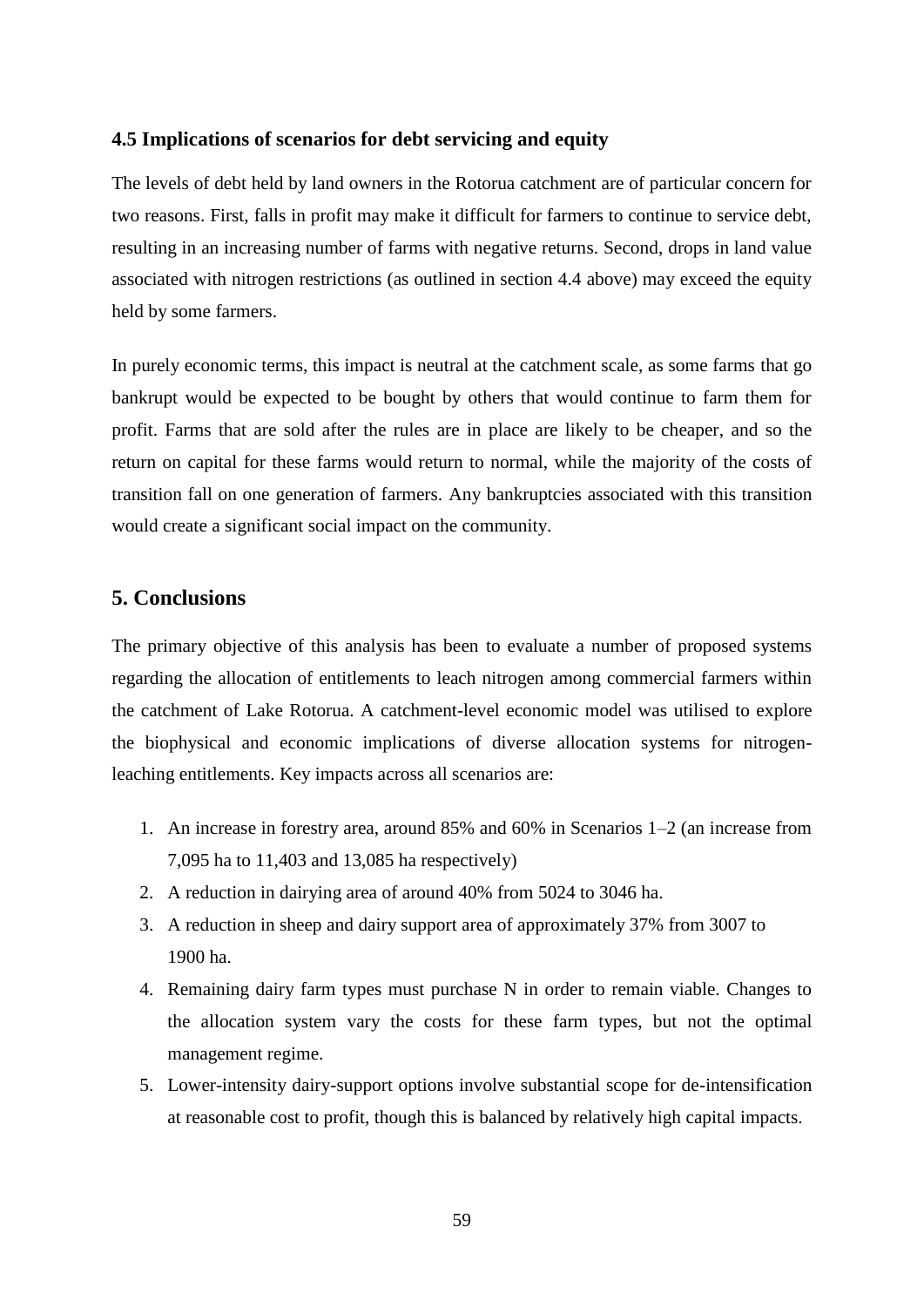- 6. The profit of many drystock enterprises benefits from a capacity to increase their nitrogen-use efficiency and sell entitlements to dairy farm types and the incentives fund.
- 7. The capital impacts on land prices from reducing nitrogen leaching entitlements are significant for both drystock and dairy farm types.
- 8. A significant reduction in cow number, nitrogen fertiliser application, supplement use, and farm labour in the dairy sector, with each effect likely to have regional implications.
- 9. Changes in the efficiency of land-use change or nutrient trading have large implications for the overall cost.

Results show a modest impact on total catchment profit. However, the impacts on profit are distributed unevenly across sectors, land-uses, and spatial zones. Large-scale changes in landuse will also have district or regional implications due to the change in services provided.

Different allocation regimes create further variation in the distribution of cost. In general, drystock farm profits benefit from the ability to sell N (to higher profit per kilogram of N businesses and the incentives fund). Dairy farm profits fall due to the need to acquire N in order to continue operating. Under allocations with more redistribution (such as equal allocation and natural-capital systems), dairy farm profits fall further, but drystock profits are not correspondingly improved. This is due to the majority of redistributed allowances (relative to the current state) being transferred from dairy farms to foresters under these regimes, rather than other pastoral uses. Allocation regimes that require a large amount of redistribution also result in the N price rising due to increased dependence on trading and increased market demand.

Likely capital impacts due to the change of rights in land are significant, particularly when market friction is included and particularly under natural-capital allocation. The combination of profit and capital impacts will have negative consequences for many farmers, though some will be more affected than others. The interaction of profit, debt servicing requirements, and equity impacts may be severe for some farmers, with corresponding social impacts.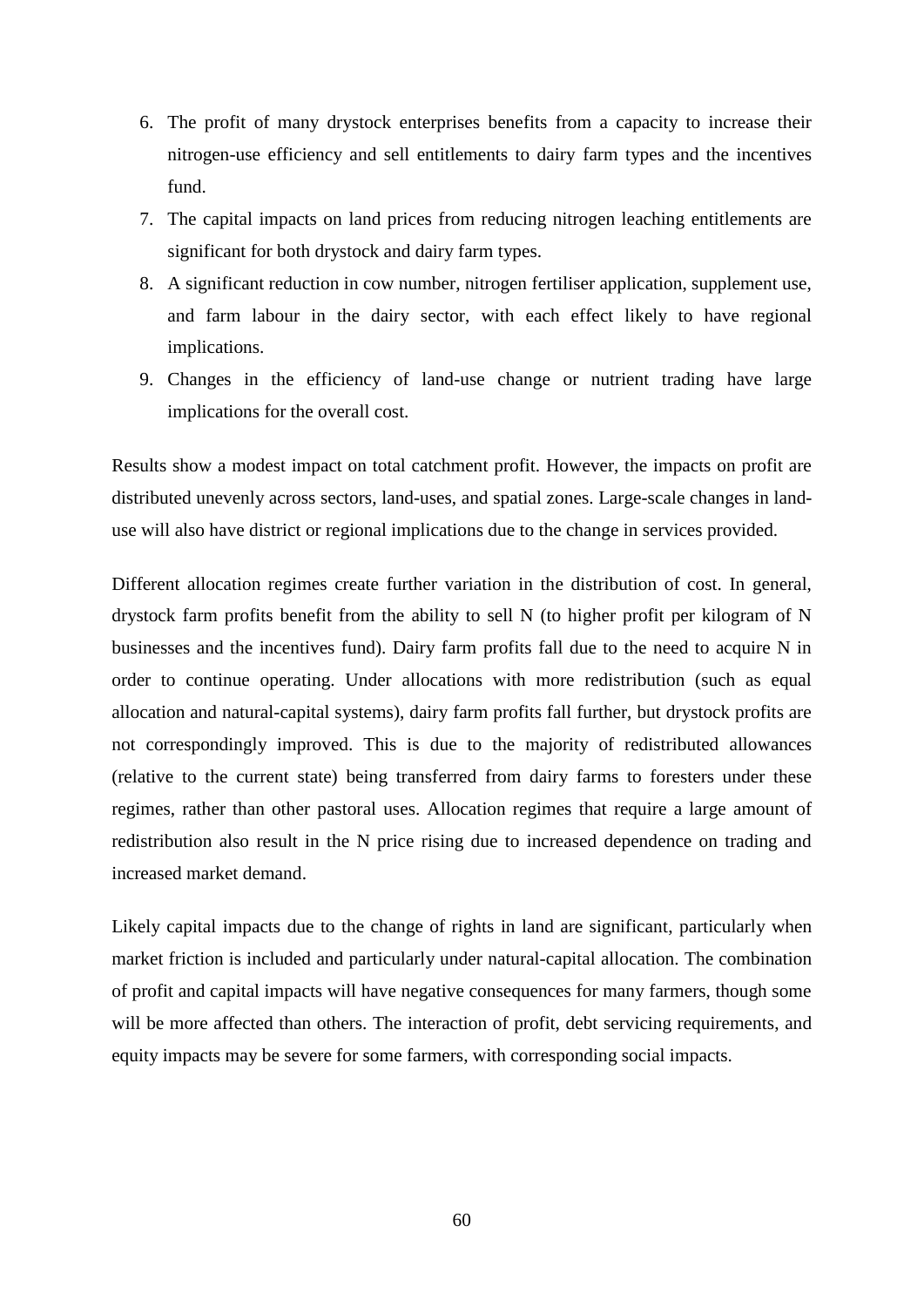# <span id="page-60-0"></span>**6. Limitations**

A number of limitations are evident in the study, as with any modelling exercise. Indeed, all modelling studies are inherently flawed given that they cannot replicate reality, and must try to balance capturing the key stylised facts of the problem at hand while also working within real resource constraints, especially those related to budget, data, and time.

The main restrictions of this analysis are:

- 1. Non-commercial land-uses have not been considered in any detail due to a paucity of data and broad heterogeneity surrounding the cost of mitigating nitrogen loss from this source.
- 2. The study focuses on dairy, dairy support, sheep and beef, sheep and dairy support, and forestry sectors due to their significance in the study region, relative to other commercial land-uses, and their broad distribution across a number of biophysical conditions. Other commercial land-uses are important in this region, but are not studied here given their smaller contribution (both to the economy and total level of N leaching) and because limited resources complicated extending the coverage of the study to include them.
- 3. It is difficult to classify land-use among different biophysical zones since land-use changes across time and databases are not updated continuously. Moreover, databases had to be merged to form input data for this modelling, and these different sources differed in their level of quality and recency.
- 4. The model focuses on the identification of steady-state solutions, and therefore does not directly attempt to address the difficult topics of adaptation and optimal transition. This approach is justified given the complexity of studying intertemporal behaviour in economic models (section 2.1), yet means that innovation and the process of diffusion for mitigation technologies (Pannell et al., 2006) are not represented with any richness. Nevertheless, the implications of land-use transition are considered thoroughly through the incorporation of a detailed description of transition benefits and costs that are borne when such change occurs.
- 5. A lack of resources (primarily budget, data, and time) has precluded a rich definition of the likely mitigation-cost relationships that exist for individual farms within the catchment. Instead, this analysis follows typical practice (e.g. Doole, 2012;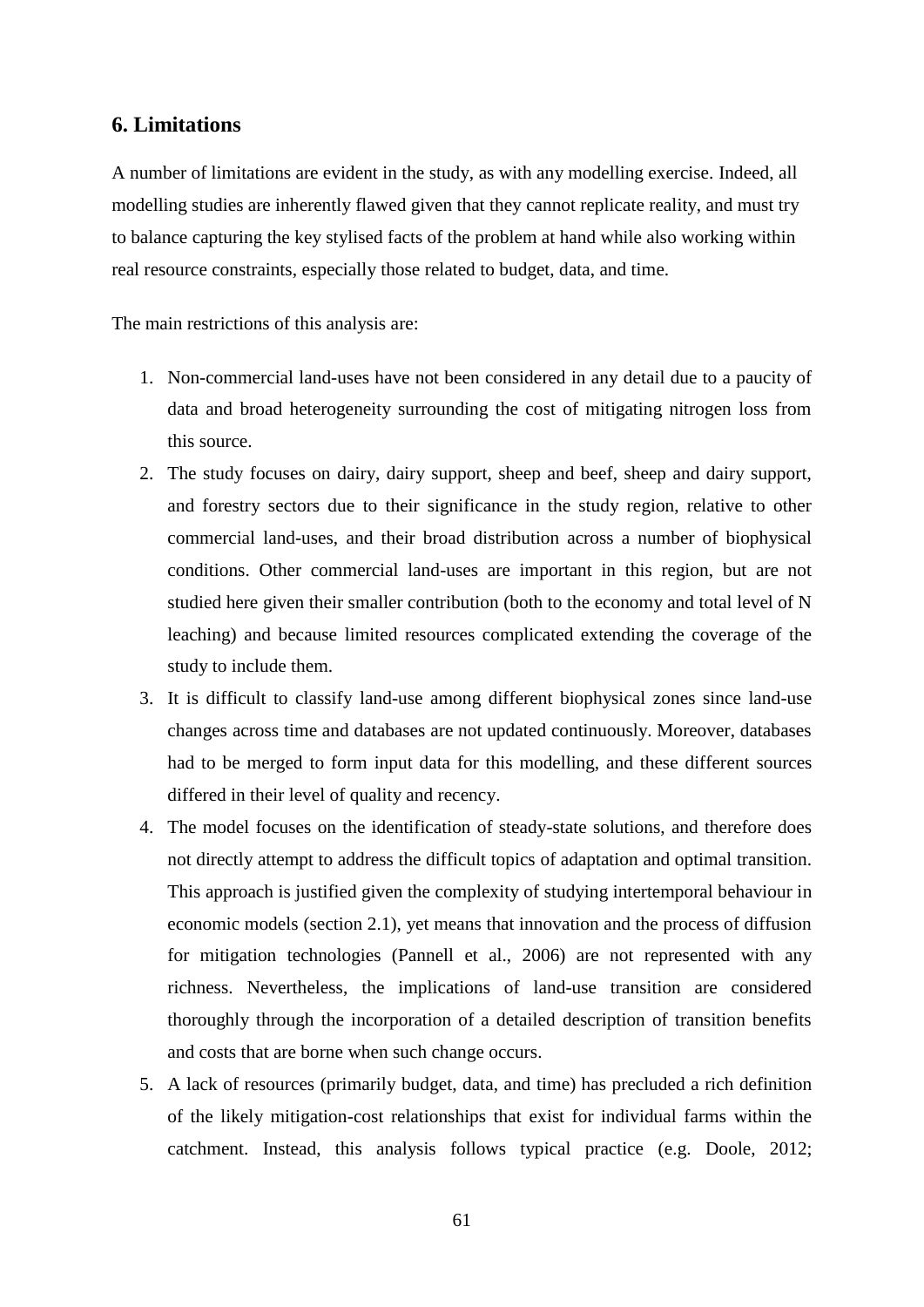Daigneault et al., 2012) and integrates average abatement-cost relationships generated for representative farms.

- 6. The mitigation-cost curves for each farm are estimated by a single farm consultant (Lee Matheson, Perrin Ag Consultants, Rotorua), based on mitigation protocols developed through a deliberative process. However, broader consultation with other consultants and producers during the generation of these curves could have improved their richness and level of representativeness.
- 7. The model is deterministic and thus does not consider variability in any economic (e.g. product price) or biophysical (e.g. climate) relationships or how farmers can best be expected to respond to this variation. This follows standard practice, given practical difficulties associated with estimating how broadly-diverse farms may respond to such stochasticity in their decision-making environment.
- 8. An optimisation approach is used to predict expected population responses to the introduction of alternative allocation and trading systems. Neo-classical economics is based on a central premise of perfectly-rational decision making, despite a wealth of experimental evidence opposing this general view (Angner and Loewenstein, 2012). Nevertheless, the utilisation of optimisation methods allows the employment of a consistent way of selecting among alternative solutions, avoiding the arbitrary nature of trial-and-error search that would be required if optimisation were not adopted as the overarching modelling approach at the catchment level. Indeed, the size of the model also complicates any capacity for such a search procedure to efficiently identify suitable optima, further motivating the use of an optimisation methodology.
- 9. Inherent to the use of a deterministic-optimisation framework, such as that applied in this analysis, is the assumption that the relative impact and value of alternative mitigation options is known with certainty by a central planner with full flexibility, and these options are adopted instantaneously to meet a target at least cost. This provides a highly-optimistic view of the problem facing regulators, given that it typically takes many years for bundles of conservation practices to be adopted across a farming population, particularly given the high level of heterogeneity between farms and farmers (Pannell et al., 2006).
- 10. Land-use change is a temporal process influenced by many factors, such as input and output price trends, innovation, expectations, productivity, and environmental policy. Sophisticated methods are available to richly represent these dynamics, based on historical trends (Heckelei et al., 2012). A limitation of this analysis is that it does not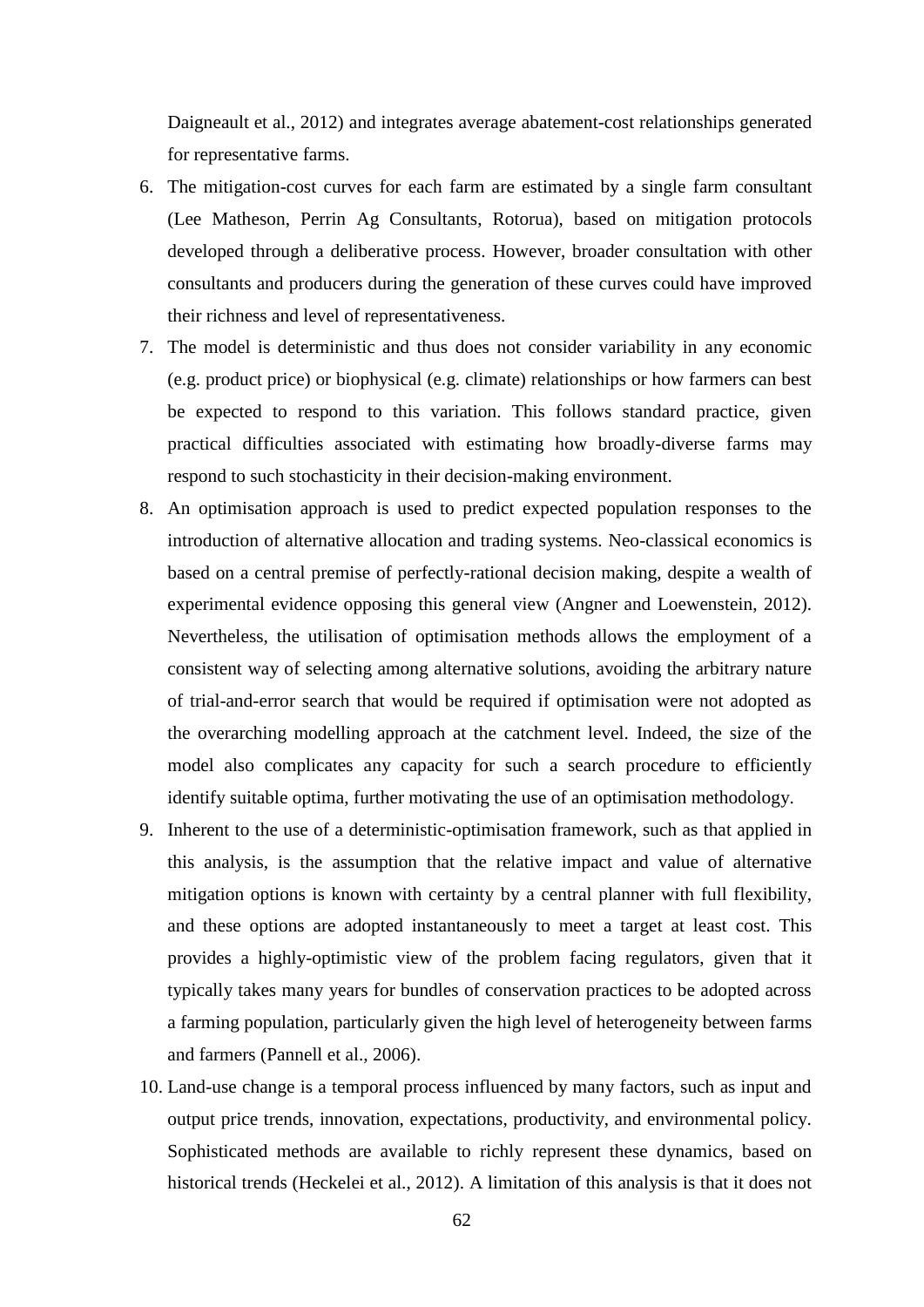deal with land-use change at this level of sophistication. However, a scenario-based approach is deemed to be more valuable, because it links closely with recommended practice for participatory modelling alongside stakeholders (Harris and Snelder, 2014), it bypasses technical difficulties involved with representing land-use change in optimisation models (Doole and Marsh, 2014a, b), it integrates easily with stakeholder expectations regarding the degree of land-use change that will occur, and it is consistent with the fact that it is problematic to estimate future land-use change based on historical data, given that the introduction of nitrogen-leaching limits will introduce a new evolutionary force that will likely affect the trajectory of land-use change in this catchment. There was also strong stakeholder feedback regarding the degree of land-use change allowed in the model, with unlimited conversion being a key scenario to show to what extent management would have to change, relative to the current position, in order to achieve cost-effective mitigation at the catchment scale.

- 11. The output of the model concerns only farm-level costs, and not those associated with regional impacts. For example, milk production falls by 40% in some scenarios in this report, and this would likely have flow-on impacts to the viability of related industries (such as milk-processing firms) in the region that are not considered in this study. Nonetheless, regional-level impacts have been considered in a related economic study, undertaken by Market Economics.
- 12. The proximity of land analysed in this study to Lake Rotorua has meant that attenuation has not been represented. This is an apparent simplification given that the groundwater processes present in this catchment are complex and affect the spatial link between nitrogen loss on land and its delivery to the lake (Anastasiadis et al., 2014).
- 13. The relationship between profit and leaching has been generated using two simulation models—FARMAX and OVERSEER. Both are leading forms of software used to estimate the implications of farm management for profit and leaching, respectively. However, both ultimately provide abstract descriptions of reality.
- 14. The mitigation protocols used in this study were generated using a deliberative process, building on past experience and research. Nevertheless, there is no guarantee that the mitigation protocols generated represent the best response that average farmers could be expected to have to limits placed on nitrogen leaching. This is particularly so because co-learning across a population of farmers in response to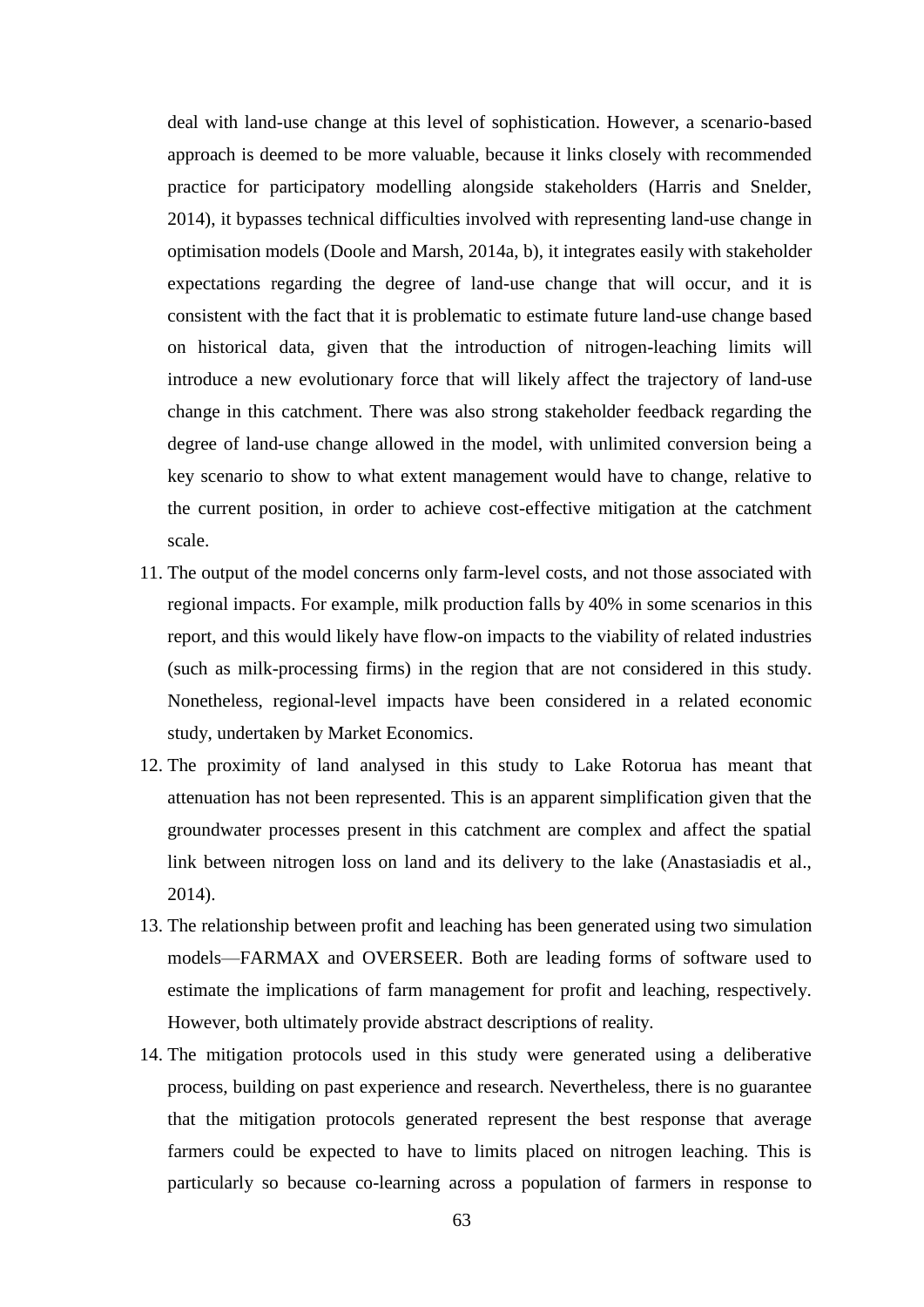limits and innovation are both ignored, given pragmatic difficulties associated with estimating these in reality.

15. Distributional impacts across different farmers are not calculated specifically. Fairness and equity principles are difficult to quantify (Holland and Doole, 2014) and capture richly in a model that utilises representative farms to depict mitigation-cost relationships for diverse spatial zones. Nevertheless, distributional impacts are a core focus of the discussion presented in section 4.

Despite these limitations, the development and application of the catchment-level model here is in accordance with standard practice in this field. Hence, it provides a pragmatic and valid method to assess the relative value of diverse allocation mechanisms in the Lake Rotorua catchment.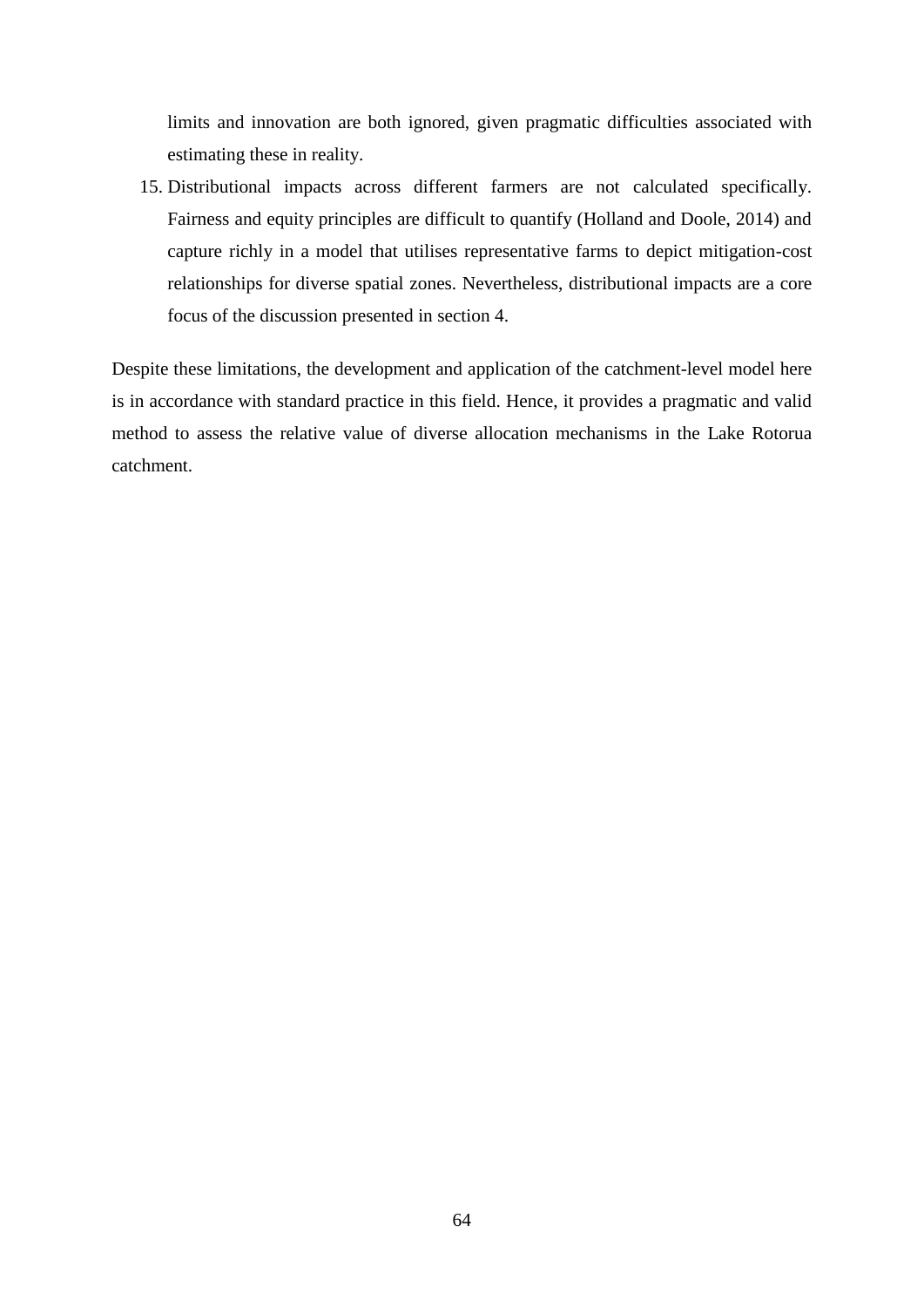# <span id="page-64-0"></span>**References**

AgFirst (2009), *Upper Waikato nutrient efficiency study*, AgFirst Waikato, Hamilton.

- AgFirst (2010), *Upper Waikato nutrient efficiency study farmer follow-up*, AgFirst Waikato, Hamilton.
- Anastasiadis, S., Kerr, S., Daigneault, A., Doole, G.J., Greenhalgh, S., Montes de Oca Munguia, O., Rutledge, D., and Turner, J. (2013), *Understanding the practice of landuse modelling*, Motu Report, Wellington. URL: [http://www.pce.parliament.nz/assets/Uploads/The-Practice-of-Land-Use-](http://www.pce.parliament.nz/assets/Uploads/The-Practice-of-Land-Use-Modelling.pdf)

[Modelling.pdf.](http://www.pce.parliament.nz/assets/Uploads/The-Practice-of-Land-Use-Modelling.pdf)

- Anastasiadis, S., Kerr, S., Nauleau, M., Cox, T., and Rutherford, K. (2014), 'Does complex hydrology require complex water quality policy?', *Australian Journal of Agricultural and Resource Economics* 58, pp. 130–145.
- Anastasiadis, S., Kerr, S., Zhang, W., Allan, C., and Power, W. (2014) *Land Use in Rural New Zealand: Spatial Land Use, Land-use Change, and Model Validation,* Motu Working Paper 14-07, Wellington.
- Angner, E., and Loewenstein, G. (2012), 'Behavioural economics', in Maki, U. (ed.), Handbook of the Philosophy of Science: Philosophy of Economics, Elsevier, Amsterdam, pp. 641–690.
- Bazaraa, M.S., Sherali, H.D., and Shetty, C.M. (2006), *Nonlinear programming; theory and application*, Wiley, New York.
- Berger, A., Friedrich, T., and Kienzle, J. (2010), 'Conservation agriculture', in: *Encyclopaedia of Life Support Sciences*, UNESCO, Paris, pp. 271–298.
- Beverly, C., Roberts, A.M., Stott, K., Vigiak, O.V., and Doole, G.J. (2013), 'Optimising economic and environmental outcomes: water quality challenges in Corner Inlet, Victoria', *Proceedings of the 20th International Congress on Modelling and Simulation*, Adelaide, Australia, 1–6 December 2013, pp. 2117–2123.
- Brooke, A., Kendrick, D., Meeraus, A., and Raman, R. (2014), *GAMS—A user's guide*, GAMS Development Corporation, Washington D. C.
- Bryant, J.R., Ogle, G., Marshall, P.R., Glassey, C.B., Lancaster, J.A.S., Garcia, S.C., and Holmes, C.W. (2010), 'Description and evaluation of the Farmax Dairy Pro decision support model', *New Zealand Journal of Agricultural Research* 53, pp. 13–28.
- Cichota, R., and Snow, V.O. (2009), 'Estimating nutrient loss to waterways—An overview of models of relevance to New Zealand pastoral farms', *New Zealand Journal of Agricultural Research* 52, pp. 239–260.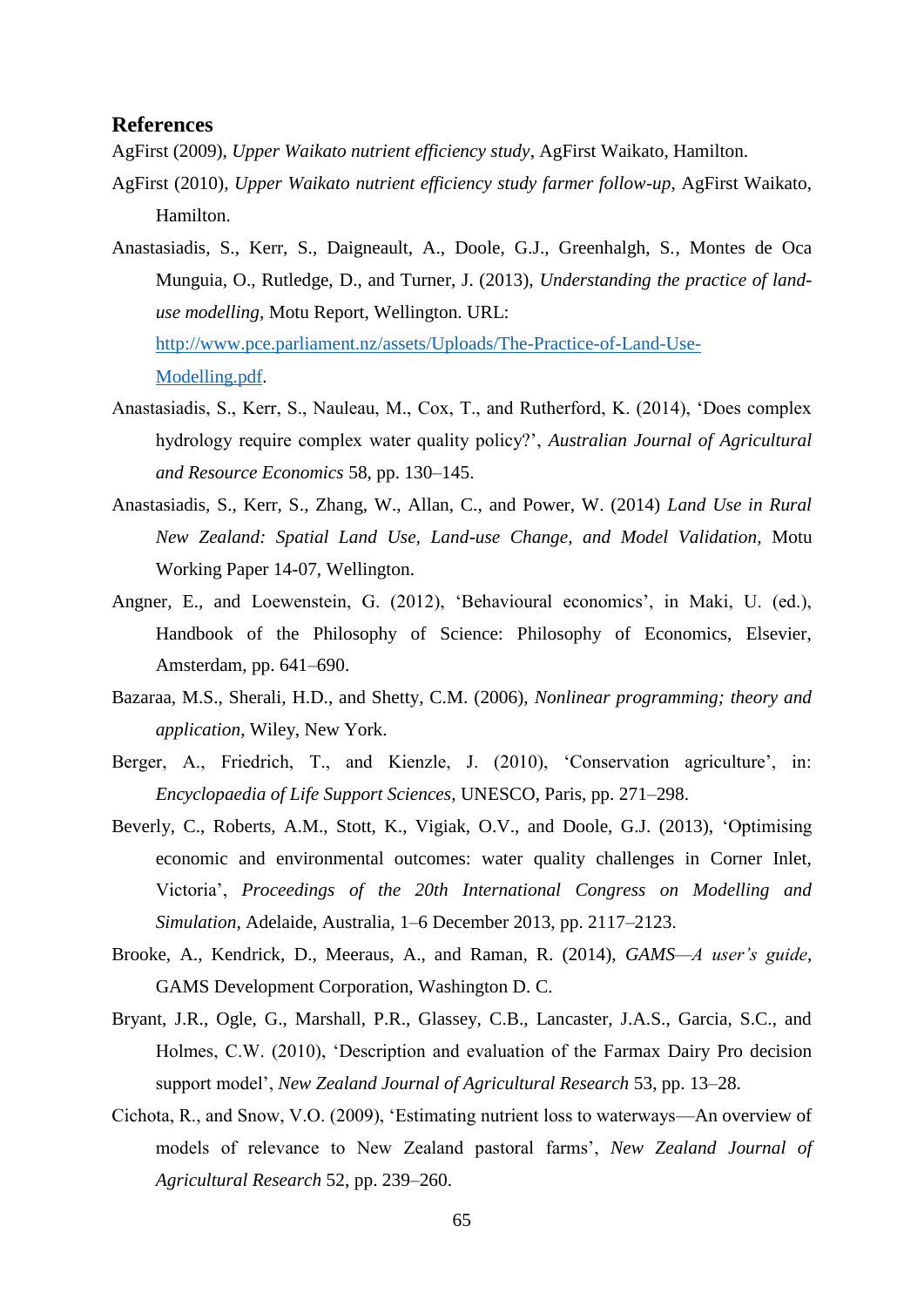- Daigneault, A., and Morgan, F. (2012), 'Estimating impacts of climate change policy on land-use: an agent-based approach', *American Agricultural and Applied Economics Association 2012 Annual Meeting*, Seattle.
- Daigneault, A., McDonald, H., Elliott, S., Howard-Williams, C., Greenhalgh, S., Guysev, M., Kerr, S., Lennox, J., Lilburne, L., Morgenstern, U., Norton, N., Quinn, J., Rutherford, K., Snelder, T., and Wilcock, B. (2012), *Evaluation of the impact of different policy options for managing to water quality limits*, MPI Technical Paper No 2012/46, Wellington. Available at: [http://www.motu.org.nz/files/docs/2012-46-LC979-Eval](http://www.motu.org.nz/files/docs/2012-46-LC979-Eval-policy-options-water-quality-MainReport.pdf)[policy-options-water-quality-MainReport.pdf.](http://www.motu.org.nz/files/docs/2012-46-LC979-Eval-policy-options-water-quality-MainReport.pdf)
- Daigneault, A., Greenhalgh, S., and Samarasinghe, O. (2014), 'Using mathematical programming approaches to evaluate policies to reduce nitrate leaching in New Zealand', *Australian Journal of Agricultural and Resource Economics* 58, pp. 281–290.
- DairyNZ Economics Group (2014), *Waikato dairy farm mitigation impacts*, DairyNZ, Hamilton.
- de Frahan, B., Buysse, J., Polome, P., Fernagut, B., Harmignie, O., Lauwers, L., Van Huylenbroeck, G., and Van Meensel, J. (2007), 'Positive mathematical programming for agricultural and environmental policy analysis: review and practice', in Weintraub, A., Bjorndal, T., Epstein, R., and Romero, C. (Eds.), *Management of natural resources: a handbook of operations research models, algorithms, and implementations*, Springer-Verlag, New York, pp. 138–160.
- Doole, G.J., and Pannell, D.J. (2008), 'On the economic analysis of crop rotations', in Berklian, Y.U. (ed.), *Crop rotation: economics, impact, and management*, Nova Science Publishers, Hauppauge, pp. 71–106.
- Doole, G.J. (2010), 'Indirect instruments for nonpoint pollution control with multiple, dissimilar agents', *Journal of Agricultural Economics* 61, pp. 680–696.
- Doole, G.J., and Parangahawewa, U. (2011), 'Profitability of nitrification inhibitors for abatement of nitrate leaching on a representative dairy farm in the Waikato region of New Zealand', *Water* 3, pp. 1031–1049.
- Doole, G.J., and Pannell, D.J. (2011), 'Evaluating environmental policies under uncertainty through application of robust nonlinear programming', *Australian Journal of Agricultural and Resource Economics* 55, pp. 469–486.
- Doole, G.J., Ramilan, T., and Pannell, D.J. (2011), 'Framework for evaluating management interventions for water quality improvement across multiple agents', *Environmental Modelling and Software* 26, pp. 860–872.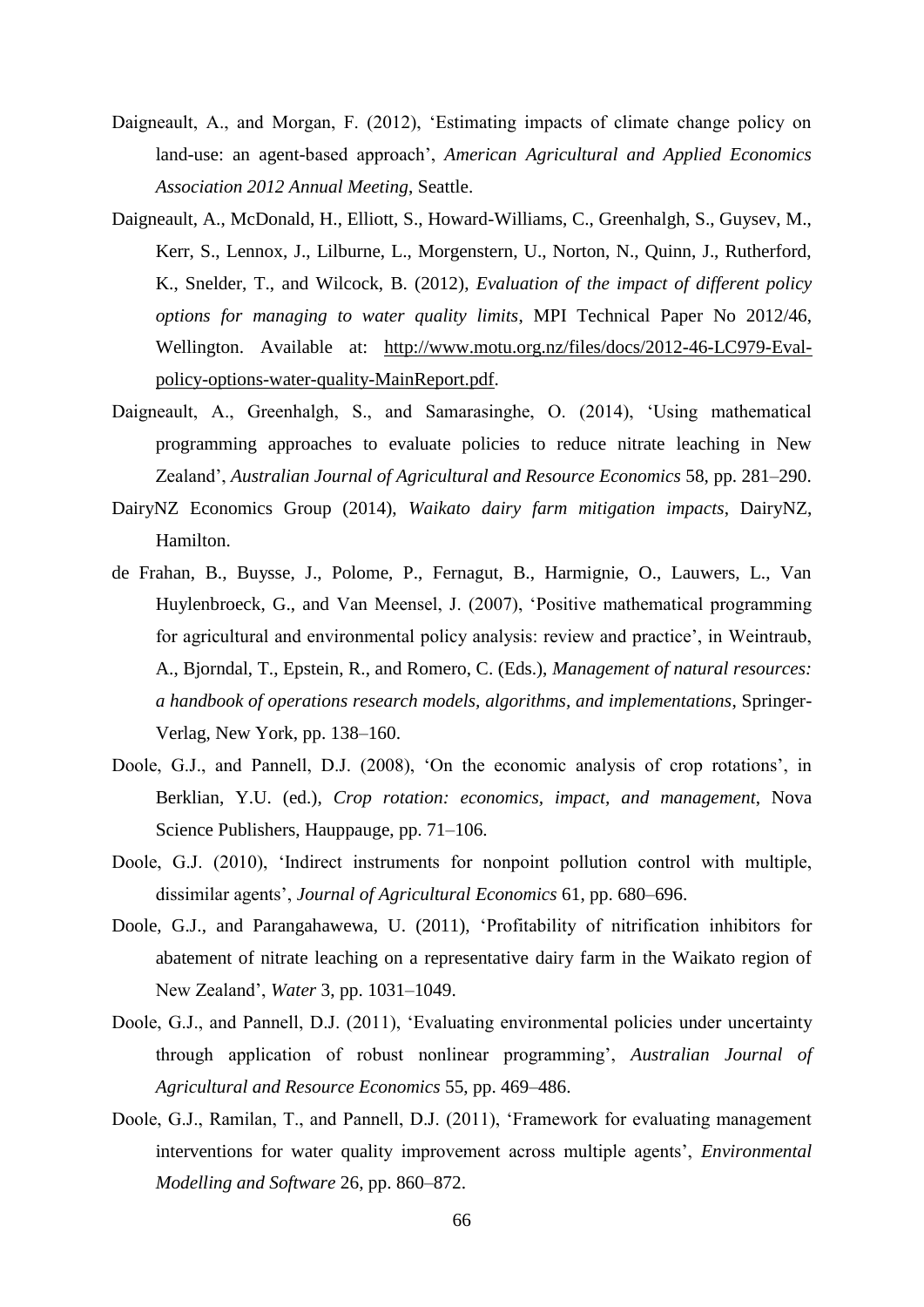- Doole, G.J. (2012), 'Cost-effective policies for improving water quality by reducing nitrate emissions from diverse dairy farms: an abatement-cost perspective', *Agricultural Water Management* 104, pp. 10–20.
- Doole, G.J. (2013), *Evaluation of policies for water quality improvement in the Upper Waikato catchment*, University of Waikato client report, Hamilton. URL: [http://www.mfe.govt.nz/issues/water/freshwater/supportingpapers/evaluation-water](http://www.mfe.govt.nz/issues/water/freshwater/supportingpapers/evaluation-water-quality-upper-waikato.pdf)[quality-upper-waikato.pdf.](http://www.mfe.govt.nz/issues/water/freshwater/supportingpapers/evaluation-water-quality-upper-waikato.pdf)
- Doole, G.J., Vigiak, O.V., Pannell, D.J., and Roberts, A.M. (2013a), 'Cost-effective strategies to mitigate multiple pollutants in an agricultural catchment in North-Central Victoria, Australia', *Australian Journal of Agricultural and Resource Economics* 57, pp. 441–460.
- Doole, G.J., Romera, A.J., and Adler, A.A. (2013b), 'A mathematical optimisation model of a New Zealand dairy farm', *Journal of Dairy Science* 96, pp. 2147–2160.
- Doole, G.J. (2014), 'Least cost greenhouse gas mitigation on New Zealand dairy farms', *Nutrient Cycling in Agroecosystems* 98, pp. 235–251.
- Doole, G.J., and Marsh, D.K. (2014a), 'Methodological limitations in the evaluation of policies to reduce nitrate leaching from New Zealand agriculture', *Australian Journal of Agricultural and Resource Economics* 58, pp. 78–89.
- Doole, G.J., and Marsh, D.K. (2014b), 'Use of positive mathematical programming invalidates the application of the *NZFARM* model', *Australian Journal of Agricultural and Resource Economics* 58, pp. 291–294.
- Doole, G.J. (2015a), 'Efficient mitigation of nitrogen leaching in pasture-based dairy systems', *Nutrient Cycling in Agroecosystems* 101, pp. 193–209.
- Doole, G.J. (2015b), 'A modelling framework for determining cost-effective land allocation at the catchment level', *Computers and Electronics in Agriculture* 114, pp. 221-230.
- Doole, G.J. (2015c), 'How sound are market solutions for reducing nutrient outflows from agriculture?', forthcoming.
- Doole, G.J., and Kingwell, R.S. (2015), 'Efficient economic and environmental management of pastoral systems: theory and application', *Agricultural Systems* 133, pp. 73–84.
- Gonzalez, C., and Dutt, V. (2011), 'Instance-based learning: integrating sampling and repeated decisions from experience', *Psychological Review* 118, pp. 523–551.
- Hanley, N., Shogren, J., and White, B. (2007), *Environmental economics: in theory and practice*, Palgrave Macmillan, Basingstoke.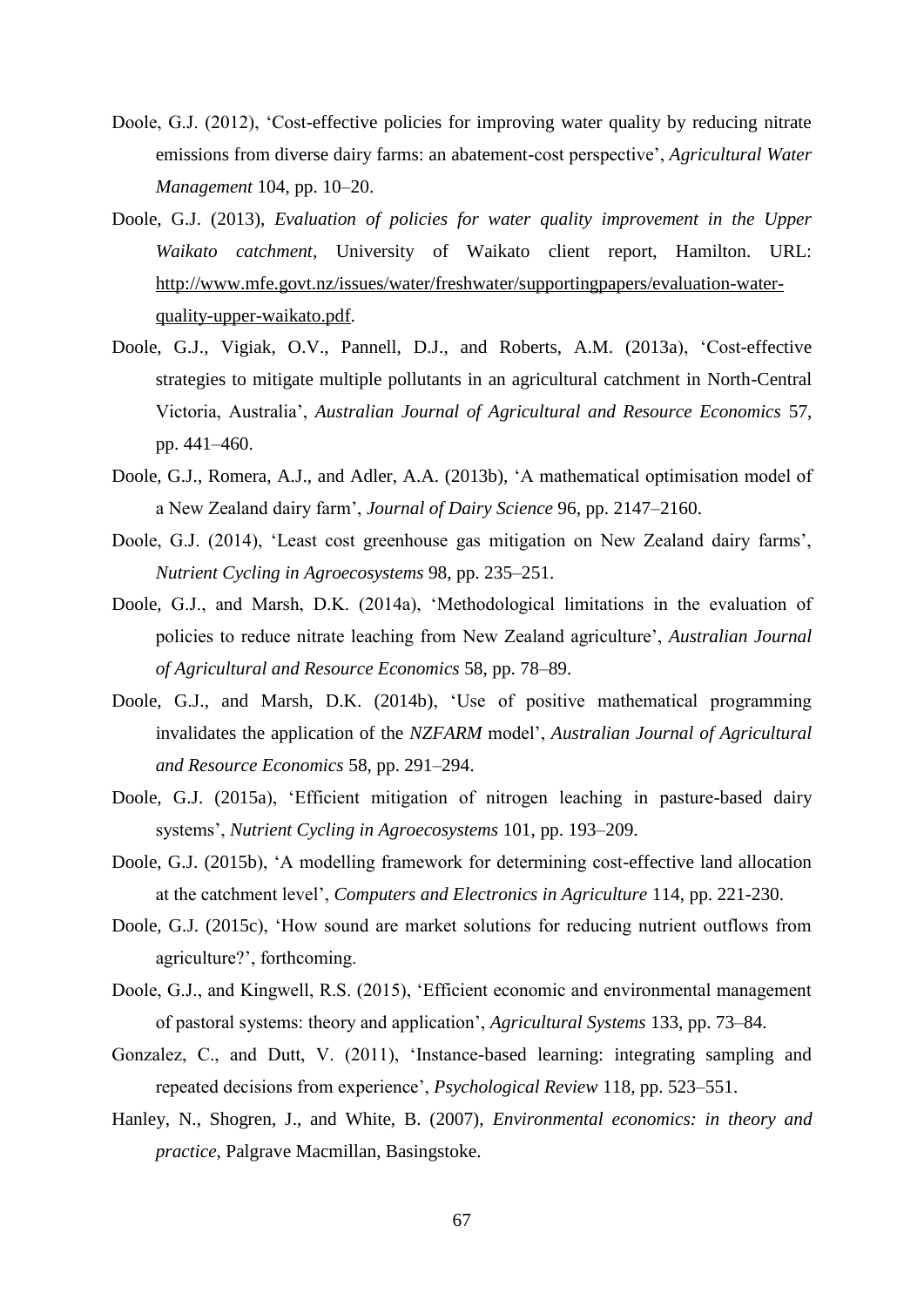- Harris, S., and Snelder, T. (2014), 'The role of scenarios in limit setting', *Presentation at the Water Directorate Water Economics Workshop (27 August 2014)*, Nelson.
- Hart, G., Rutledge, D., Vare, M., and Huser, B. (2013), *An evaluation and prioritisation of ecosystem services models for inclusion into the Waikato Integrated Scenario Explorer (WISE)*, Waikato Regional Council Technical Report 2013/28, Hamilton.
- Heckelei, T., and Britz, W. (2000), 'Positive mathematical programming with multiple data points', *Cahiers d'Economie et Sociologie Rurales* 57, pp. 28–50.
- Heckelei, T. (2002), *Calibration and estimation of programming models for agricultural supply analysis*, University of Bonn Habitation Thesis, Bonn.
- Heckelei, T., and Wolff, H. (2003), 'Estimation of constrained optimisation models for argicultural supply analysis based on maximum entropy', *European Review of Agricultural Economics* 30, pp. 27–50.
- Heckelei, T., and Britz, W. (2005), 'Models based on Positive Mathematical Programming: state of the art and further extensions', In Arfini, F. (ed.), *Modelling agricultural policies: state of the art and new challenges. Proceedings of the 89th European seminar of the European Association of Agricultural Economics*, University of Parma, Parma, pp. 48–73.
- Heckelei, T., Britz, W., and Zhang, Y. (2012), 'Positive mathematical programming approaches—recent developments in literature and applied modelling', *Bio-based and Applied Economics* 1, pp. 109–124.
- Holland, L.M., and Doole, G.J. (2014), 'Implications of fairness for the design of nitrate leaching policy for heterogeneous New Zealand dairy farms', *Agricultural Water Management* 132, pp. 79–88.
- Howard, S., Romera, A.J., and Doole, G.J. (2013), *Selwyn-Waihora nitrogen loss reductions and allocation systems*, DairyNZ, Hamilton.
- Howitt, R.E. (1995), 'Positive mathematical programming', *American Journal of Agricultural Economics* 77, pp. 329–342.
- Jiang, N. (2011), *Efficiency analysis of New Zealand dairy farming and the issue of climate change policy*, University of Auckland PhD thesis, Auckland.
- Johnson, I.R., Chapman, D.F., Snow, V.O., Eckard, R.J., Parsons, A.J., Lambert, M.G., and Cullen, B.R. (2008), 'DairyMod and EcoMod: biophysical pastoral simulation models for Australia and New Zealand', *Australian Journal of Experimental Agriculture* 48, pp. 621–631.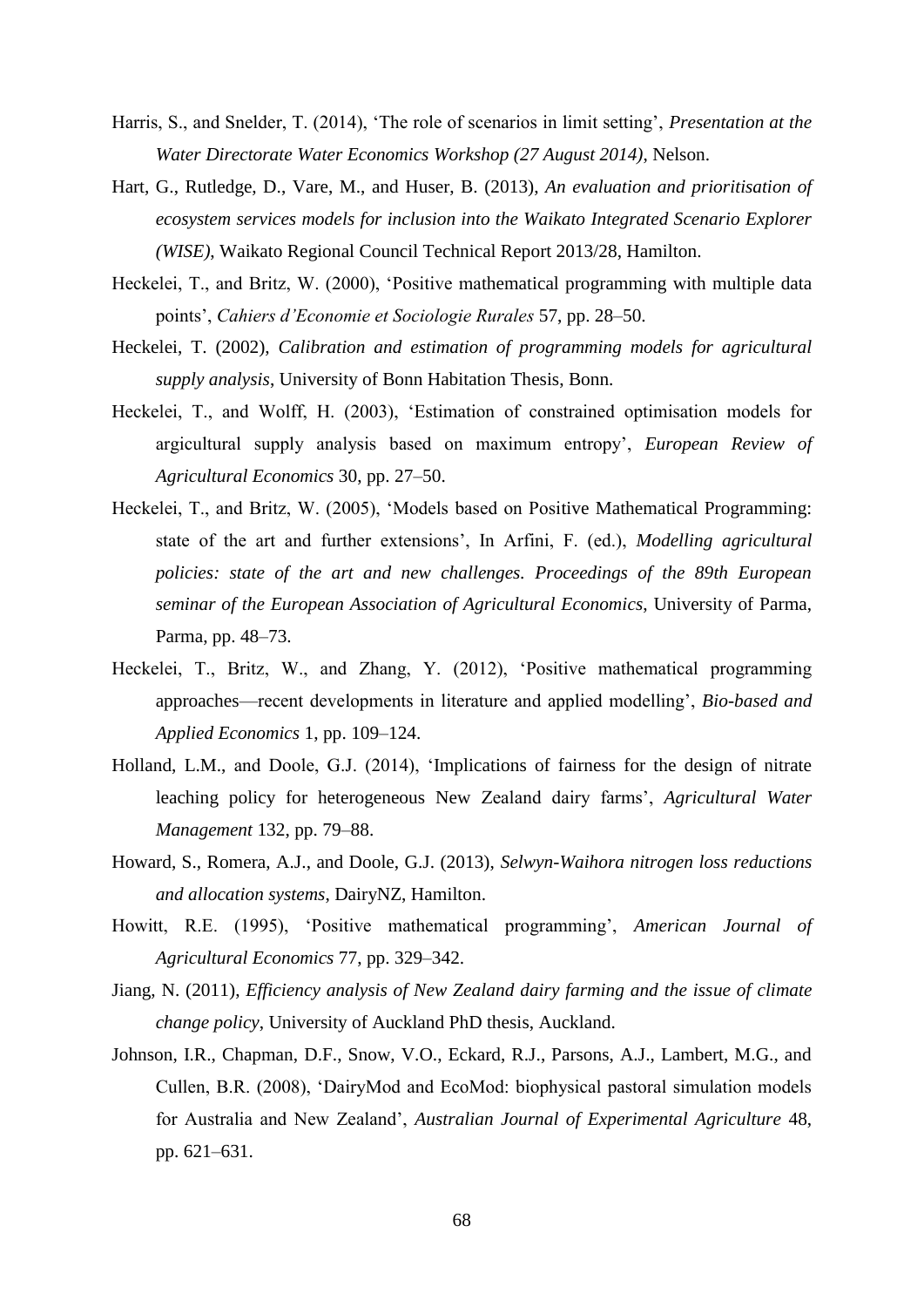- Keating, B.A., Carberry, P.S., Hammer, G.L., Probert, M.E., Robertson, M.J., Holzworth, D., Huth, N.I., Hargreaves, J.N.G., Meinke, H., Hochman, Z., McLean, G., Verburg, K., Snow, V., Dimes, J.P., Silburn, M., Wang, E., Brown, S., Bristow, K.L., Asseng, S., Chapman, S., McCown, R.L., Freebairn, D.M., and Smith, C.J., (2003), 'An overview of APSIM, a model designed for farming systems simulation', *European Journal of Agronomy* 18, pp. 267–288.
- Klein-Haneveld, W.K., and Stegeman, A.W. (2005), 'Crop succession requirements in agricultural production planning', *European Journal of Operational Research* 166, pp. 406–429.
- Lamblin, E.F., Rounsevell, M.D.A., and Geist, H.J. (2000), 'Are agricultural land-use models able to predict land-use intensity?', *Agriculture, Ecosystems and Environment* 82, pp. 321–331.
- Li, F.Y., Vibart, R., Dynes, R.A., Vogeler, I., and Brown, M. (2012), 'Effects of weather variability on sheep and beef farming in northern Southland, New Zealand: A modelling analysis', *Proceedings of the New Zealand Grasslands Association* 74, pp. 77–84.
- Matheson, L. (2015), *Land-use conversion costs*, Memorandum to the Bay of Plenty Regional Council, Rotorua.
- McKay, A., Power, I., Green, S.R., and Clothier, B.E. (2012), *Comparison of the nutrient outputs from the SPASMO and OVERSEER models*, AgResearch Client Report, Palmerston North.
- New Zealand Institute of Economic Research (NZIER) (2014), *Potential impacts of waterrelated policies in Southland*, NZIER, Wellington.
- Pannell, D.J., Marshall, G.R., Barr, N., Curtis, A., Vanclay, F., and Wilkinson, R. (2006), 'Understanding and promoting adoption of conservation practices by rural landholders', *Australian Journal of Experimental Agriculture* 46, pp. 1407–1424.
- Pannell, D.J., Llewellyn, R.S., and Corbeels, M. (2014), 'The farm-level economics of conservation agriculture for resource-poor farmers', *Agriculture, Ecosystems, and Environment* 187, pp. 52–64.
- Perrin Agricultural Consultants (PAC) (2014), *Rotorua Nitrogen Discharge Allowance (NDA) impact analysis*, Perrin Ag Consultants, Rotorua.
- Perrin Agricultural Consultants (PAC) (2015), *Upper Waikato dairy support study*, PAC, Rotorua.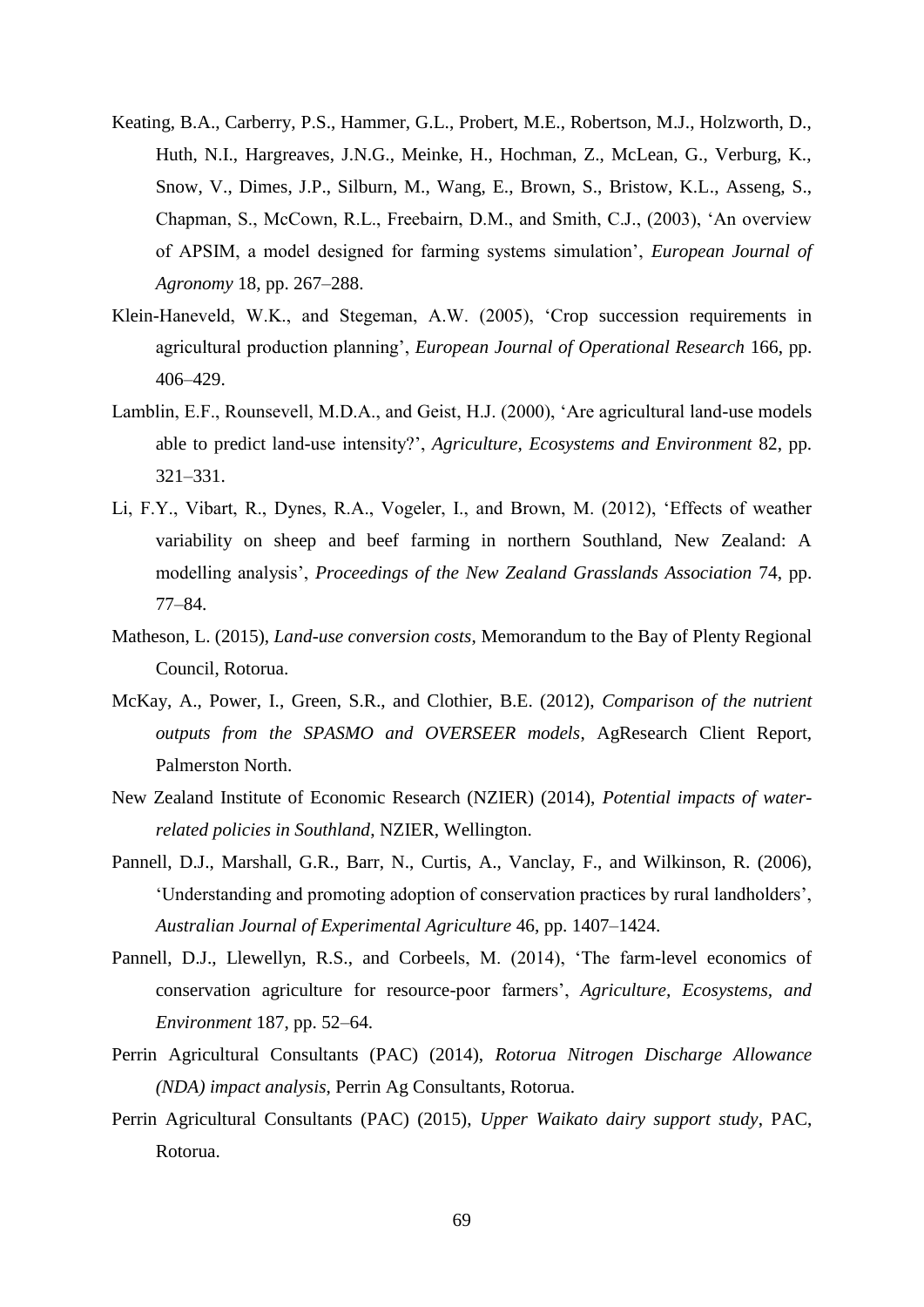- Pindyck, R.S. (2007), 'Uncertainty in environmental economics', *Review of Environmental Economics and Policy* 1, pp. 45–65.
- Ridler, B.J., Anderson, W.J., and McCallum, R. (2014), 'Winning the farm environment versus profit conundrum', *Proceedings of the 5th Australasian Dairy Science Symposium*, pp. 59–61.
- Robb, C., Morgan, M., and Harris, S. (2001), *Attitudes and barriers to water transfer*, Lincoln Environmental Report 4464/1, Lincoln.
- Rogers, E.M. (1995), *Diffusion of innovations*, Free Press, New York.
- Rosen, M. R., Reeves, R.R., Green, S., Clothier, B.E., and Ironside, N. (2004), 'Prediction of groundwater nitrate contamination after closure of an unlined sheep feedlot', *Vadose Zone Journal* 3, pp. 990–1006.
- Schilling, C., Kaye-Blake, W., Post, E., and Rains, S. (2012), 'The Importance of farmer behaviour: an application of desktop MAS, a Multi-Agent System model for rural New Zealand communities', *New Zealand Agricultural and Resource Economics Society 2012 Annual Conference*, Nelson.
- Shepherd, M., and Wheeler, D. (2012), *Changes to the pastoral nitrogen model in OVERSEER*, Agresearch OVERSEER Technical Note No. 5, Hamilton. URL: http://www.overseer.org.nz/Portals/0/Technical%20notes/Overseer%20Technical%20N ote%205%20August%202012.pdf.
- Shepherd, M., Wheeler, D., Selbie, D., Buckthought L., and Freeman, M. (2013), 'OVERSEER: accuracy, precision, error, and uncertainty', In Currie, L.D., and Christensen, C.L., *Accurate and efficient use of nutrients on farms*, Massey University, Palmerston North, pp. 1–8. URL: http://www.overseer.org.nz/Portals/0/References/FLRC\_Shepherd\_2\_2013.pdf.
- Shortle, J.S. (2013), 'Economics and environmental markets: lessons from water quality trading', *Agricultural and Resource Economics Review* 42, pp. 57–74.
- Wade, J.C., and Heady, E.O. (1978), 'Measurement of sediment control impacts on agriculture', *Water Resources Research* 14, pp. 1–8.
- Wheeler, D.M., Ledgard, S.F., Monaghan, R.M., McDowell, R.W., and de Klein, C.A.M. (2006), 'OVERSEER nutrient budget model—What it is, what it does', In Currie, L.D., and Hanly, J.A. (eds.), *Implementing sustainable nutrient management strategies in agriculture*; Massey University, Palmerston North, pp. 231–236.
- White, T.A., Snow, V.O., and King, W. (2010), 'Intensification of New Zealand beef farming systems', *Agricultural Systems* 103, pp. 21–35.